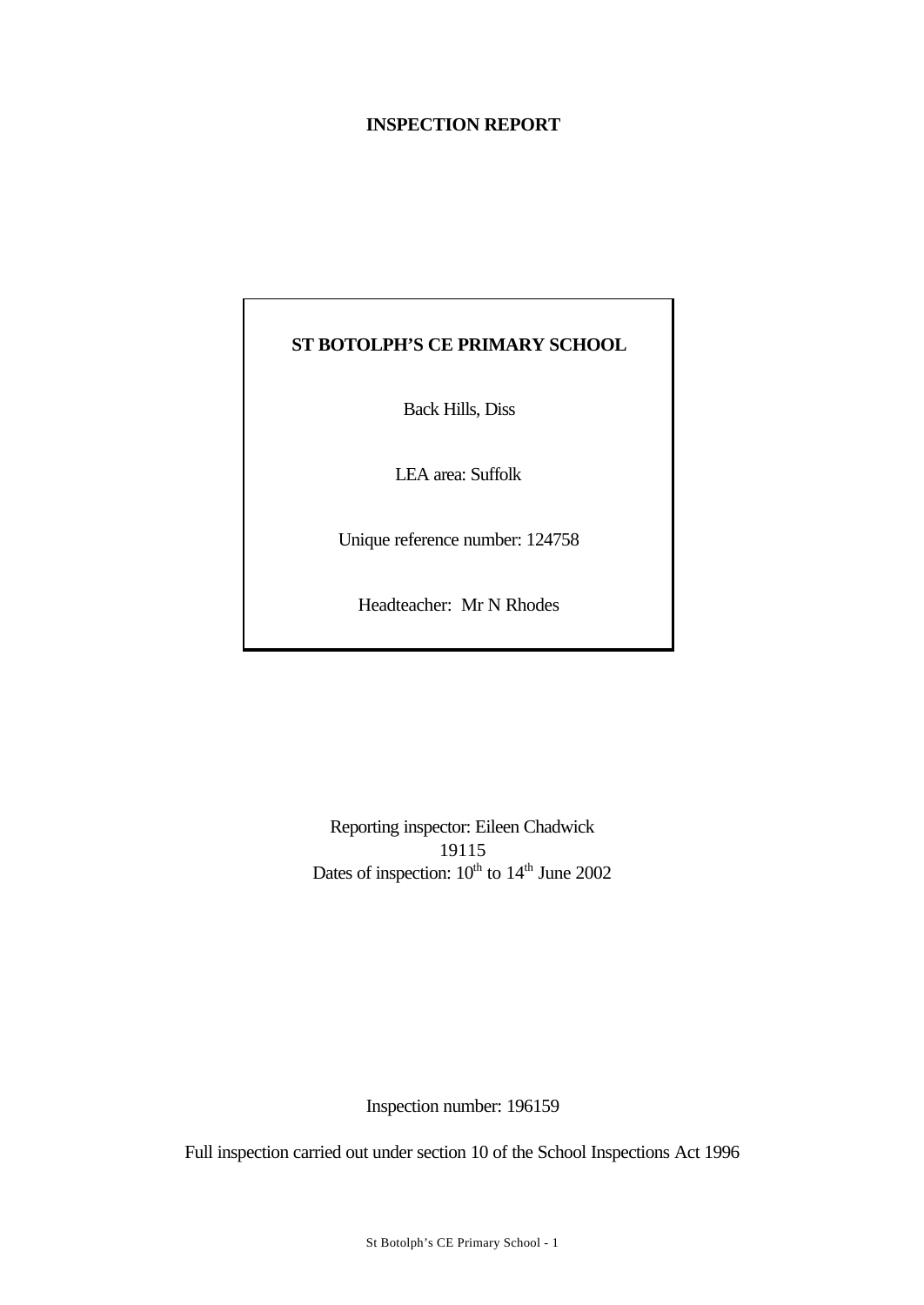## **INFORMATION ABOUT THE SCHOOL**

| Type of school:              | Infant and Junior                                               |
|------------------------------|-----------------------------------------------------------------|
| School category:             | Voluntary controlled                                            |
| Age range of pupils:         | 3 to 11                                                         |
| Gender of pupils:            | Mixed                                                           |
| School address:              | <b>Back Hills</b><br><b>Botesdale</b><br>Diss<br><b>Norfolk</b> |
| Postcode:                    | IP22 1DW                                                        |
| Telephone number:            | 01379 890181                                                    |
| Fax number:                  | 01379 890213                                                    |
| Appropriate authority:       | The governing body, St Botolph's VC Primary School              |
| Name of chair of governors:  | Mr B Belton                                                     |
| Date of previous inspection: | $8th$ July 1997                                                 |

## © Crown copyright 2002

This report may be reproduced in whole or in part for non-commercial educational purposes, provided that all extracts quoted are reproduced verbatim without adaptation and on condition that the source and date thereof are stated.

Further copies of this report are obtainable from the school. Under the School Inspections Act 1996, the school must provide a copy of this report and/or its summary free of charge to certain categories of people. A charge not exceeding the full cost of reproduction may be made for any other copies supplied.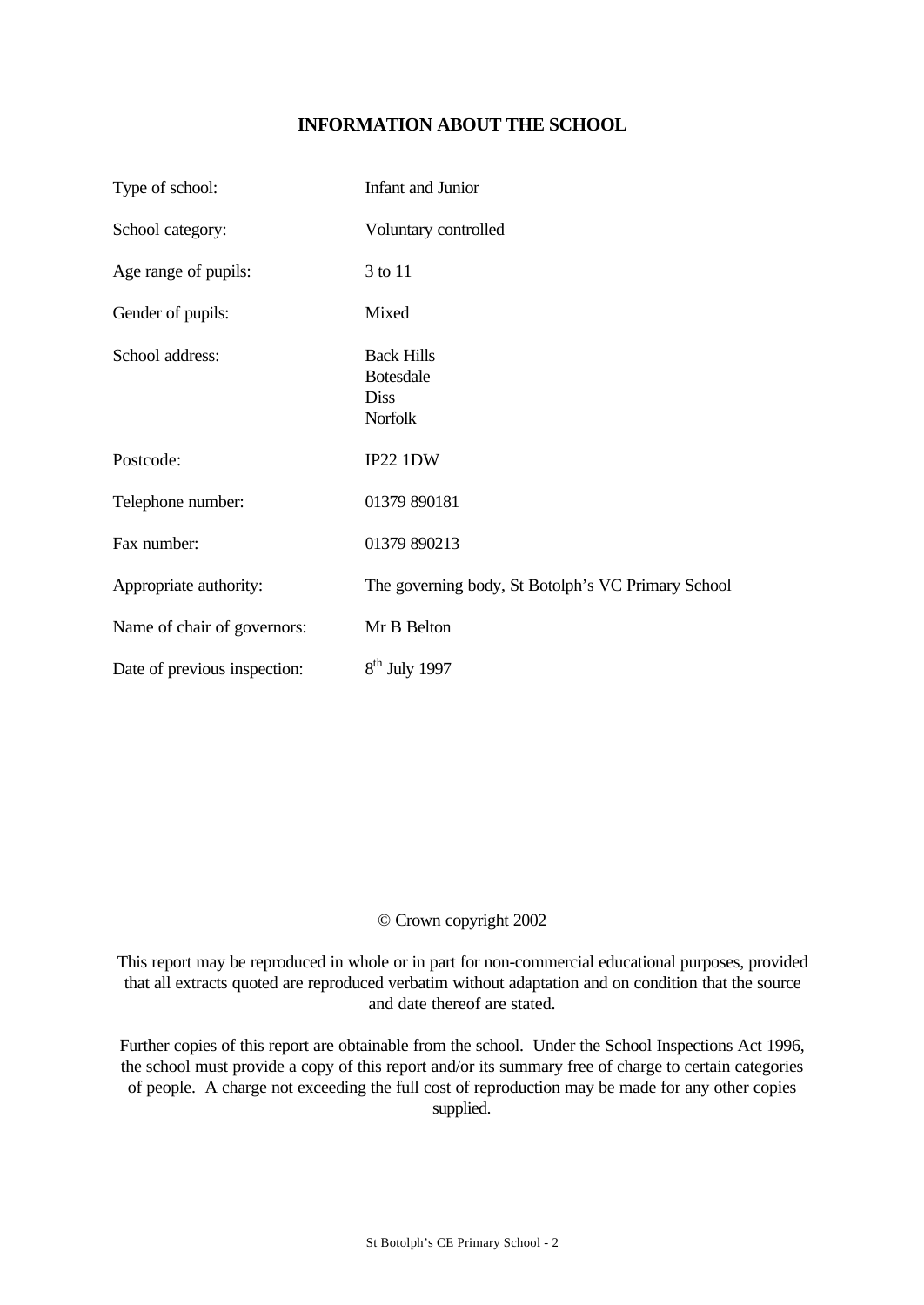| <b>Team members</b> |                 |                      | <b>Subject</b><br>responsibilities                                                                                              | <b>Aspect responsibilities</b>                                                                                                                                                                           |
|---------------------|-----------------|----------------------|---------------------------------------------------------------------------------------------------------------------------------|----------------------------------------------------------------------------------------------------------------------------------------------------------------------------------------------------------|
| 19115               | Eileen Chadwick | Registered inspector | Science<br>Design and<br>technology<br>Music<br>Foundation<br><b>Stage</b>                                                      | What sort of a school<br>is it?<br>How high are<br>standards?<br>The school's results<br>and pupils'<br>achievements.<br>How well are pupils<br>taught?<br>How well is the<br>school led and<br>managed? |
| 9977                | Fran Luke       | Lay inspector        | Equal<br>opportunities                                                                                                          | Pupils' attitudes,<br>values and personal<br>development.<br>How well does the<br>school care for its<br>pupils?<br>How well does the<br>school work in<br>partnership with<br>parents?                  |
| 17976               | John Francis    | Team inspector       | English<br>Religious<br>education<br>Physical<br>Education<br>Art and design                                                    | How good are<br>curricular and other<br>opportunities offered<br>to pupils?                                                                                                                              |
| 16492               | Robert Lever    | Team inspector       | <b>Mathematics</b><br>Information and<br>communication<br>technology<br>History<br>Geography<br>Special<br>educational<br>needs |                                                                                                                                                                                                          |

## **INFORMATION ABOUT THE INSPECTION TEAM**

The inspection contractor was:

Phoenix Educational Consultants, "Thule", 60 Joy Lane, Whitstable, Kent, CT5 4LT 01227 273449

Any concerns or complaints about the inspection or the report should be raised with the inspection contractor. Complaints that are not satisfactorily resolved by the contractor should be raised with OFSTED by writing to: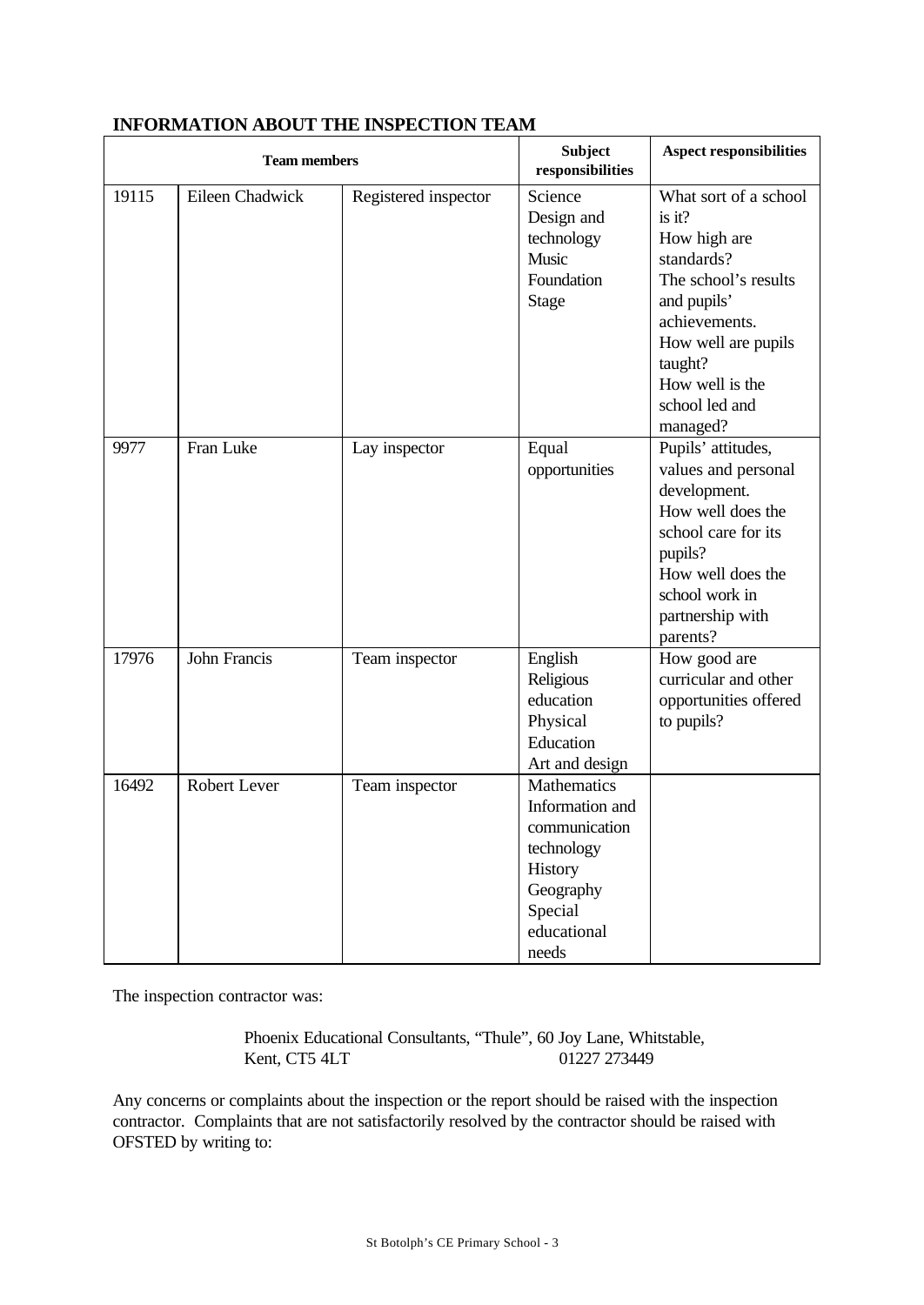The Complaints Manager, Inspection Quality Division, The Office for Standards in Education, Alexandra House, 33 Kingsway, London, WC2B 6SE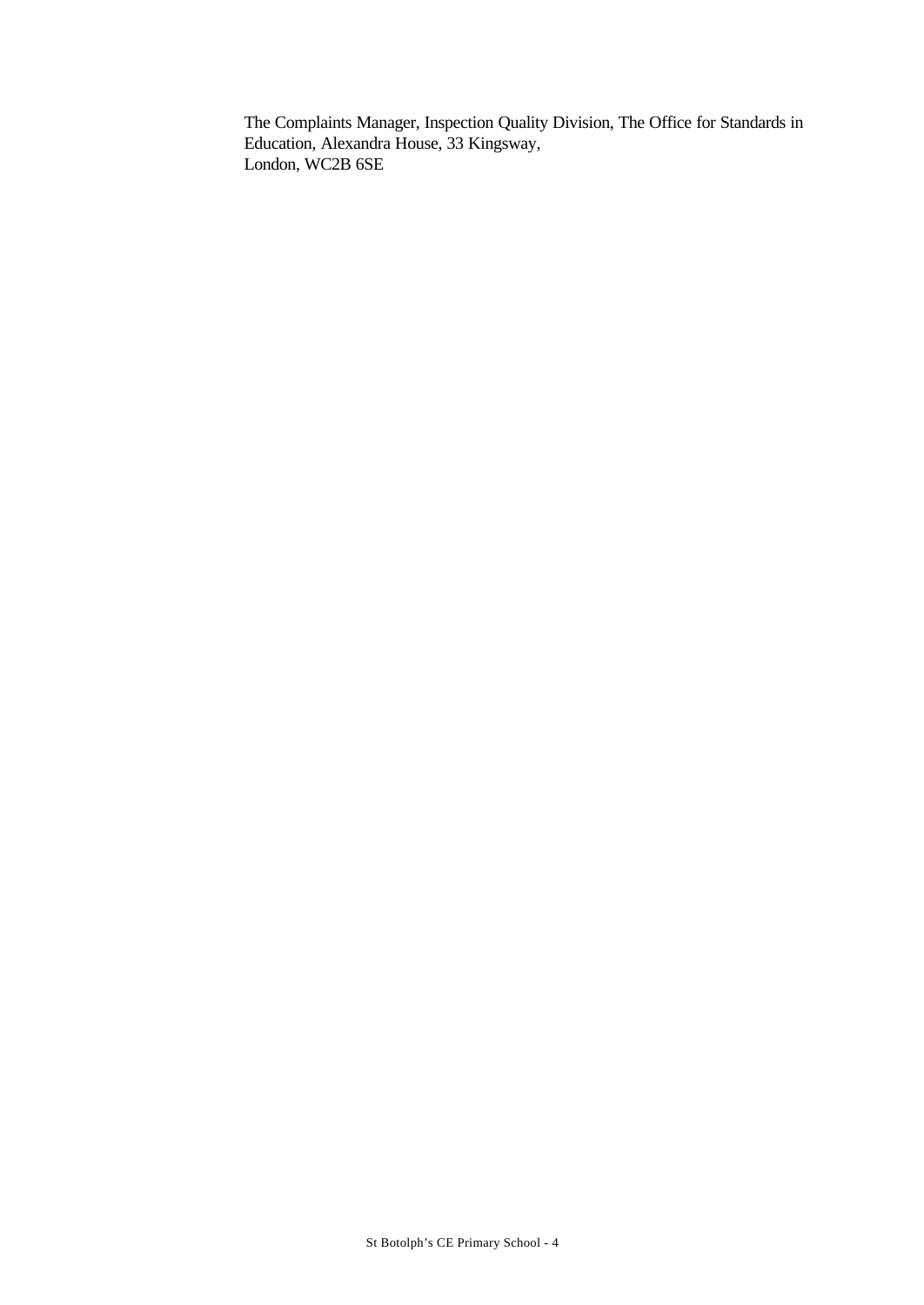## **REPORT CONTENTS**

|                                                                                                                                                                                                                                                                                                                                                                          | Page |
|--------------------------------------------------------------------------------------------------------------------------------------------------------------------------------------------------------------------------------------------------------------------------------------------------------------------------------------------------------------------------|------|
| <b>PART A: SUMMARY OF THE REPORT</b>                                                                                                                                                                                                                                                                                                                                     | 5    |
| Information about the school<br>How good the school is<br>What the school does well<br>What could be improved<br>How the school has improved since its last inspection<br><b>Standards</b><br>Pupils' attitudes and values<br>Teaching and learning<br>Other aspects of the school<br>How well the school is led and managed<br>Parents' and carers' views of the school |      |
|                                                                                                                                                                                                                                                                                                                                                                          |      |
| <b>PART B: COMMENTARY</b>                                                                                                                                                                                                                                                                                                                                                |      |
| <b>HOW HIGH ARE STANDARDS?</b>                                                                                                                                                                                                                                                                                                                                           | 10   |
| The school's results and pupils' achievements<br>Pupils' attitudes, values and personal development                                                                                                                                                                                                                                                                      |      |
| <b>HOW WELL ARE PUPILS TAUGHT?</b>                                                                                                                                                                                                                                                                                                                                       | 13   |
| <b>HOW GOOD ARE THE CURRICULAR AND OTHER</b><br><b>OPPORTUNITIES OFFERED TO PUPILS?</b>                                                                                                                                                                                                                                                                                  | 16   |
| HOW WELL DOES THE SCHOOL CARE FOR ITS PUPILS?                                                                                                                                                                                                                                                                                                                            | 17   |
| <b>HOW WELL DOES THE SCHOOL WORK IN</b><br><b>PARTNERSHIP WITH PARENTS?</b>                                                                                                                                                                                                                                                                                              | 19   |
| <b>HOW WELL IS THE SCHOOL LED AND MANAGED?</b>                                                                                                                                                                                                                                                                                                                           | 20   |
| WHAT SHOULD THE SCHOOL DO TO IMPROVE FURTHER?                                                                                                                                                                                                                                                                                                                            | 23   |
| <b>PART C: SCHOOL DATA AND INDICATORS</b>                                                                                                                                                                                                                                                                                                                                | 25   |
| PART D: THE STANDARDS AND QUALITY OF TEACHING IN<br>AREAS OF THE CURRICULUM, SUBJECTS AND COURSES                                                                                                                                                                                                                                                                        | 29   |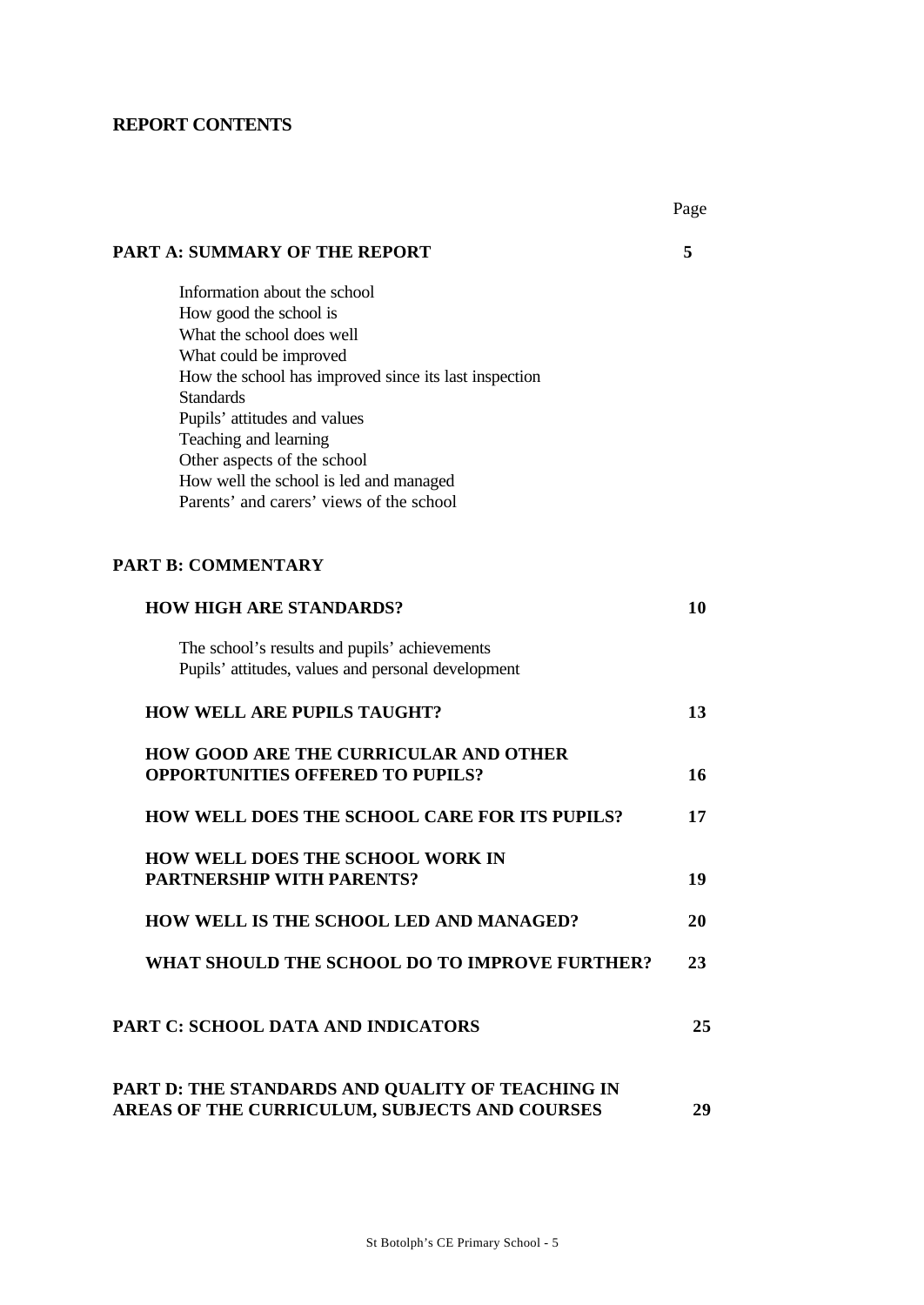## **PART A: SUMMARY OF THE REPORT**

## **INFORMATION ABOUT THE SCHOOL**

St Botolph's is a larger than average Church of England primary school that educates boys and girls aged between three and 11. Most live in the villages of Botesdale, Redgrave, Hinderclay or Rickinghall. The school is much larger than when previously inspected and, since then, a new nursery has also been opened. There are 263 pupils on roll, including 38 time children who attend the Nursery on a part time basis and 35 who are full time in Reception. Apart from in the Nursery, all pupils are taught in mixed age classes containing two year groups. No pupils speak English as an additional language although a few are from ethnic minority backgrounds. Four per cent are known to be eligible for free school meals, which is below average. Thirteen per cent are on the school's special educational needs register. This is below average although the proportion with statements of educational need, at just over one per cent, is broadly average. Overall, the proportion of pupils entering or leaving at other than the usual times has not been high recently. However, the impact of mobility on Year 6 has been high as one third entered between Years 3 and 6 whilst a smaller proportion of original entrants had left by Year 6. The school is oversubscribed and there are large differences in the sizes between different year groups. For example, in Year 2 there are 48 pupils whilst in Year 3 there are 23. Pupils enter school with attainment that is, overall, above average.

## **HOW GOOD THE SCHOOL IS**

The school provides a sound education for pupils. By the time the pupils leave the school, they have reached well above average standards in reading and mathematics through much good teaching in these subjects. The school has also improved standards for eleven year olds in writing and science this year as these are now above average. This is because the headteacher, deputy headteacher, staff and governors have worked closely together in order to move the school forward and have put sound systems in place for monitoring and assessing the school's performance. After a period when standards dropped, standards are now beginning to rise. Pupils' overall achievement is satisfactory by the end of Year 2 and good in reading and mathematics. Children make very good progress in the Nursery but their progress in Reception is unsatisfactory as provision, including accommodation, for this age is unsatisfactory. The school provides satisfactory value for money.

#### **What the school does well**

- The quality of teaching is good in Years 3 to 6 and this leads to pupils reaching high standards in English and mathematics by the age of eleven.
- As a result of good teaching, seven year olds reach high standards in reading and mathematics.
- The quality of the curriculum and teaching in the Nursery is very good and this gives the children a flying start and enables them to love learning.
- Pupils with special educational needs make good progress.
- Provision for pupils' personal development is good and this leads to pupils behaving well and making the most of their time in school.
- The school is very welcoming; good care is taken of pupils and there are good systems for assessing progress in literacy and numeracy.

#### **What could be improved**

- The quality of provision in Reception so that the high standards attained in the Nursery are sustained in Reception and through the rest of the school.
- The consistency of the quality of teaching which varies from very good to unsatisfactory.
- Standards in writing and science by the age of seven and in information and communication technology through the school.
- The role of curriculum co-ordinators in monitoring and improving their subjects.
- The consistency of provision for the more capable pupils.

*The areas for improvement will form the basis of the governors' action plan.*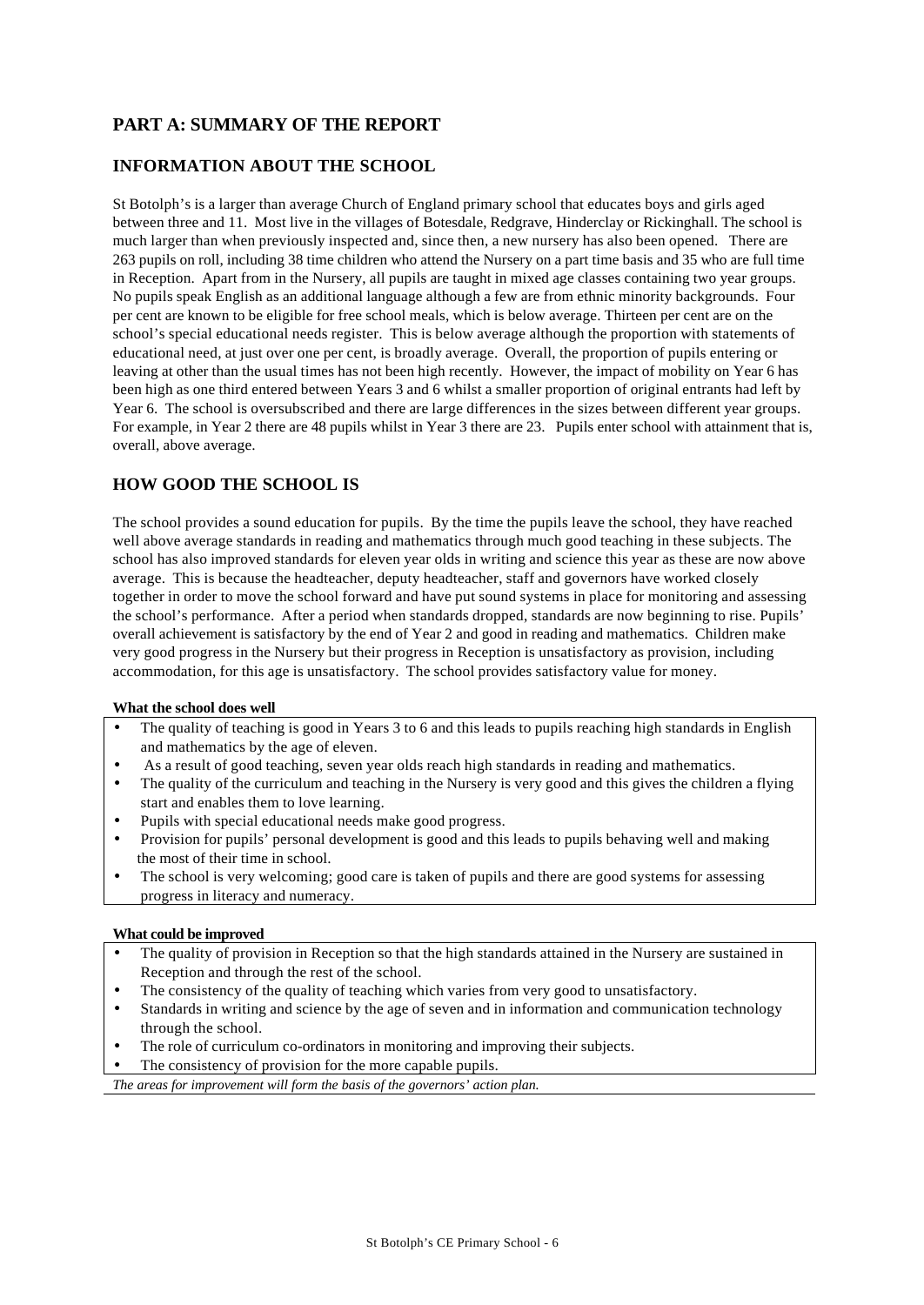## **HOW THE SCHOOL HAS IMPROVED SINCE ITS LAST INSPECTION**

The school was last inspected in July 1997 when it had been open for only three years as an amalgamated school. Since then over a half the staff have changed. The school had a high staffing turnover between 1999 and 2001, when several teachers left, including for promotion, and both the headteacher and deputy headteacher were absent for much of one year. This halted school improvement. Inspection shows that, as a result of more recent stable staffing, including that of senior management, and improved target setting, standards are now rising. Since the last inspection, despite these difficulties, the school has made overall good progress in improving standards as standards have improved very well in mathematics and well in English and science. However, the school has not kept pace with changes in information and communication technology and standards are lower. Resources for computer control technology in the juniors are unsatisfactory; the proportion of up-to-date computers is low and pupils are not given enough opportunities to use computers.

The school has made satisfactory progress in addressing the key issues identified in the last inspection report. The overall quality of teaching is similar to the previous inspection. It has improved well for Years 3 to 6 and is similar in Years 1 and 2 and, overall, in the Foundation Stage. The school has made very good progress in providing for children in the Nursery but the school has not made enough progress in implementing the new nationally recommended curriculum for Reception. The school has already planned to update its provision for Reception in September 2002. Since the last inspection, overall improvement has been sound. The school has a good capacity to improve in the future.

### **STANDARDS**

|                 | compared with |               |      |                           |                                               |
|-----------------|---------------|---------------|------|---------------------------|-----------------------------------------------|
| Performance in: | all schools   |               |      | <b>Similar</b><br>schools | <b>Key</b>                                    |
|                 | 1999          | 2000          | 2001 | 2001                      |                                               |
| English         | A             | $\mathcal{C}$ | C    | D                         | well above average<br>A<br>B<br>above average |
| mathematics     | B             | B             | B    | C                         | $\sqrt{ }$<br>average<br>below average<br>D   |
| science         | B             | E             | C    | D                         | well below average<br>E                       |

The table shows the standards achieved by pupils at the end of Year 6 based on average point scores in National Curriculum tests.

The results of the school's end of Year 6 national tests in 2001 were mainly similar to national averages and below those of similar schools apart from in mathematics, which was average. However, when results are compared with pupils' attainment on entry to Key Stage 2 (Years 3 to 6), including that of the high proportion of late entrants, results indicate that pupils have made good progress in the juniors. Results in 1998 and 1999 were good, reflecting good improvements since the 1997 inspection. However, the drop in 2000 and 2001 reflected a pause in school improvement due to staffing turbulence. The inspection's findings show a marked improvement for both seven and eleven year olds. This improvement has been brought about by a clear commitment by the school to raising attainment, particularly through the literacy and numeracy strategies. Targets have been suitably challenging and, with high expectations and much good teaching in Key Stage 2 (Years 3 to 6), are now being achieved.

### **The inspection's findings show:**

**By the end of Reception,** children attain above average standards in speaking, listening, reading, mathematical development, knowledge and understanding of the world, personal, social and emotional development and average standards in writing, creative development and physical development. Children's achievement is satisfactory by the end of Reception after children make very good progress in the Nursery and unsatisfactory progress in Reception.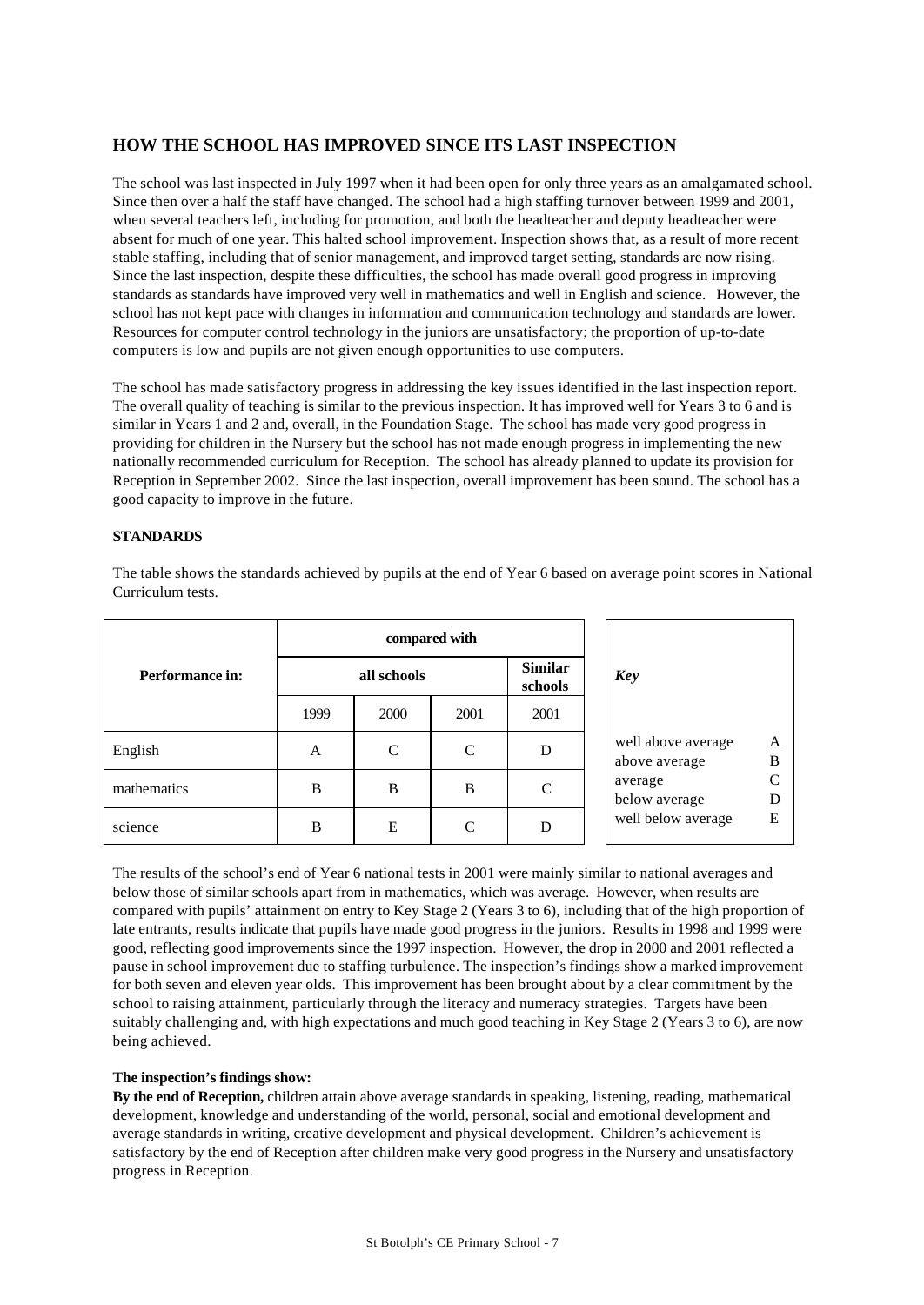**By the end of Years 2 and 6,** pupils attain well above average standards in speaking and listening, reading and mathematics. In Year 2, standards in science, writing and information and communication technology are average and not high enough. The teaching of handwriting is inconsistent and pupils do not apply their writing well enough to other subjects. In science, pupils do not have enough opportunities to learn at higher levels. In Year 6, standards are above average in writing and science but below average in information and communication technology. Standards in other subjects are average through the school. Pupils' achievement is satisfactory by the time they leave the school. Pupils make satisfactory progress overall in Years 1 and 2 and are now making good progress between the Years 3 to 6. Pupils with special educational needs make good progress whilst more able pupils' progress is inconsistent.

| Aspect                                    | <b>Comment</b>                                                                                                                                                                                                                                                                                                               |
|-------------------------------------------|------------------------------------------------------------------------------------------------------------------------------------------------------------------------------------------------------------------------------------------------------------------------------------------------------------------------------|
| Attitudes to the school                   | Good. Pupils are enthusiastic learners and concentrate well. Their<br>concentration skills are very good when teaching and learning provide the<br>right challenge. However, occasionally, a lack of challenge causes them to be<br>distracted.                                                                              |
| Behaviour, in and out of<br>classrooms    | Good overall. Pupils behave very well around the school even when not<br>directly supervised. Pupils are kind and considerate and their behaviour in<br>lessons is very good when they are fully challenged. Occasionally, their<br>behaviour deteriorates and they become noisy when class management is not<br>successful. |
| Personal development and<br>relationships | Good. All pupils work well together and share equipment willingly. They<br>accept responsibility enthusiastically. In Year 6 they work very well in small<br>teams, take some responsibility for their own learning and make joint decisions.                                                                                |
| Attendance                                | Very good and well above the national average.                                                                                                                                                                                                                                                                               |

### **PUPILS' ATTITUDES AND VALUES**

## **TEACHING AND LEARNING**

| Teaching of pupils in: | <b>Nursery and Reception</b> | Years $1-2$  | Years $3-6$ |  |
|------------------------|------------------------------|--------------|-------------|--|
| Quality of teaching    | Satisfactory                 | Satisfactory | Good        |  |

*Inspectors make judgements about teaching in the range: excellent; very good; good; satisfactory; unsatisfactory; poor; very poor. 'Satisfactory' means that the teaching is adequate and strengths outweigh weaknesses.*

The overall quality of teaching is satisfactory but varies considerably in different years. Whilst over half of all lessons observed were good or better, a minority were unsatisfactory or poor. Most of the good and better teaching was found in the Nursery and in Years 3 to 6. The high quality teaching and learning in the Nursery raises standards; careful planning links all areas of learning and teachers provide an exciting and challenging learning environment. The quality of teaching in Reception is unsatisfactory. Children are not provided with enough challenge or practical opportunities for learning. Teaching and learning in reading, writing and numeracy are very good in the Nursery and unsatisfactory in Reception. In Years 1 to 6, teaching and learning in reading and mathematics are good. Teaching and learning in writing are satisfactory in Years 1 and 2 and good in Years 3 to 6. Consistently good quality teaching in mathematics in Years 1 and 2 and English, mathematics and, science in Years 3 to 6 is raising standards. It is characterised by teachers' very sound subject knowledge in these subjects, high expectations, good planning and their ability to engage the pupils in different learning styles, including learning through instruction, practising skills and learning through problem solving. Shortcomings in unsatisfactory lessons or weaker elements in satisfactory lessons include low expectations, lack of challenge for higher attaining pupils and work which does not build successfully on previous learning.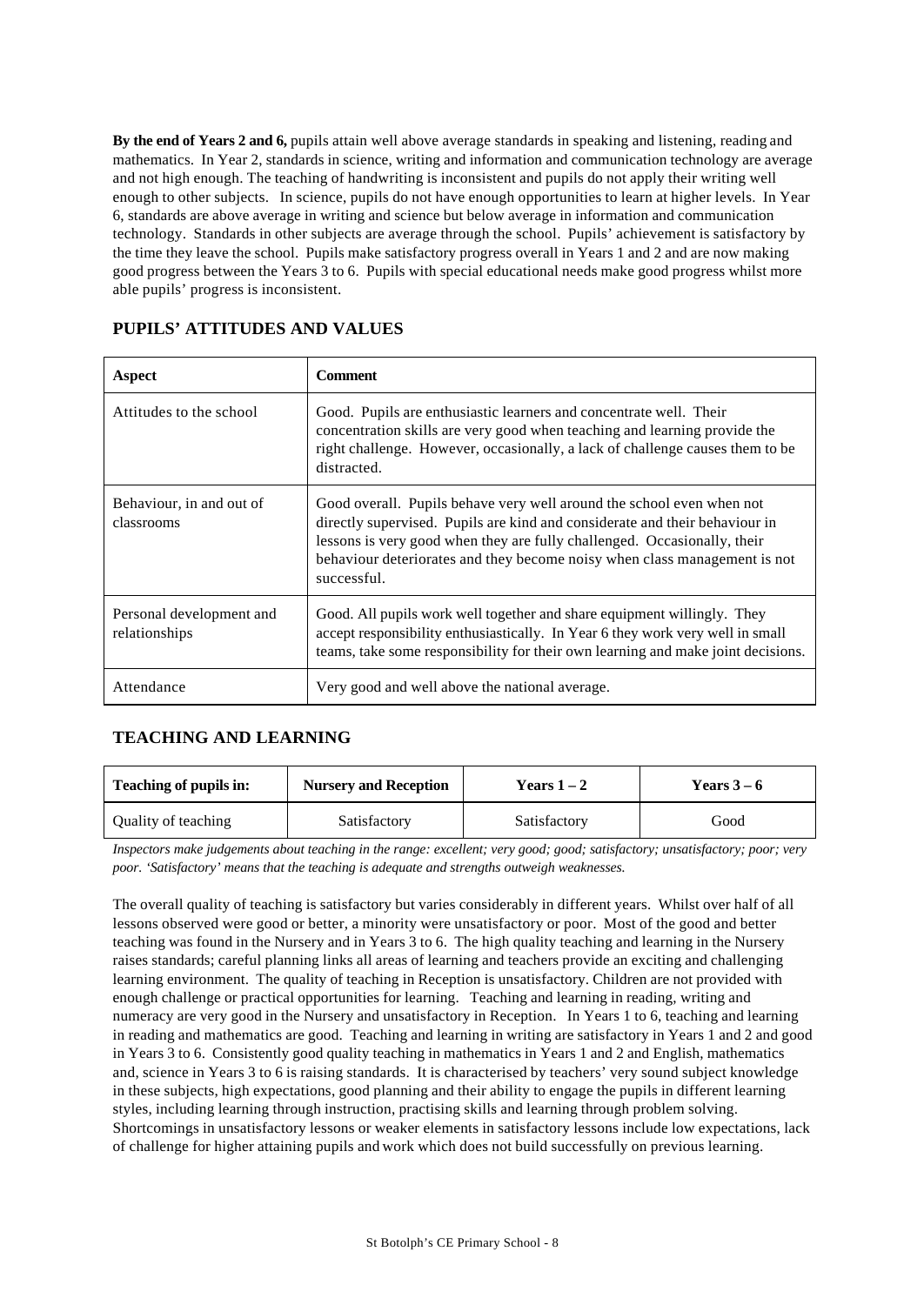## **OTHER ASPECTS OF THE SCHOOL**

| Aspect                                                                                               | <b>Comment</b>                                                                                                                                                                                                                                                                               |
|------------------------------------------------------------------------------------------------------|----------------------------------------------------------------------------------------------------------------------------------------------------------------------------------------------------------------------------------------------------------------------------------------------|
| The quality and range of the<br>curriculum                                                           | Satisfactory overall. The curriculum is broad and meets statutory requirements<br>except for computer control technology in the juniors. The literacy and<br>numeracy strategies are effectively implemented. A good range of extra<br>curricular activities enhances the curriculum.        |
| Provision for pupils with<br>special educational needs                                               | Good overall. In reading and mathematics, it is good in Years 1 to 6. In writing,<br>it is satisfactory in Years 1 and 2 and good in Years 3 to 6.                                                                                                                                           |
| Provision for pupils' personal,<br>including spiritual, moral,<br>social and cultural<br>development | Good. The school's Christian ethos promotes pupils' spiritual development<br>well and encourages good moral and social values. Provision for cultural<br>development, whilst satisfactory overall, does not promote enough<br>understanding of the multi-cultural nature of British society. |
| How well the school cares for<br>its pupils                                                          | Good. Pupils are well cared for and adults have very good relationships with<br>pupils which enables them to provide high quality support. Assessment<br>procedures are satisfactory although the identification of very able pupils is<br>not rigorous.                                     |

Good links with parents promote pupils' progress. Parents support the school well.

# **HOW WELL THE SCHOOL IS LED AND MANAGED**

| Aspect                                                                 | <b>Comment</b>                                                                                                                                                                                                                                                                                                                                                                                                                               |
|------------------------------------------------------------------------|----------------------------------------------------------------------------------------------------------------------------------------------------------------------------------------------------------------------------------------------------------------------------------------------------------------------------------------------------------------------------------------------------------------------------------------------|
| Leadership and management<br>by the headteacher and other<br>key staff | Satisfactory. The headteacher gives the school clear and purposeful<br>leadership for improving standards and strong pastoral leadership. Teamwork<br>is effective between all staff and they are committed to school improvement.<br>However, subject coordinators do not have enough opportunity to influence<br>the development of their subjects.                                                                                        |
| How well the governors fulfil<br>their responsibilities                | Satisfactory. The governing body is very supportive and very keen for the<br>school to do well. Its role is developing following several recent changes in<br>membership. It fulfils its responsibilities satisfactorily and is developing its role<br>in steering the future direction of the school.                                                                                                                                       |
| The school's evaluation of its<br>performance                          | Satisfactory. The school rigorously analyses the results of national tests in<br>order to secure improvements. The headteacher has monitored teaching<br>regularly although this is not always thorough enough to identify all areas<br>where teachers can improve their practice. The good subject monitoring of<br>literacy and numeracy co-ordinators is helping to raise standards.                                                      |
| The strategic use of resources                                         | Satisfactory. The headteacher, governors and the school secretary manage the<br>budget well. The need for the headteacher and governors to spend much time<br>on planning for very large differences in the number of pupils admitted each<br>year, because of local admission procedures, is very time consuming. The<br>teaching of ability sets in mathematics in Years 3 to 6 is helping to raise<br>standards. Computers are underused. |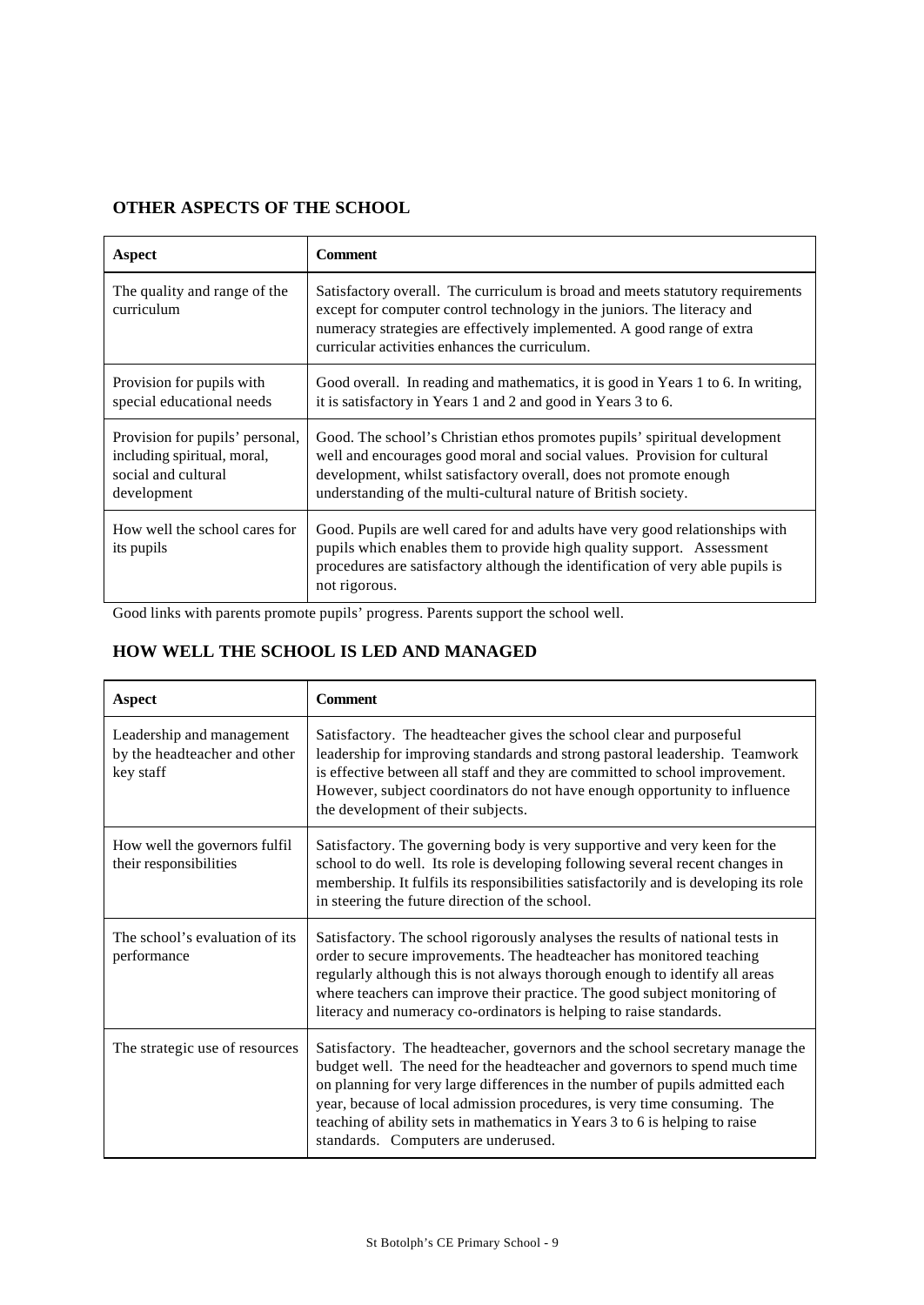Careful consideration is given to major planning and spending decisions to ensure best value for money. The staff is now a sound mixture of experienced and more recently trained teachers. There is a satisfactory level of classroom support staff but not all have received enough training for their roles. The accommodation is satisfactory overall. However, class teaching spaces are small for the school now it has grown in size. Resources satisfactory overall.

## **PARENTS' AND CARERS' VIEWS OF THE SCHOOL**

| What pleases parents most |                                                                                                                                                                                                                               | What parents would like to see improved                                                                                                                                       |  |  |
|---------------------------|-------------------------------------------------------------------------------------------------------------------------------------------------------------------------------------------------------------------------------|-------------------------------------------------------------------------------------------------------------------------------------------------------------------------------|--|--|
|                           | Standards of reading and mathematics.<br>The very good community spirit.<br>The school is caring and well run.<br>Children behave well.<br>Teaching is generally good.<br>Provision for pupils with special educational needs | Progress is inconsistent in some classes.<br>The way the pupils are taught in mixed age<br>classes.<br>Information about their children's progress,<br>especially in reading. |  |  |

Throughout the report, the findings of the inspection reflect the parents' positive views. The team also agrees with parents that progress is better in some years than others. The teaching of children in mixed age classes does sometimes limit higher attaining pupils' progress. There is not enough information for parents about how the school teaches reading in the early stages, the children's progress and their targets for success.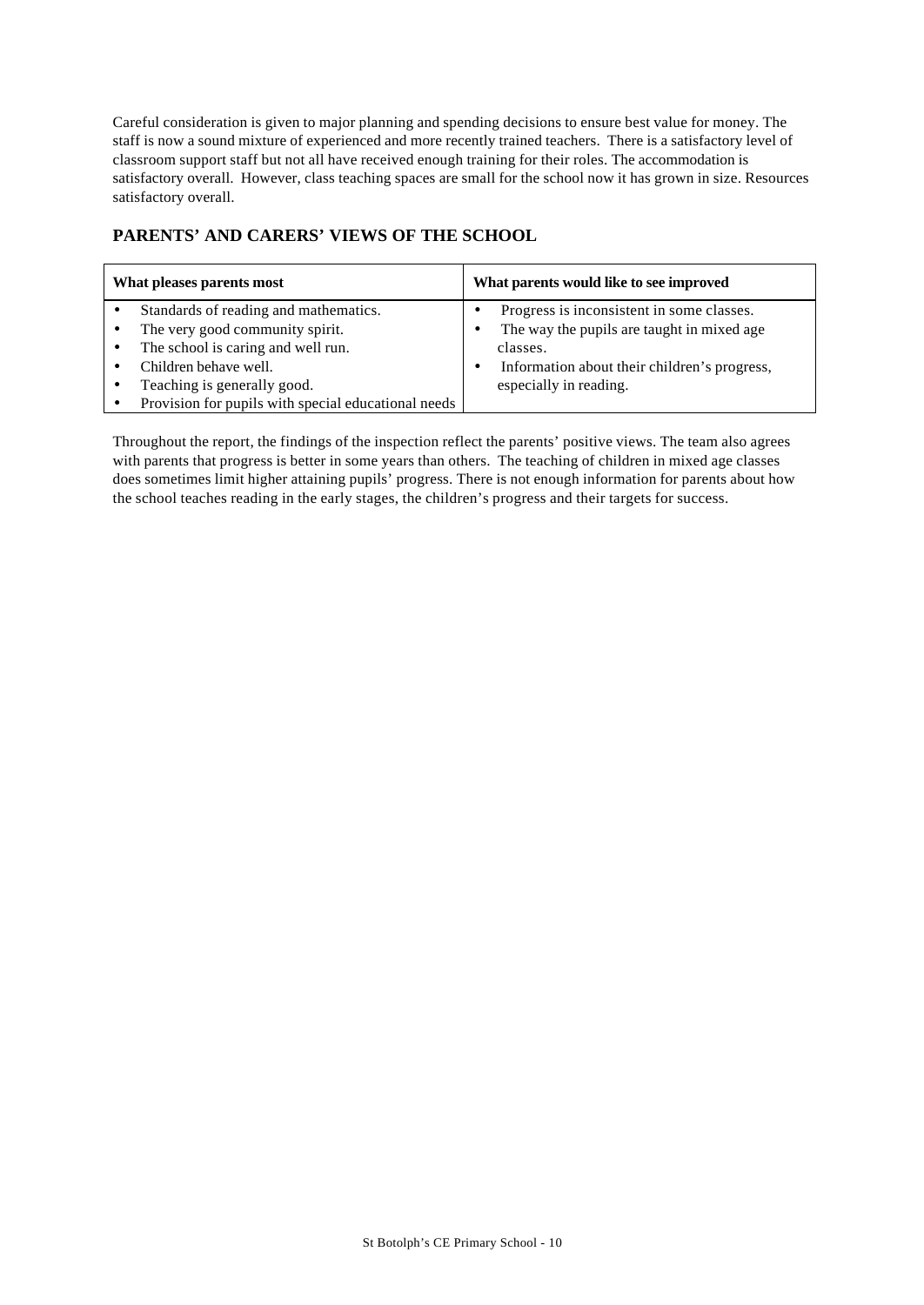## **PART B: COMMENTARY**

## **HOW HIGH ARE STANDARDS?**

### **The school's results and pupils' achievements**

1. The inspection's findings show that, by the time the pupils leave the school at eleven years old their overall achievement is now satisfactory as standards are well above average in reading and mathematics, above average in writing and science but below average in information and communication technology. The school has arrested the decline found in standards in 2000 when pupils' attainments in end of Year 6 national tests dropped significantly. Although standards began to improve in 2001 there was still underachievement in English and science. Standards were lower in 2000 and 2001because of the impact of substantial staffing turbulence in Years 5 and 6. In 2001, standards for eleven year olds were average compared with similar schools in mathematics but below those for similar schools in English and science. In English, pupils underachieved because of weaknesses in writing, whilst in science the proportion reaching Level 5 was not high enough.

2. However, when the standards reached in 2001 by eleven year olds are compared with their attainment on entry to the juniors, results indicated that pupils made good progress between the Years 3 to 6. When these pupils took their Year 2 tests in 1997 at St Botolph's they reached low standards in English and mathematics and were poorly prepared for their junior education. By 2001, almost half of this original entrants had left and one third entered late in the juniors. Including late entrants, the 2001 Year 6 pupils' overall attainment on entry to the juniors was below average. By the age of eleven pupils had made good progress in the juniors as they achieved average standards in English and science and above average standards in mathematics compared with national averages.

3. The inspection's findings show that standards are continuing to improve for eleven year olds through a determined effort by the school. Thorough assessment of standards and evaluation of teaching has led to improved standards in writing for eleven year olds. The increased emphasis on evaluating test results has also led to increased opportunities for pupils to learn at higher levels in science. In mathematics, the full effects of setting, application of the National Numeracy Strategy and good teaching throughout the school are resulting in higher standards.

4. The overall rate of improvement for the past five years has been broadly in line with the national trend. The school has set suitably challenging targets for the current Year 6 to achieve 82 per cent in English and 85 per cent in mathematics at Level 4 or above and is on course to meet them. The school exceeded the targets set in 2001 in mathematics but did not achieve them in English. Over the last three years, girls have consistently outperformed boys in mathematics although there were no such differences in English and science. During the inspection, no differences were observed between the standards reached by boys and girls.

5. Attainment on entry to the Nursery is above average in speaking and listening, mathematical development and personal, social and emotional development. After very good progress in the Nursery, children attain well above average standards in communication language and literacy, mathematical development, personal, social and emotional development, knowledge and understanding of the world and creative development and above average standards in physical development. Children's baseline assessment, taken at the beginning of the academic year in which they are five, as well as the inspection's findings shows that this is the case. Children's overall achievement is satisfactory by the time they leave Reception to enter Year 1 because children enter Nursery with above average attainment and leave Reception broadly with similar attainment. However, their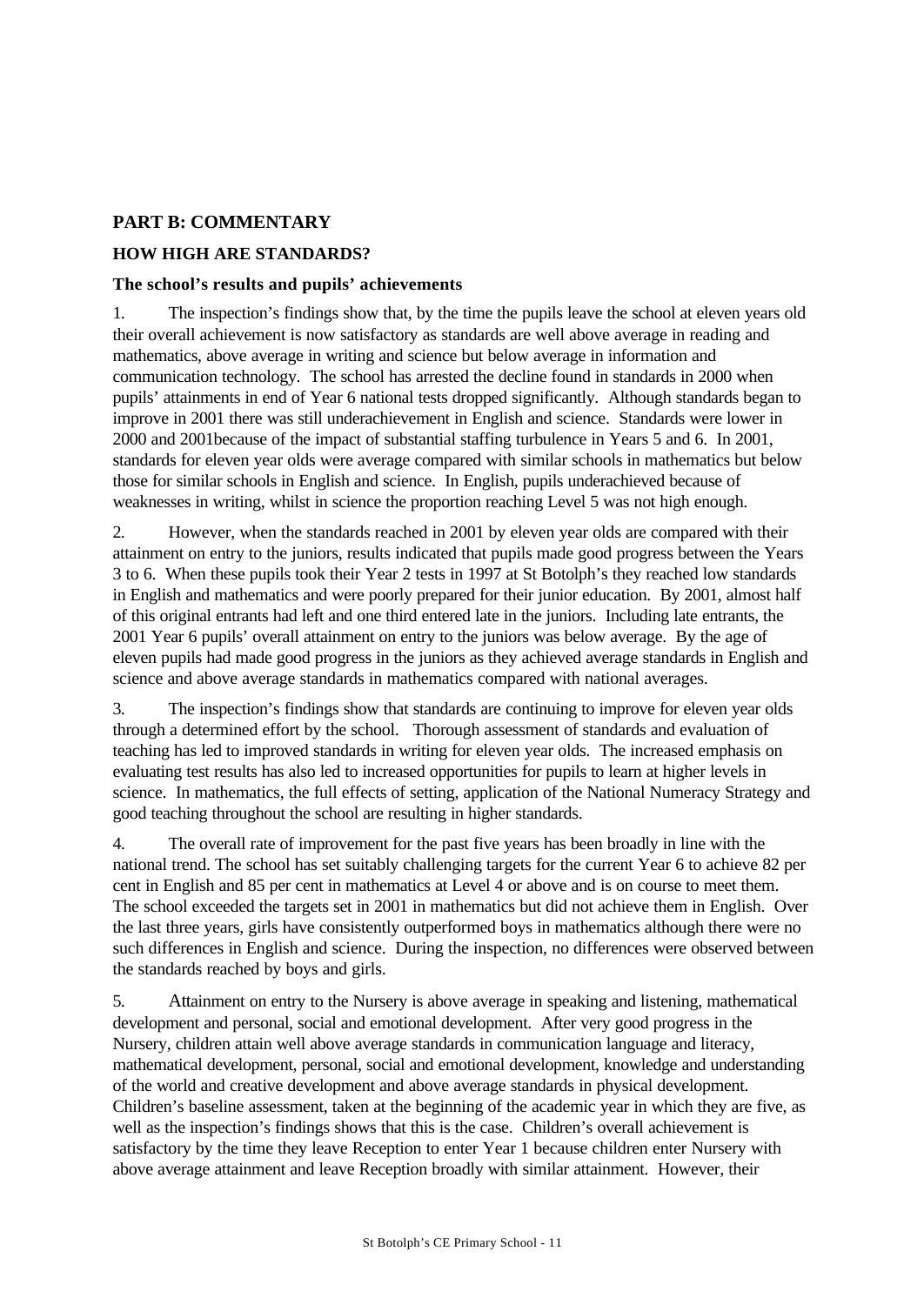progress is unsatisfactory in Reception because expectations are not high enough, there is too much repetition of earlier learning and the Foundation curriculum is not being implemented effectively.

6. By the end of Reception, the improvement in children's attainment has not been sustained and has dropped to above average in speaking and listening, reading, mathematical development, personal, social and emotional development, knowledge and understanding of the world and to average in writing, creative development and physical development.

7. Because of local admission procedures, when children enter both Nursery and Reception on a termly basis according to the term of their birthday, children spend different amounts of time in Nursery and Reception and, overall, spend more terms in the Nursery than in Reception. Children with summer birthdays spend far longer in the Nursery than in Reception, usually having three terms in the Nursery and one in Reception. Children with spring term birthdays spend three terms in the Nursery and two terms in Reception. However, those with autumn term birthdays have three terms in the Nursery and three terms in Reception.

8. Pupils make overall satisfactory progress in Years 1 and 2, and their progress is good in reading and mathematics. The standards observed are similar to the 2001 Year 2 national tests in writing and mathematics and higher in reading. Standards are well above average in reading and mathematics and average in writing and science and similar to 2001 assessments made by teachers. Standards are average in nearly all other subjects. However, there was insufficient evidence to make a judgement in music on standards by the end of Year 2. Progress in writing in Years 1 and 2, whilst satisfactory, is not good enough to improve standards from the average standards attained by Reception children. This is because teachers do not consistently teach one style of writing and insist on good presentation. Progress in science is unsatisfactory as there are not enough opportunities for the potentially many able pupils to learn at higher levels in investigative science as well as in scientific knowledge.

9. Standards in Year 2 national tests have improved very well in reading and mathematics since 1997 when pupils attained low standards in these subjects. This has resulted, since 1998, in pupils often entering Year 3 having reached at least good standards in reading and mathematics and being better prepared for their junior education than in 1997. However, standards in writing have remained stubbornly average since 1998 which means that teachers in Years 3 to 6 have much to do if they are to raise standards by the age of eleven. Pupils do not achieve well enough in writing compared with the standards they reach in reading and mathematics. Over the last three years, boys outperformed girls in reading and mathematics although results were similar in writing. However, no such differences were observed during the inspection.

10. The inspection's findings show that, by the age of eleven, standards in speaking, listening, reading and mathematics are well above average and standards are above average in science and writing. Standards are average in all other subjects except in information and communication technology where they are below average.

11. Pupils' overall achievement is satisfactory by the age of eleven. Although pupils are now making good progress in English, mathematics and science in the juniors, standards are only well above average in reading and mathematics, showing overall good achievement in these subjects compared with pupils' above average attainment on entry. The above average standards reached in writing and science show satisfactory achievement by the age of eleven compared with pupils' above average attainment on entry, despite the good progress now being made. This is confirmed by an analysis of the standards that the current Year 6 pupils achieved in writing on entry to Year 3, which was average compared with their above average standards in reading and mathematics. Pupils' achievement is unsatisfactory in information and communication technology because they are not given opportunities to cover the control aspects of the National Curriculum and do not use computers often enough in other subjects.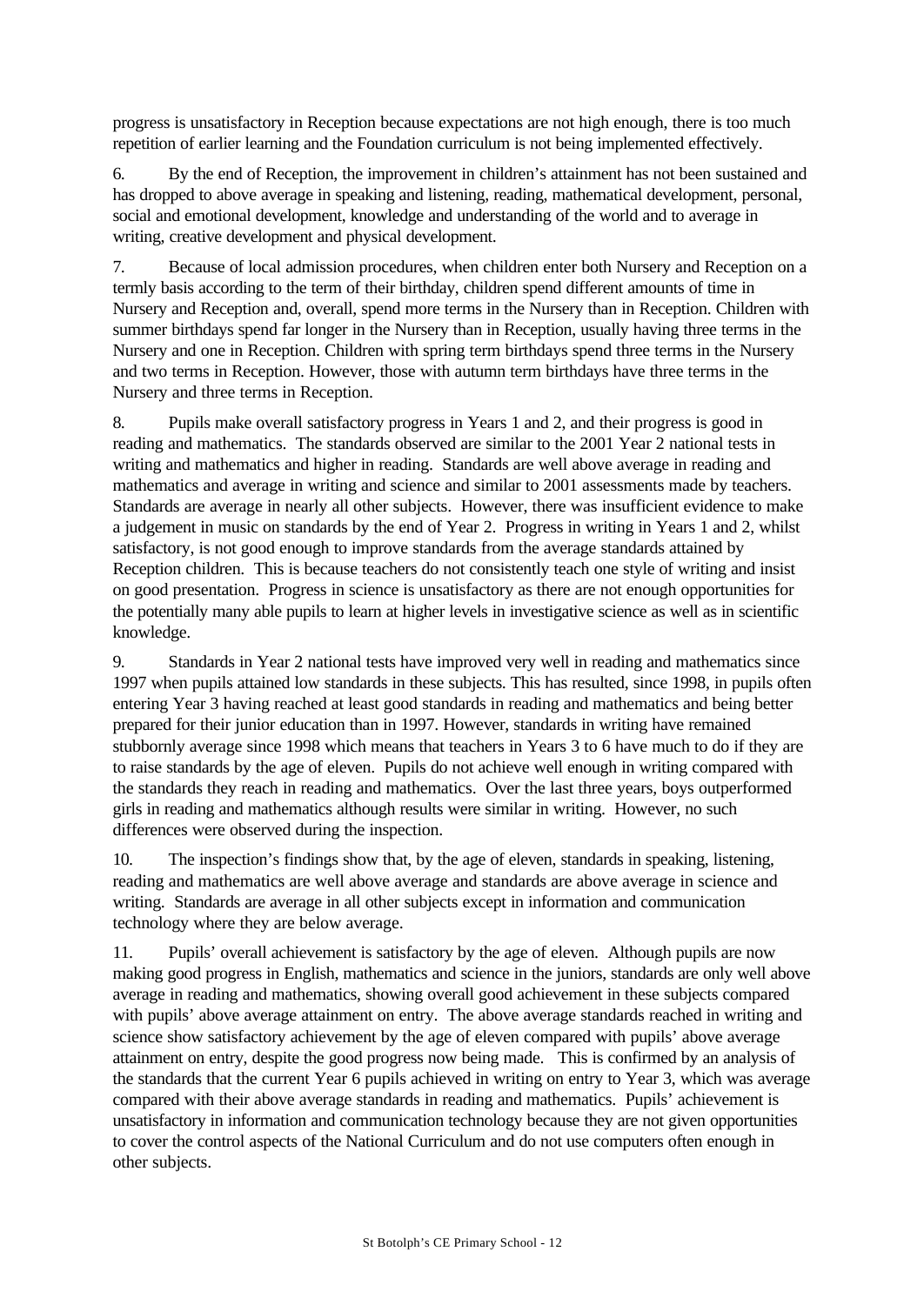12. The development of literacy in other subjects is unsatisfactory. Pupils do not write often or well enough in their subjects, for example, in geography and religious education. In science, there are considerable differences in the amount of pupils' writing in the Year 3 and 4 classes and there is far too much colouring and filling in work sheets in some Year 1 classes. Pupils do not always present their work well enough in their subjects. This was a weakness at the time of the previous inspection. Pupils apply mathematics to their subjects satisfactorily overall in Years 1 and 2 and well in Years 3 to 6. However, pupils in Years 1 and 2 do not apply numeracy to science rigorously enough. The use of information and communication technology across the curriculum is unsatisfactory.

13. Provision for pupils with special educational needs is good overall. It is satisfactory in the Foundation Stage and in Years 1 and 2 and good in Years 3 to 6. Pupils make good progress in their reading and mathematics in Years 1 to 6 and good progress in writing in Years 3 to 6. Their progress in writing is satisfactory in Years 1 and 2. Pupils are doing well against specific targets when receiving extra support, and when class provision is consistently good as in mathematics and reading in Years 1 to 6. However, the class teaching of writing is not as systematic and rigorous in Years 1 and 2. Annual reviews for pupils with statements of special educational need and others with individual education plans show that pupils make good overall progress against their targets.

14. In every year, there is a small minority of pupils who are very able indeed, particularly in mathematics. These pupils are not identified early enough and provided consistently with the extra rigorous subject teaching and enrichment they need. However, there is some extra enrichment for older pupils in mathematics.

15. Overall, the school has made good progress in improving standards since the previous inspection. Compared with the standards found at the time of the previous inspection, standards in English are higher for eleven year olds and seven year olds. Standards in mathematics are very much higher for seven and eleven year olds. Standards in science are higher for eleven year olds and similar for seven year olds. Standards are similar in the rest of the curriculum except that they are lower in information and communication technology for eleven year olds. The school has made satisfactory progress in improving opportunities for higher attaining pupils. Overall, this is good for English, mathematics and science. There is still some variability within other subjects and not enough work has been done to provide a consistent challenge for very able pupils.

# **Pupils' attitudes, values and personal development**

16. The last inspection found that pupils' attitudes to learning were good throughout the school and this continues to be the case. Pupils' attitudes to the school and to their learning are good. They are enthusiastic to go to school and have a positive attitude to their work; this supports teaching and learning. Pupils are keen and involved in all school activities; they listen attentively, follow instructions carefully and demonstrate their knowledge and understanding by answering teachers' questions. Most are able to contribute their ideas during lessons and they settle quickly to tasks. They generally show good levels of concentration and work well in groups as well as independently.

17. Children in the Foundation Stage make satisfactory progress in the development of personal and social skills and this important aspect of their education is above average after they make very good progress in the Nursery and unsatisfactory progress in Reception. They like coming to school, know the difference between right and wrong and relate very well to one another and to adults. Children share resources fairly and often concentrate well. However, when there is insufficient challenge in Reception, they become restive and lose concentration.

18. Members of staff provide good role models for the pupils and there is mutual respect shown by staff and pupils. As a result, pupils' behave well and comply with class and school rules. All pupils know right from wrong and are clear about the consequences should rules be broken. Staff often apply the behaviour policy consistently. Pupils are polite to adults; they form queues and wait their turn, and hold doors open for others. At lunch times, pupils behave well and play well together. Lunch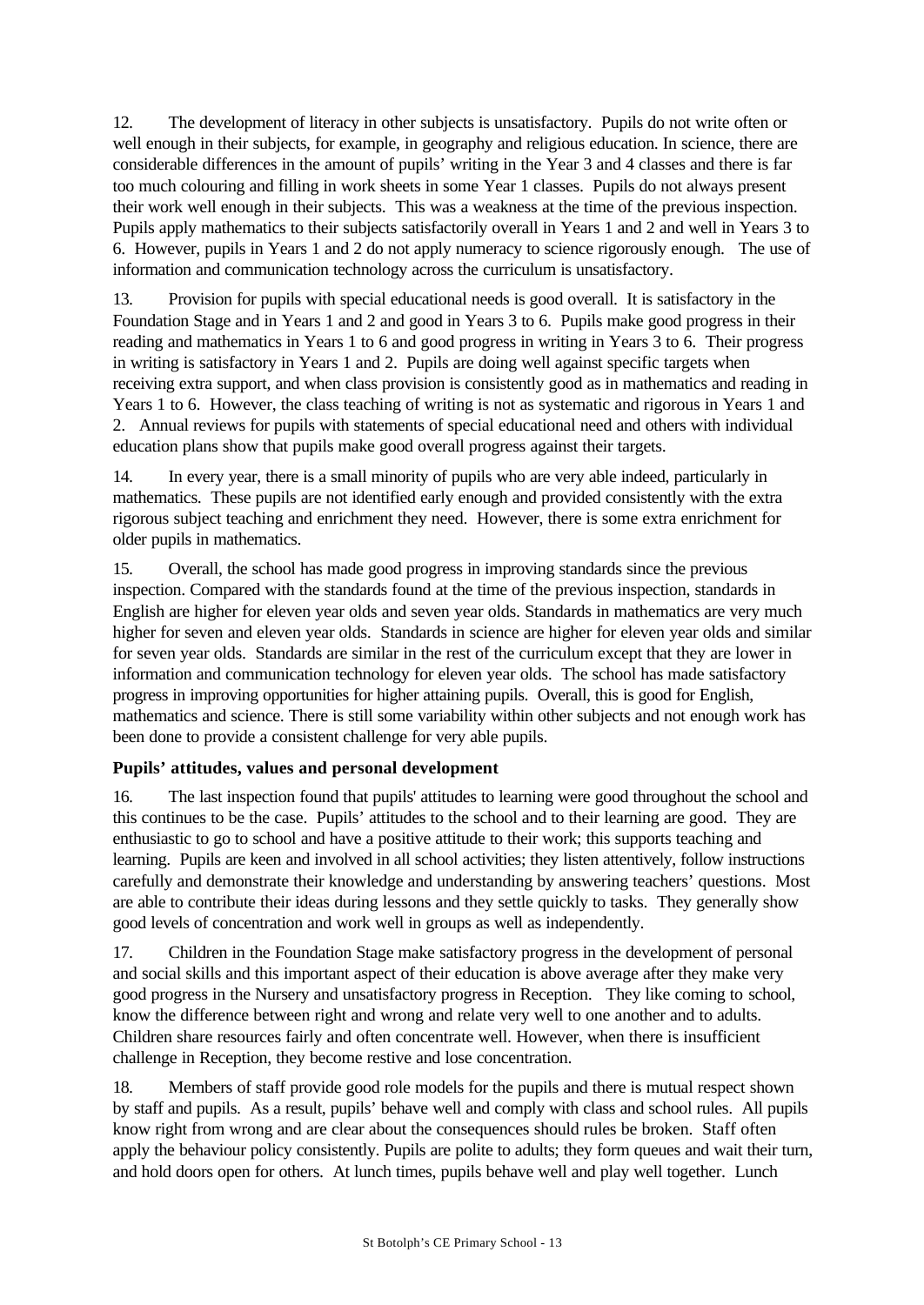times are calm, sociable occasions. Pupils with special educational needs form good relationships with teachers, support staff and each other and have good attitudes to learning.

19. Relationships in the school, between adults and pupils and between pupils are very good. Pupils understand the impact of their actions on others and show respect for one another. Pupils show respect for the school environment. Resources are handled carefully and there is no evidence of graffiti or vandalism. There is an absence of oppressive behaviour and no incidents of bullying, sexism or racism were seen during the inspection. Pupils' personal development is good and very good by Year 6. There are good opportunities for pupils to take on additional responsibility and pupils respond well to them. Pupils distribute registers and look after the library. All pupils in each class elect pupils to a playground committee that meets regularly to discuss what improvements can be made. Pupils also act as class monitors. In Year 6, pupils work in small teams and make decisions for themselves, for example in science and in design and technology. Opportunities for pupils to evaluate and improve their work have been enhanced satisfactorily since the previous inspection with good improvements in science in Year 3 to 6. However, in Years 1 and 2, pupils do not always take enough responsibility for planning and evaluating their own work in science and pupils' evaluation skills in design and technology are not rigorous.

20. Pupils' attendance has improved since the last inspection and is now well above the national average with no unauthorised absence. The majority of pupils arrive at school on time, registration periods are efficient and lessons begin promptly, without fuss. At the last inspection, not all registers were completed at the beginning of the afternoon session, but scrutiny of school documentation shows that registers are now taken appropriately at the beginning of the morning and afternoon sessions.

## **HOW WELL ARE PUPILS OR STUDENTS TAUGHT?**

21. Since the last inspection, there have been complete changes of teaching staff in the Foundation Stage. The Nursery teacher has been in post since the Nursery first opened in 1997 and the two Reception teachers have been appointed within the last two years. Over a half of the teaching staff in Years 3 to 6 have been appointed recently and are new since the previous inspection. The school now has a good balance between long serving teachers and teachers who have been more recently trained. Apart from in the Nursery, all pupils are taught in mixed age classes containing two year groups. There are mainly two parallel mixed age classes in each year apart from in Year 1. Year 1 pupils are taught in four classes. There are two Reception/Year 1 classes and two Year 1/ 2 classes.

22. During this inspection, 57 lessons were observed and, of these, all but four were at least satisfactory. Just over five out of ten lessons were at least good and, of these, two out of ten were very good. The proportion of very good and good teaching is higher than at the time of the previous inspection. All of the very good lessons were observed in the Nursery and in Years 5 and 6. The proportion of unsatisfactory teaching observed was slightly higher than at the time of the previous inspection. Then, no poor teaching was reported. Since the previous inspection, there has been satisfactory improvement in the overall quality of teaching. However, the wide variation in the quality of teaching is preventing the consistent raising of standards and is causing too much variation in pupils' progress.

23. The quality of teaching is satisfactory overall although this ranges from very good to poor. Teaching is now good in Years 3 to 6 whereas it was previously satisfactory. The school has very successfully put a new Nursery in place and all the teaching observed in the Nursery was very good. Yet teaching in Reception has declined since the previous inspection when it was mainly satisfactory. This results from the school not having kept pace with national developments for improving the curriculum for Reception children. Also, the difficulties that teachers face due to unsatisfactory accommodation, teaching Reception in a mixed Reception and Year 1 class and the termly points of entry to Reception adversely affect teaching and learning. The quality of teaching is satisfactory in Years 1 and 2, and is similar to the previous inspection. However, in one class, there are some weaknesses in behaviour management which causes a loss of effective learning time.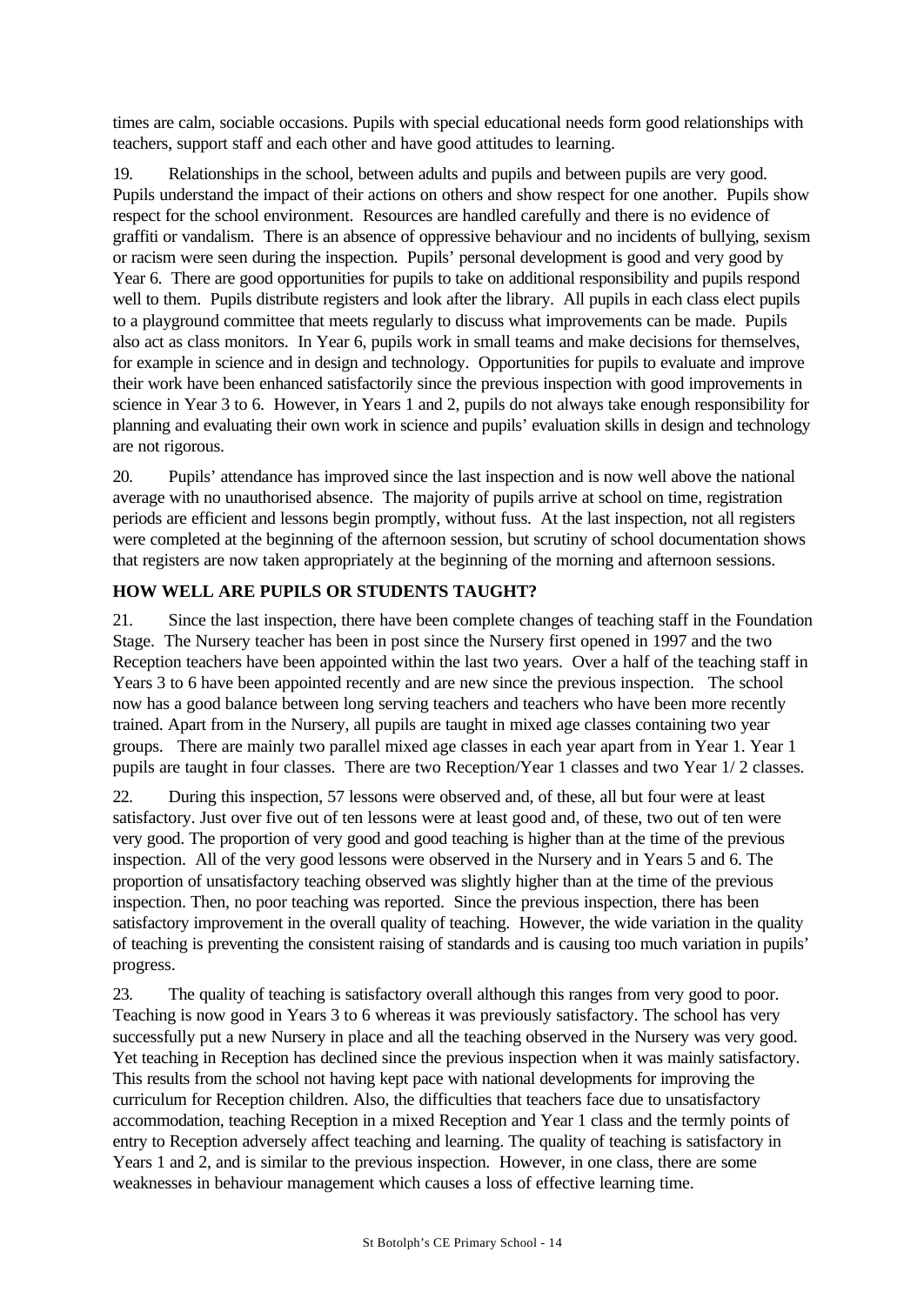24. The quality of teaching and learning for the Foundation Stage is satisfactory overall. This is confirmed by lesson observations, examination of provision, planning and previous work. Teaching and learning are very good in the Nursery but unsatisfactory in Reception. Because children, overall, spend longer in the Nursery and teaching and learning are so very good in this class teaching and learning are judged to be satisfactory overall. The lack of continuity between Nursery and Reception, inadequate implementation of the nationally recommended curriculum for this age and lack of challenge for Reception is preventing children maintaining the high standards they reach in the Nursery. Improving provision for Reception is a key target on the school improvement plan and significant changes are planned for September including the appointment of a Foundation Stage coordinator who has the vision and exemplary practice to see this through.

25. The Nursery teacher's expectations are high and she has an excellent vision for what can be achieved by children of this age. Her knowledge and understanding of the curriculum for the Foundation Stage and how children best learn are very good. She has translated these into high quality practical experiences in all areas of learning. Teaching methods are very effective for developing speech, thinking, reading, writing, mathematics and personal, social and emotional development and promote scientific understanding excellently, especially in biological science. In the Nursery, these areas are taught rigorously in ways that are natural to young children, for example, through play, discovery and problem solving as well as the right amount of direct teaching through instruction and learning skills in small and larger groups. There are very good and sensible routines, which the children all know and adults make excellent use of role models for enabling the children to learn. The Nursery teacher and her assistant are very skilled in promoting both the personal and academic needs of the children. Planning is thorough and learning experiences match the needs of all children. Class management and the use of assessment to plan challenging activities are very good.

26. In Reception, children have little opportunity to learn through practical work, talk, investigation and problem solving. There are few opportunities to learn through play and teaching is mainly instruction in small and large groups. Children spend too much of their day sitting and listening. Planning is unsatisfactory and work is not matched to children's previous skills and knowledge. Expectations are not high enough. For example, some children on entry are ready to start the National Literacy and Numeracy strategies for Year 1 but many children spend far too long repeating previously learned skills. Teachers and support assistants have not had enough training in implementing a successful Foundation Stage curriculum or in how to meet the needs of some potentially very high attaining children in the context of a Foundation Stage curriculum. Transfer records at the end of Nursery are comprehensive and provide a basis for continuity between the Nursery and Reception to ensure pupils continue to make rapid progress.

27. In Years 1 to 2, teaching and learning are satisfactory overall. One third of lessons were good, seen mainly in one class, but two lessons seen were unsatisfactory or poor. Teaching and learning in one Year 1 and 2 class is mainly good because of very successful behaviour management and there is usually a good level of challenge for pupils. All of the unsatisfactory and poor teaching was seen in the other Year  $1/2$  class, in a literacy lesson and in history. In both lessons the teacher's management of pupils' behaviour was unsatisfactory: pupils called out, did not listen to the teacher adequately and were too noisy. In literacy, group tasks were insufficiently challenging and there was insufficient planning for the range of ability. However, in a good numeracy lesson in the same class, behaviour was consistently well managed, and there were challenging opportunities for the pupils to solve problems and develop their thinking. The teaching of Year 1 pupils in mixed Reception and Year 1 classes is satisfactory overall, although weaker for science when lessons do not challenge higher attaining pupils.

28. In Years 3 to 6, teaching and learning are good overall. All lessons were at least satisfactory and three quarters were good. In Years 5 and 6, one third of all lessons were very good. This is improving standards by the end of Year 6 in English, mathematics and science. Although there is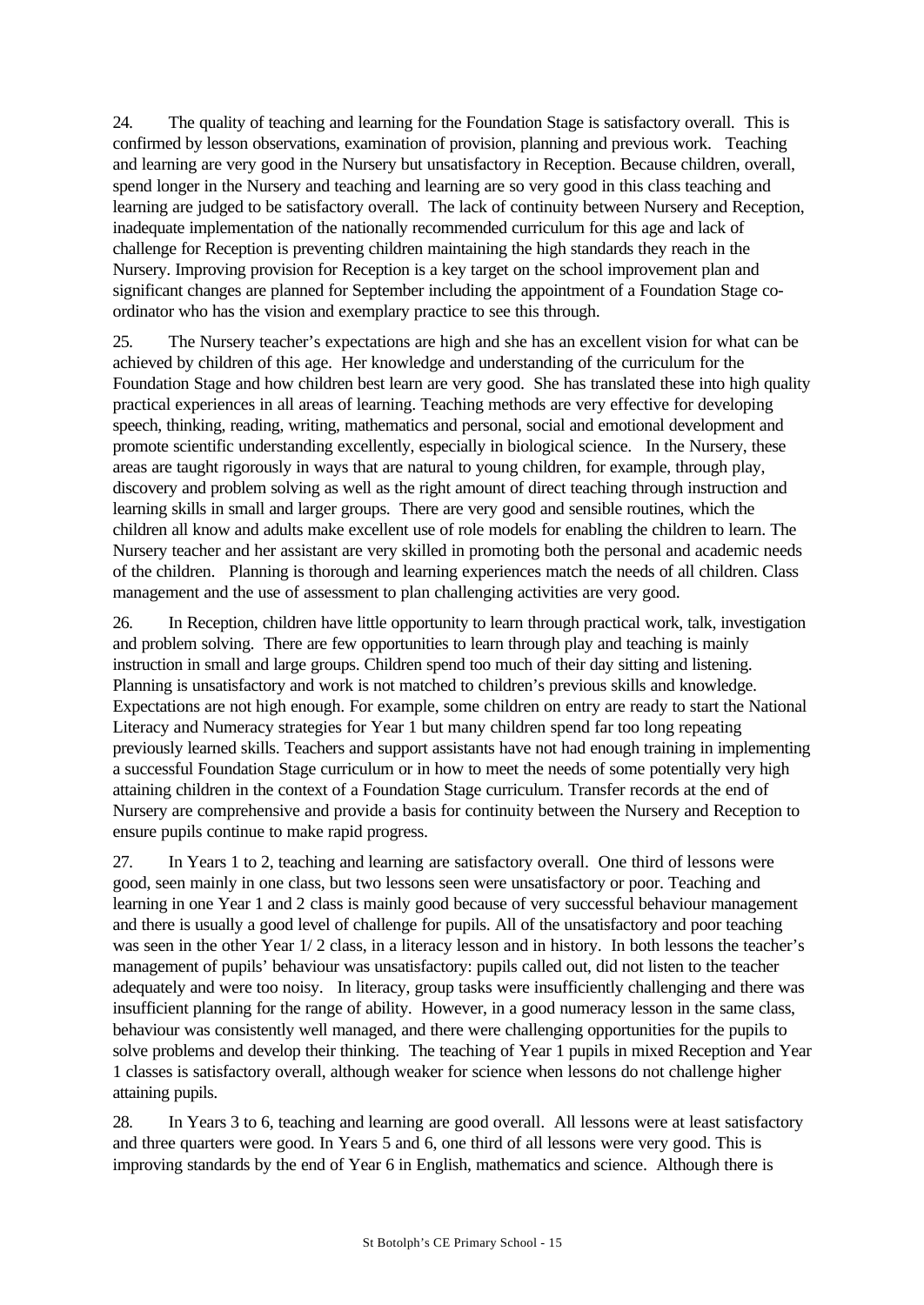some good teaching in many other subjects this is not consistently good enough to raise standards to above average. Teachers' behaviour management is very good and this means that maximum time can be spent on learning. Teachers also often have good subject knowledge. This gives them a vision of what pupils can achieve and enables them to teach subjects rigorously. In a very good mathematics lesson in a top Year 6 mathematics set, where pupils were organised into a class according to ability, the teacher ensured that pupils were able to learn at very high levels in algebra because of her own good subject knowledge. In a very good design and technology lesson also in Year 6, when the pupils designed a healthy lunch box, the teacher's good subject knowledge enabled her to teach rigorously facts about nutrition. In both lessons, the work provided enabled pupils to learn within Level 6 of the National Curriculum. Other good features included how pupils were enabled to learn in a range of styles, including learning through active investigations and problem solving as well as listening and absorbing information. In Years 3 to 6, the teachers generally provide work that is well matched to the range of attainment and this is particularly good in mathematics where pupils are taught in ability sets.

29. Examination of pupils' work, as well as lesson observations, show that in Years 1 to 6, the quality of teaching and learning in speaking and listening, reading and mathematics is good throughout and this enables the pupils to learn and achieve well in these areas. Teaching and learning are satisfactory in writing in Years 1 and 2 and good in Years 3 to 6. Teaching and learning are satisfactory throughout the school in information and communication technology, religious education, art, design and technology, history, geography, physical education and music (seen only in Year 1 and Years 5 and 6).

30. The quality of teaching and learning in science is unsatisfactory in Years 1 and 2, because higher attaining pupils are not adequately provided for, and good in Years 3 to 6. In information and communication technology, the pupils have not made enough progress over time in applying their work to other subjects due to the school's lack of enough up-to-date computers to provide each pupil with regular opportunities to use the computer within their subjects. In science, teachers have not had recent subject training and the lack of support and monitoring of teaching is preventing the systematic raising of standards.

31. Satisfactory lessons are often a balance of strengths and weaknesses. In these lessons, teachers often provide a calm atmosphere, relationships are very good and management of the pupils is sound. However, lessons do not provide as much challenge as good lessons and different groups of pupils sometimes underachieve in different parts of lessons. There are several reasons for this. These are: teachers' subject knowledge is only satisfactory rather than good; expectations are not as high as in good lessons; lessons are not always presented in an interesting way and the wide range of attainment is not always so successfully managed as in good lessons in mixed age classes.

32. The school has made satisfactory progress in addressing the key issue of improving longer term planning in order to help teachers improve their daily planning and improve progression in pupils' learning. However, whilst this is generally good in Years 3 to 6, it is only satisfactory in Years 1 and 2 and unsatisfactory from Nursery to Reception.

33. The implementation of the literacy strategy is good overall. It is good overall in Years 3 to 6 and satisfactory in Years 1 and 2. Throughout, teachers have a secure knowledge of the National Literacy Strategy and plan the work in line with its framework and guidance. By planning together in year groups, they ensure that all pupils have equal access to a balanced curriculum. Most teachers share the learning with pupils at the start and, with the pupils, they evaluate what has been learned. On the occasions where teaching is less successful, this is because pupils' behaviour is not well managed during whole class discussions or independent work. As a result of high noise levels during group work in these lessons, pupils do not concentrate adequately and do enough work.

34. The implementation of the Numeracy Strategy is consistently good and this is raising standards. Teachers' subject knowledge is good and they plan work very well and use a good range of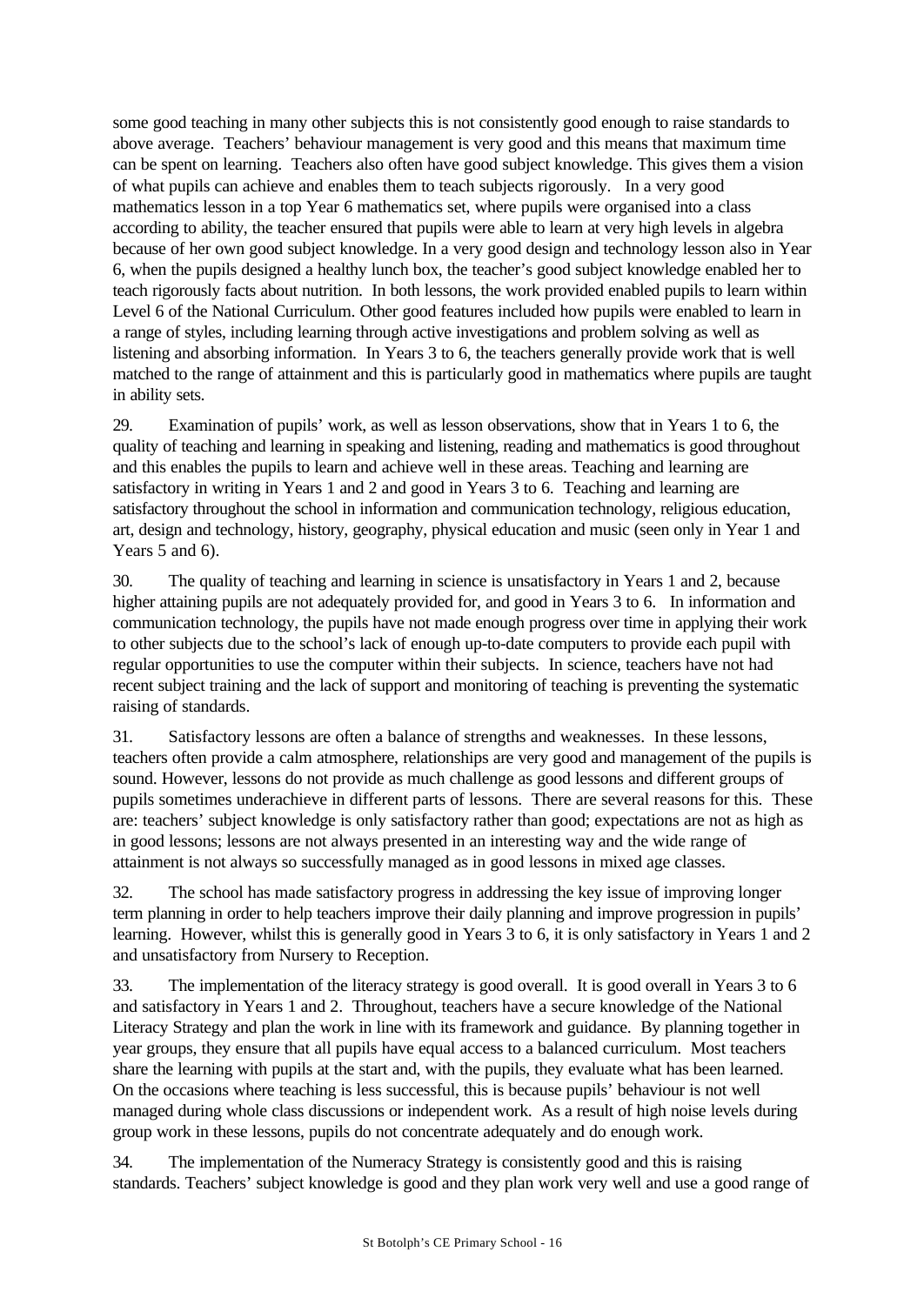teaching styles to enable the pupils to learn in different ways. Work is well matched to pupils' needs. Teachers make learning relevant to pupils by using methods that involve pupils in playing an active part and by gaining their interest and natural enthusiasm for learning. The setting arrangements in Years 3 to 6, where pupils are taught in classes of the same ability, ensure that the great majority of pupils are challenged and there is usually extension work for those capable of higher attainment. However, very able pupils are not identified early enough in the infants and provided with consistent enrichment.

35. The quality of teaching for pupils with special educational needs is good. Teachers use appropriate methods, which enable pupils identified with special educational needs to learn effectively. Setting arrangements for mathematics in Years 3 to 6 are proving effective in matching work to pupils' needs. The teaching during specialist time, for example, for Early Literacy Support in Year 1, is good. Teachers know how to identify pupils and make good use of pupils' individual education plans for designing their lessons. There is a satisfactory level of support assistants and they often make a valuable contribution because there is good liaison between them and teachers and they are usually deployed well. Satisfactory use is made of information and communication technology in teaching pupils with special educational needs in literacy.

36. Marking is still inconsistent and has not improved enough since the previous inspection. In English, heavy scoring out found in pupils' books throughout the school spoils work and does not give the pupils enough targets for how they can improve their work. Teachers are not sufficiently critical when it comes to the presentation of work and are not setting high enough standards for written presentation. In mathematics, marking is mainly ticks and praise and is rarely evaluative. However, in the top set in Years 3 and 4, it is effective in telling pupils what they need to do to improve. Homework is satisfactory. However, pupils' home/school reading records in Reception and Year 1 do not give parents and pupils enough information about how well pupils are learning and what needs to be achieved.

## **HOW GOOD ARE THE CURRICULAR AND OTHER OPPORTUNITIES OFFERED TO PUPILS OR STUDENTS?**

37. The curriculum for the Foundation Stage is very good in the Nursery and unsatisfactory in Reception. The Foundation curriculum is not in place in Reception and the curriculum provided lacks challenge. Facilities for outdoor play are satisfactory in the Nursery, but the lack of suitable apparatus for climbing and clambering prevents the otherwise rich provision for physical development being good. Reception children do not have access to their own outdoor area for developing their physical skills. The school has plans for September to improve the Reception curriculum and opportunities for outdoor play.

38. In Years 1 to 6 the school provides a satisfactory range of curricular opportunities. Following the recommendation of the last inspection, all the subjects of the National Curriculum are now in place, with suitable guidance on how they are to be planned and taught. However, statutory requirements for information and communication technology are not met because of the lack of control technology equipment in the juniors and because pupils do not spend enough time using computers when working in other subjects. Religious education is taught in line with the Suffolk Locally Agreed Syllabus and guidance. Pupils with special educational needs have full access to the curriculum and generally receive additional help as specified in statements or when deemed necessary by the class teachers. The National Strategies for literacy and numeracy are securely in place. The National Literacy Strategy is often used well, and the additional emphasis and time given to writing in English, have led to good improvements, particularly for pupils in Years 3 to 6. However, this has not been sufficiently well applied to other subjects, which has reduced its overall impact. The Numeracy Strategy is used effectively and accounts for the well above average standards seen in Year 6.

39. Overall time for teaching is generally in line with recommendations. There are effective arrangements for pupils to learn about the misuse of drugs and sex education, and there is a good, broadly based personal and social education programme. The school is committed to equality of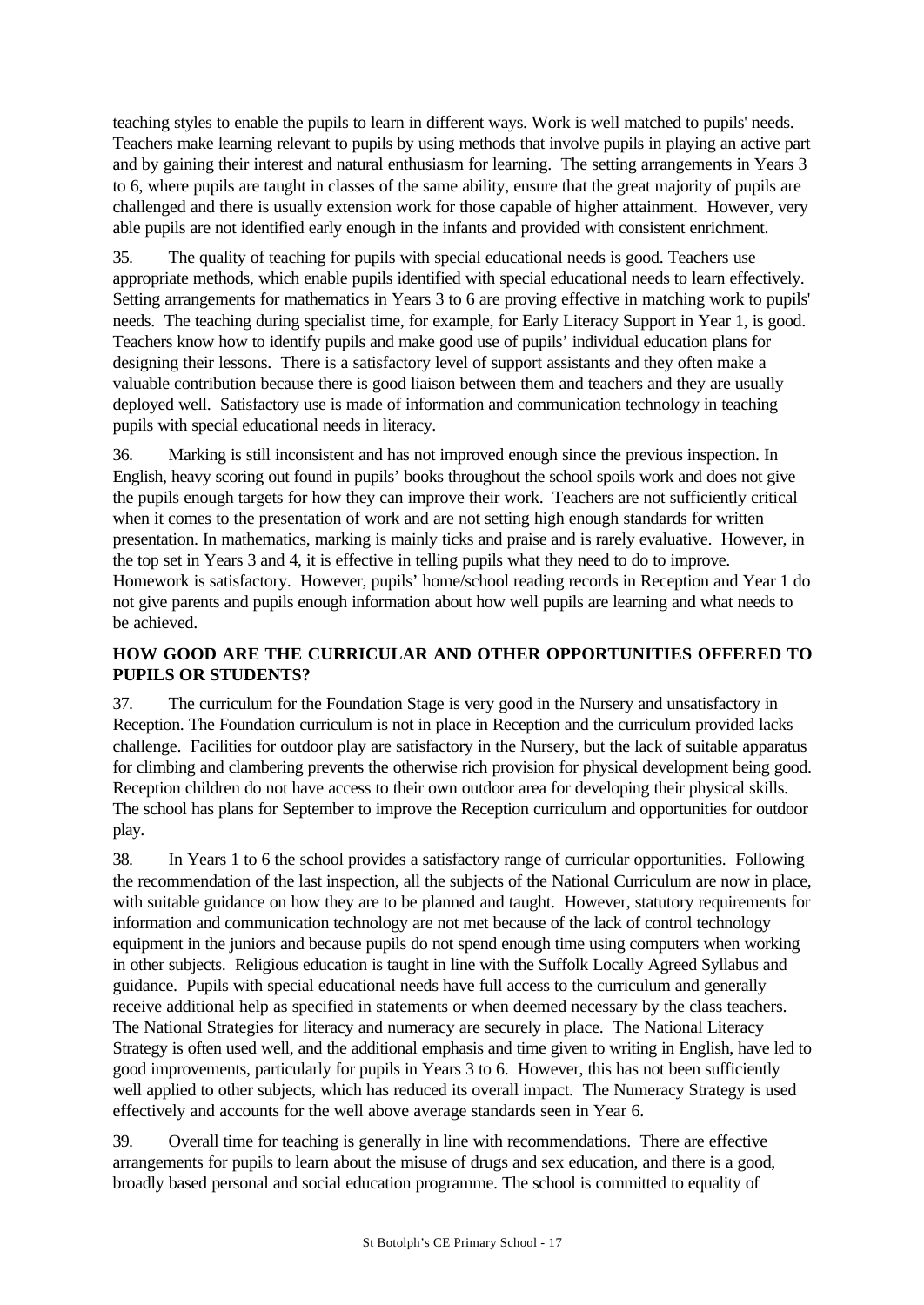opportunity and access for all pupils and generally caters for the learning needs of pupils. There is good provision for pupils with special educational needs, with suitable procedures in place for the identification and assessment of these pupils. Their learning is carefully planned and well supported, often by classroom assistants. Those pupils with statements of special need are well supported in class, so that they have full access to the curriculum. Their individual education plans contain clear and precise targets showing criteria for improvement. The provision detailed in the statements is being implemented fully and reviews of the statements of special educational needs are carried out. Parents are invited to attend review meetings, discuss progress and agree future targets. As a result of the provision overall, the pupils with special educational needs make good progress.

40. However, the provision for the highest attaining pupils, including those that are gifted or talented is not sufficiently well developed in many subjects. Additionally, in science, there are limited opportunities for the many higher attaining pupils to learn at higher levels in Years 1 and 2. Also in science, examination of pupils' work and lesson observations show that Reception and Year 1 pupils do not cover a similar science curriculum to the Year 1 pupils in the two mixed Years 1 and 2 classes. This is unsatisfactory.

41. Extra-curricular activities are good, and include a wide range of sporting activities, music, drama, and art clubs. These are well attended and pupils benefit from the direct teaching, often from specialist coaches, offered in the sessions. Additionally, there are school trips and visits that enhance the curriculum, for example, Framlington Castle, Felixstowe and Wroxham Barns. There are also visitors to the school, such as the local clergy who regularly lead assemblies, or theatre groups who support aspects of the curriculum such as science or history.

42. There are good links with the local community, which make a positive contribution to pupils' learning. The school has close links with all three churches in the village, and the ministers are invited into school on a regular basis to contribute to the school assemblies. The school is also involved with the Twinning Association. Some pupils were involved in the redevelopment of the local store, with their thoughts and ideas being presented to the head office. During the inspection, a class of Year 3/4 pupils visited a local playing field with a view to looking at improvements for the whole village. Their ideas will be presented to the parish council. There are good links with the other schools within the 'pyramid' of local primary schools and a secondary school. These links include staff meeting regularly as well as combined school trips/activity days.

43. The provision for pupils' spiritual, moral, social and cultural development is good overall. There is good provision for pupils' spiritual development, which is an improvement since the last inspection when it was deemed satisfactory. Regular assemblies give pupils opportunities to consider social and moral issues and give pupils opportunities for prayer and reflection. There is a spiritual element in lessons such as in science, where there are opportunities for pupils to reflect on the wonder of scientific discoveries and inventions. In the Nursery, there are excellent good opportunities for pupils to reflect on the wonder of nature. However, in other lessons, there are some missed chances such as letting pupils reflect on the beauty of music.

44. The provision for pupils' moral development is good. All staff provide good role models for the pupils and pupils show respect for each other and staff at all times. Staff often apply the behaviour policy in class and around the school at break and lunchtimes. Moral issues are taught well and pupils behave throughout the school. They understand what is acceptable behaviour and know what is right and wrong. Pupils discuss and agree their own class rules at the beginning of each year and these rules are displayed in each classroom.

45. The school makes good provision for pupils' social development. The school creates a welcoming atmosphere. Pupils participate in team games and activities which encourage them to get on with each other. Higher up the school, there are very good opportunities in science and technology to develop social and decision making skills when pupils work in small and large teams. The pupils support and raise funds for charities each year.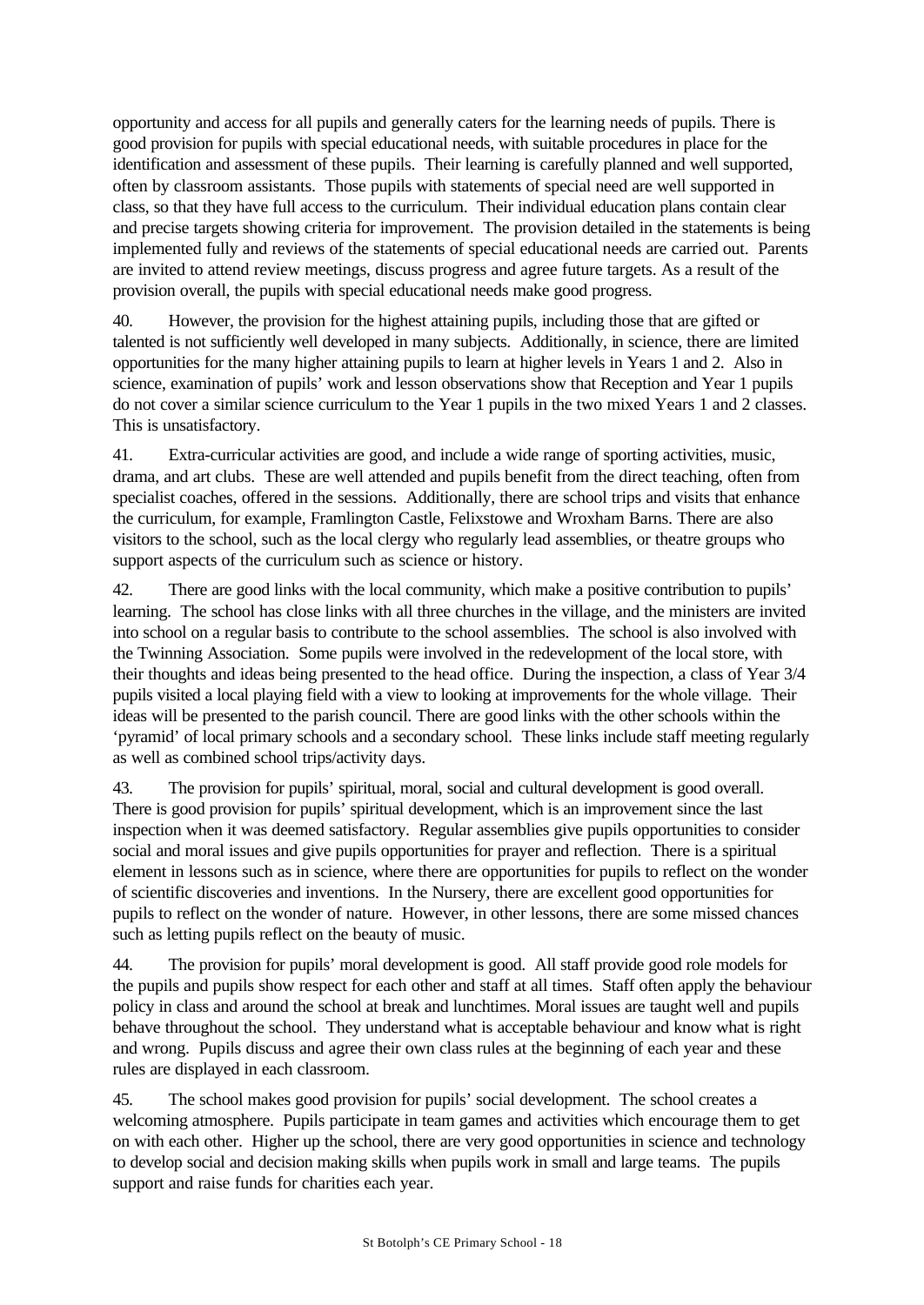46. Provision for pupils' cultural development is satisfactory. It is good for promoting the cultural heritage of Britain and of the local area through visits and visitors. However, there is a limited range of multicultural experiences as opportunities for pupils to study the richness and diversity of other cultures are limited. Pupils have learned about and played African music after a visit from African musicians. However, experiences have otherwise been restricted. For example, in art, pupils study a range of artists, but these are generally western European men. This gives insufficient preparation for life in a culturally diverse society such as ours.

## **HOW WELL DOES THE SCHOOL CARE FOR ITS PUPILS?**

47. At the time of the last inspection, the school provided a supportive and secure environment in which pupils developed confidence and high esteem, and provided effective assistance for their pastoral care. Neither of the concerns raised over the swimming pool was seen during the inspection, as the pool was not in use. The school continues to provide good care for its pupils. The environment is safe from hazards and all staff care for pupils well. Members of staff know pupils and their personal and medical needs well. The school identifies and deals effectively with any problems found on site and both staff and governors regularly carry out health and safety reviews. There are good arrangements for the provision of first aid.

48. The school follows the local committee guidelines for the protection of children. The headteacher is the designated officer responsible for child protection and a further member of staff has also been trained as well as the nominated governor. Other staff are kept up-to-date with the arrangements and are regularly reminded of the need to inform the headteacher if they have any concerns. The school is good at monitoring and eliminating oppressive behaviour. Parents and children confirm that there are rarely any problems and these are always dealt with quickly and effectively. This ensures that pupils feel safe and secure at school.

49. The school remains successful at maintaining a very good level of attendance and the majority of pupils arrive at school on time. Registers are marked in accordance with current requirements at the beginning of both the morning and afternoon sessions. This is an improvement since the last inspection when some registers were not marked in the afternoons. There are good procedures for analysing and monitoring registers, and both the school and the education welfare officer follow up any absences, which may be of concern.

50. Arrangements for the promotion and monitoring of good behaviour are good. The behaviour policy is consistently applied throughout the school by all staff. Pupils devise their own class rules, which are reinforced throughout the year, and pupils are all aware of the school rules and what will happen if those rules are not followed. Class teachers and the headteacher monitor behaviour very closely and are well aware of any children whose behaviour may give cause for concern.

51. There are good procedures for the monitoring and supporting of pupils' personal development. Formal procedures are not in place, but all teachers have a detailed knowledge of the pupils in their care and of their individual needs. Pupils' personal development is also helped through the school's provision for personal, social and health education and through the use of 'circle time'.

52. The school has made good progress in putting a coherent assessment policy in place since the previous inspection, particularly for English and mathematics. Good use is made of statutory tests and other assessment results to track pupils' progress and attainment through the school. Test results are carefully analysed and are used well to place pupils in appropriate groups within the classes. Recorded on computer for flexibility, this information is used to identify trends in performance for individuals and groups of pupils and enables the curriculum to be adjusted where it is judged necessary. Together with regular assessments in English writing, this provides good quality information, which enables teachers to plan carefully and to set targets appropriate to the needs of groups and individual pupils. However, these targets are not always sufficiently sharp and do not have a clear time scale that would allow teachers to measure the rate of improvement more closely. Comparison of 2001 test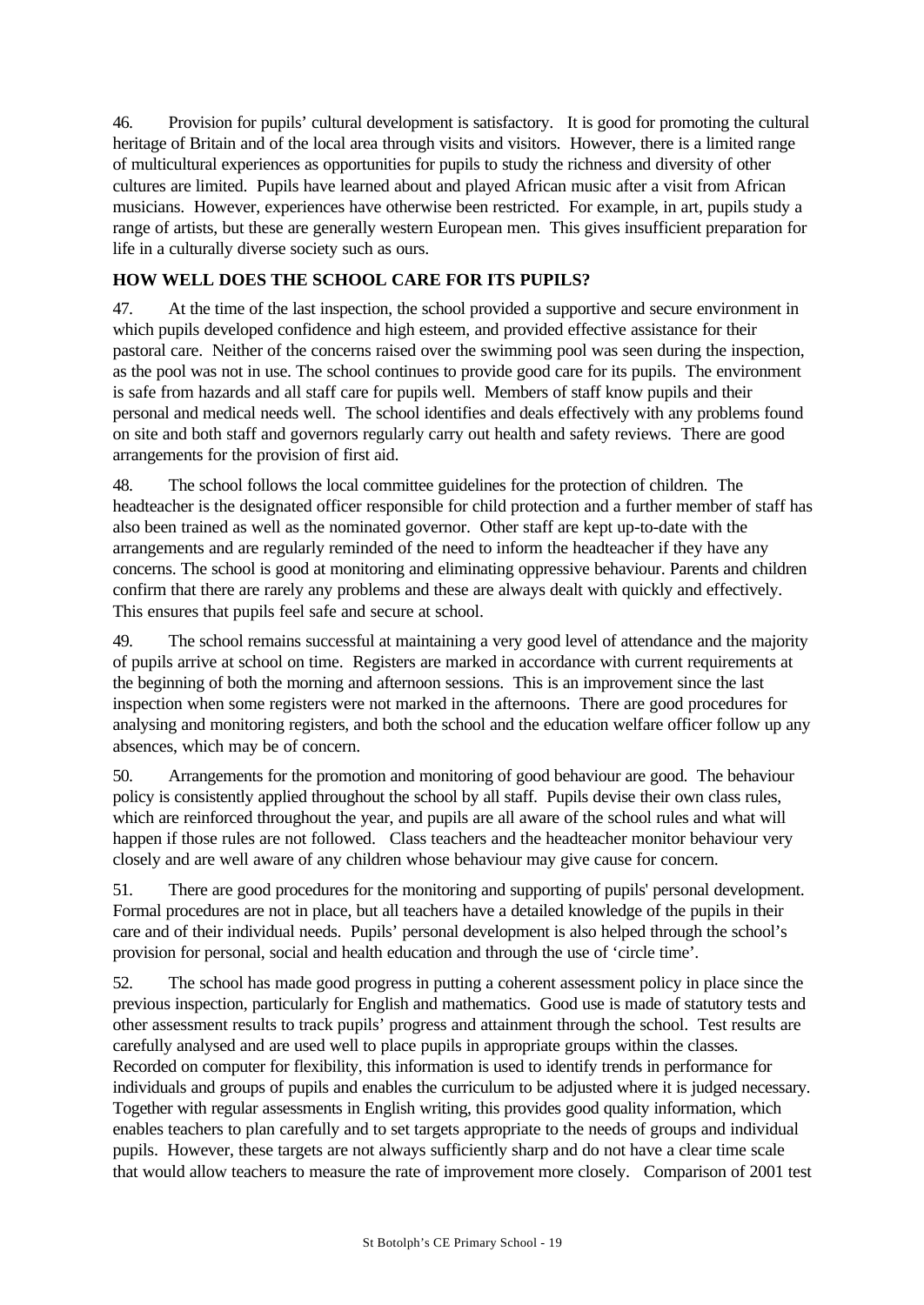results and the assessments made by teachers shows substantial differences between these results. Pupils performed far better at Level 4 and above in tests in all three subjects, indicating that teachers underestimated what pupils could achieve. Since then, there have been substantial changes of staffing in Year 6 and assessment is now judged to be more accurate than indicated by the 2001 results for eleven year olds.

53. The system used to track selected pupils through the school is a good way of gaining a view of general progress and development. However, because the selected pupils are generally of a similar level of attainment, it does not give a clear overall picture of the rate of progress by different groups. Assessment books, recording regular assessments in English, are used well to track pupils' progress, and to keep pupils informed of their own level of attainment and progress. Whilst these are helpful, because the assessments are only in writing, this reduces their effectiveness and does not allow teachers or pupils to see what is happening in other subjects.

54. The assessment and recording systems for other subjects follow the guidance set out in the curriculum documents and are based on statements of what pupils can do. This is generally effective, but for some subjects, for example, physical education, it does not allow the subject co-ordinator to gain a clear view of the skills that pupils are developing or the rate of progress and gain a view of standards throughout the school.

55. There are some weaknesses in the system used for the assessment of pupils on entry to the school. In line with local testing procedures, all children's statutory baseline assessment is given in September in the year in which they start school. Children born in the autumn term who have already started in Reception are given their baseline in Reception. However, spring and summer born children are given their baseline assessment in the Nursery. This is very unusual and is in line with local authority testing procedures. The timing of the baseline assessments does not give the school a sufficiently clear picture of where the children are on entry to Reception. However, the Nursery teacher has put very good procedures in place for measuring the children's attainment and the progress they make in the Nursery and these records are sent to Reception classes when the children transfer. The use of this information is unsatisfactory in Reception and children spend too long repeating work they have already mastered, for example, learning initial letter sounds.

56. The school uses assessment data well from teachers, standardised tests and end of year national and optional tests to inform target-setting procedures in individual education plans for pupils with special educational needs. Baseline assessment is also used well to enable early identification of pupils needing extra support.

## **HOW WELL DOES THE SCHOOL WORK IN PARTNERSHIP WITH PARENTS?**

57. At the time of the last inspection, parents were generally supportive of the school and, in particular, of the values it promotes. This continues to be the case. The responses to the preinspection questionnaire and the views of the parents who attended the pre-inspection parents' meeting show that they still have positive views of the school. Parents confirmed that the school has a positive atmosphere and that they feel welcome in school.

58. The impact of the parents' involvement on the life of the school is good. Parents support the school and contribute well to their children's learning at home. The vast majority are satisfied with the amount of work their children are given to do at home and help to ensure that this work is completed. The Friends' Association raises significant sums of money each year to purchase additional resources for the school. They currently raise funds to cover the swimming pool. In addition, they help out in more practical ways, for example, by helping to put in the new swimming pool liner. A good number of parents help out in school and they are all encouraged to play an active role in the life of the school.

59. The information provided for parents by the school is good. They receive regular newsletters, which provide information about what is happening in school as well as details of events and school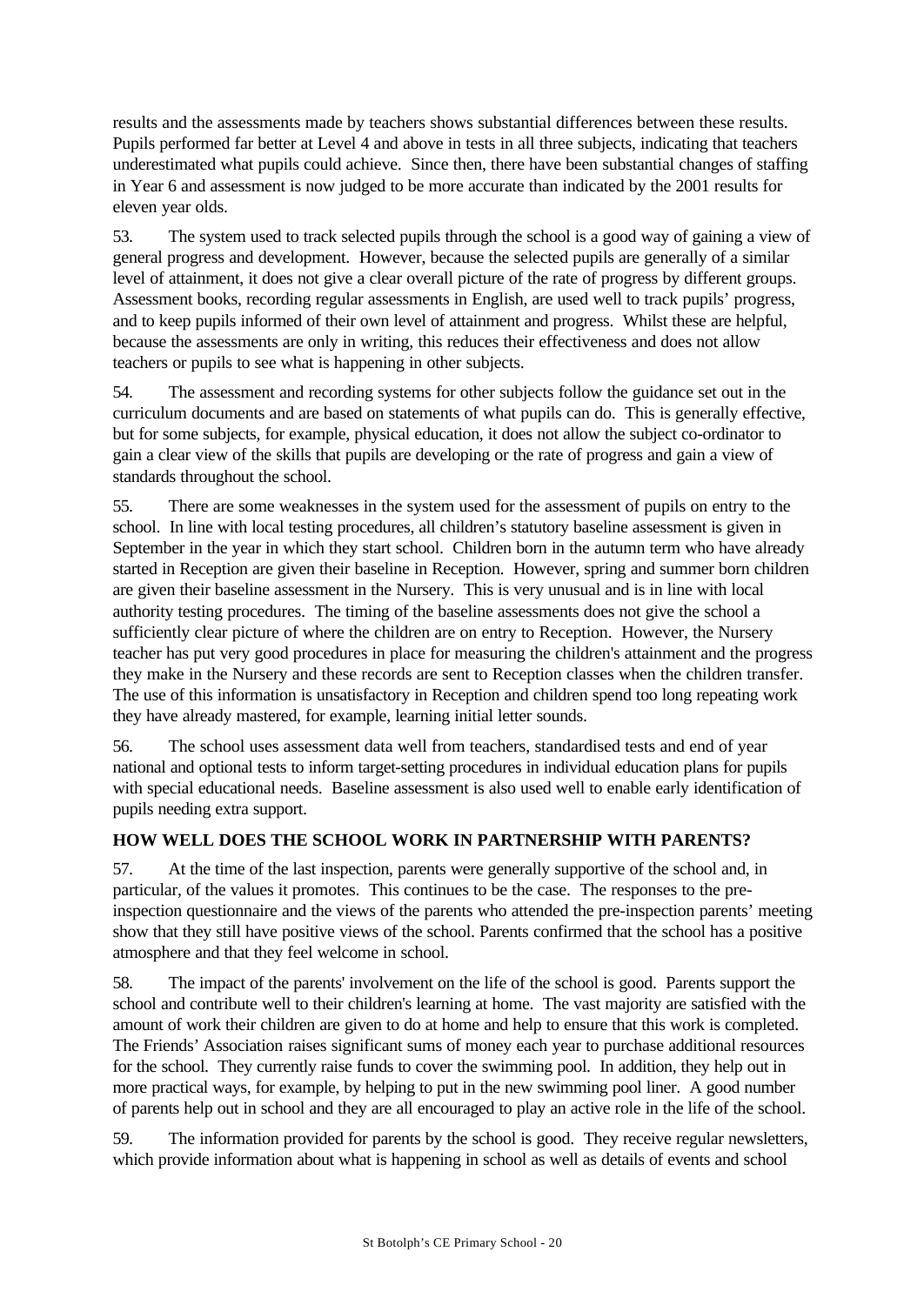trips. Details of what is to be taught are also sent home. The documentation provided is informative and fulfils statutory requirements.

60. Before the inspection, some parents indicated that they did not feel they were given sufficient information about their children's progress. This was also raised at the last inspection. This inspection finds that the written annual reports for parents are now good. They provide parents with information about what their children know, understand and can do, and provide targets for further development. In addition, for some year groups, parents receive information about the levels at which their children are working and the results of some standardised English and mathematics tests. There are good opportunities for parents to meet informally with staff at the beginning and end of the school day as well as at the formal consultation evenings. However, when pupils are at an early stage of reading, for example in Reception, pupils' home/school reading records do not give parents enough information about how reading will be taught, what the children are expected to achieve and how well they are doing. This limits their impact on helping their children with reading. At the meeting with the inspectors, it was apparent that some concerns expressed by parents were related to the quality of the teaching they considered their that children were receiving. The inspection team considers that teaching in some classes has weaknesses.

61. Parents of pupils with special educational needs are properly involved in identifying their needs. They provide appropriate support and regularly review their child's progress.

## **HOW WELL IS THE SCHOOL LED AND MANAGED?**

62. The headteacher provides a clear direction for improving the school. Since September 2001, after a period of absence due to ill health for a substantial part of the academic year 2000 to 2001, when the deputy was also on sabbatical leave, he has worked hard and successfully to raise standards in English, mathematics and science with positive effects. The headteacher provides good pastoral leadership and his effective communication skills have led to very good relationships and a strong sense of harmony between the school, governors, and the community. The headteacher and the deputy work together as a team and, despite many staffing changes, have produced a staff which have a good sense of teamwork and robust commitment to raising standards. The governing body is very supportive and works closely with the school. The majority of parents have confidence in the school and this is demonstrated by how the school has grown so rapidly since it was first opened as a new school eight years ago after the amalgamation of two local schools. However, because of the high turbulence in staffing during the past few years, and many temporary appointments, co-ordinators' roles, apart from in English and mathematics, are underdeveloped. This is restricting the rigour of subject development and the capacity of the school to raise consistently standards in subjects apart from English and mathematics.

63. The systems for monitoring the performance of the school through analysing test results and acting on the results of that information to improve English, mathematics and science are effective. The school has worked hard on improving literacy and numeracy and this has played an important part in its success. The staff and governors carefully analyse test results and seek to improve standards where necessary.

64. Planning for school improvement involves all staff and the governors examine the draft plans carefully. Subject co-ordinators have produced satisfactory curricular plans and these results feed into school improvement planning. These are effective for literacy and numeracy and improving teachers' subject knowledge has received a strong focus. However, the lack of planning for improving teachers' subject knowledge in other coordinators' plans results from the general lack of development of coordinators' monitoring roles. This was a weakness identified at the time of the previous inspection. The policy for performance management is in place and all teaching staff have been appraised. Targets have been set in order to raise standards of attainment throughout the school. However, the limited monitoring by subject co-ordinators, apart from in literacy, numeracy and information and communication technology, has prevented them from identifying any weaknesses in colleagues' subject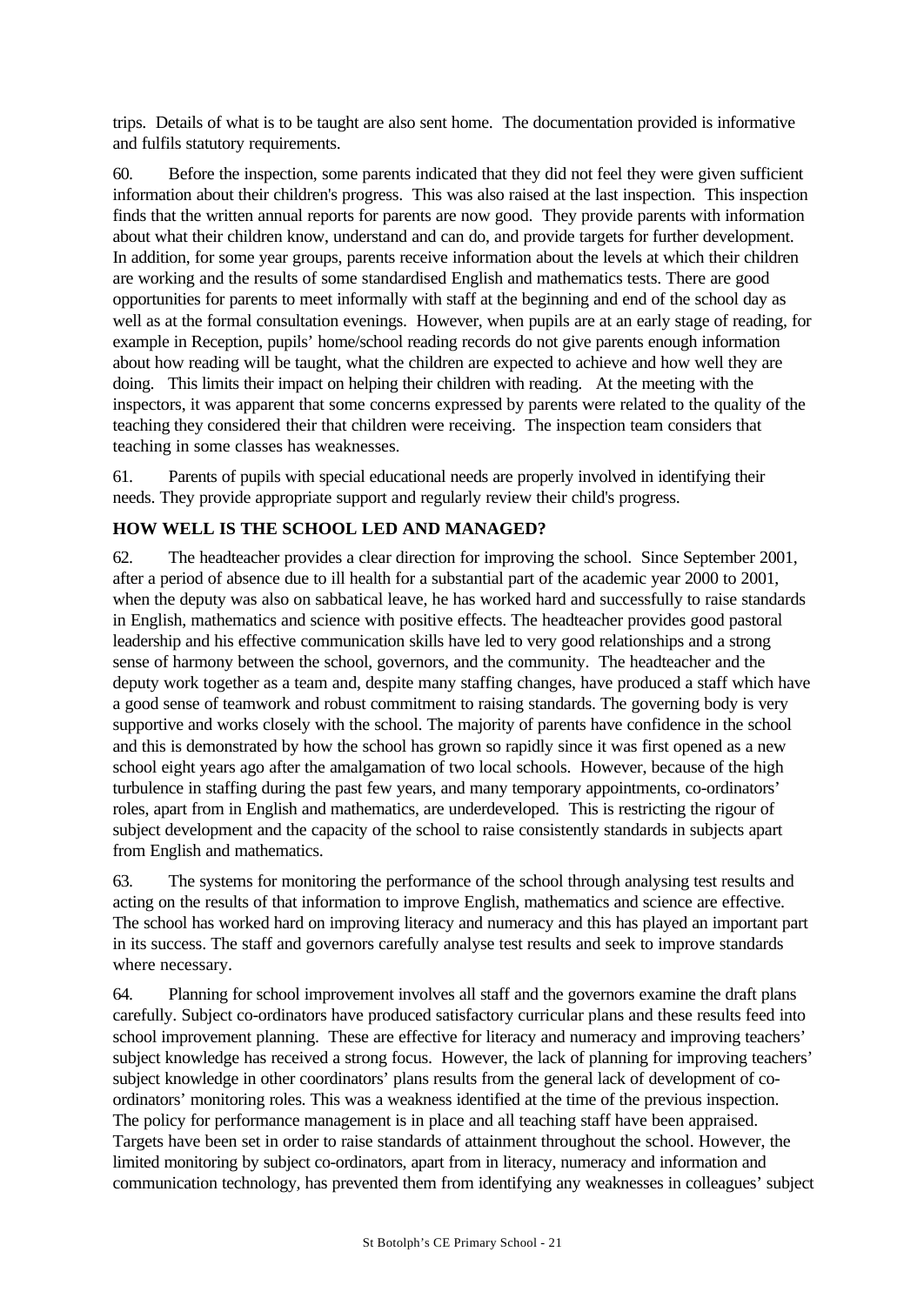knowledge and targeting areas for improvement into school improvement planning. There is not enough attention to staff training in the school improvement plan so that all teachers can rigorously teach every subject. The governing body has completed the appraisal of the headteacher and has set targets.

65. The school improvement plan has rightly focused on improving standards in literacy and numeracy in the current year and has prioritised improving science and the Foundation Stage for the coming year. The school improvement plan is a satisfactory tool for improving the school. However, some elements lack rigour. The numerical targets in the improvement plan are not always sharp enough to enable the school to evaluate adequately the success of its actions in improving standards. Timescales are specific and demanding for monitoring improvements in literacy and numeracy. However, whilst the plan shows governors' and staff's roles in monitoring the effects of the actions it does not say how actions will be monitored. The proposed timescale for developing some subjects is slow. However, the school has been awaiting the outcomes of its Ofsted inspection in order to plan in detail for 2000/3 academic year onwards. Improvement in many subjects has been halted because of staffing turbulence and the drive to raise standards in literacy and numeracy. The school improvement plan does not identify suitable timescales for developing coordinators' roles and there is a lack of strategic planning for how this might be best achieved.

66. The headteacher formally monitors teaching to identify strengths and weaknesses and uses Ofsted criteria for teaching and learning. Literacy and numeracy coordinators have monitored the effects of teaching and learning on standards with a good impact. However, there has been not been enough support for behaviour management in one class in the infants. Teachers plan in year teams, but subject co-ordinators do not support this planning on a regular basis. This is resulting in some lack of rigour. For example, in science in Years 1 and 2, pupils in the same year group have different opportunities for learning as when Year 1 pupils in mixed Reception/ Year 1 classes and in Year 1 / 2 classes have different learning experiences. Presentation of pupils' work and marking also differ from class to class and these are not being adequately monitored.

67. Since the previous inspection, the school has made satisfactory progress in addressing its key issues. Its progress has been good in certain areas, for example, in meeting statutory requirements for marking registers and providing suitable information for parents in pupils' annual reports. There has been satisfactory improvement overall in the monitoring of teaching and assessment procedures have improved well in English and mathematics and satisfactorily in other subjects apart from in art and physical education. There are now satisfactory schemes of work in all subjects and teachers' daily planning is now sound. However, there are weaknesses in the use of assessment from Nursery to Reception and in assessment procedures for identifying, and providing for, very able pupils.

68. The school has grown rapidly in size since it first opened and management structures have not always evolved with the school. For example, there is now a large Foundation Stage but there is no designated co-ordinator. This, and the need for more effective co-ordination in the infants and juniors, has been recognised and there are satisfactory plans for September for putting systems in place to improve the co-ordination of the school. There are sound procedures for supporting new staff and for mentoring newly qualified teachers.

69. The governing body meets the statutory requirements placed upon it except for fulfilling statutory requirements for computer control technology. One third of the governing body has been recently appointed and some governors are still being trained for their roles. Governors are well informed by the headteacher on a regular basis and they all have subject responsibilities. They ask pertinent questions about the work of the school and have a good understanding of the standards achieved in English, mathematics and science. Governors visit the school regularly and some help in classrooms or are employed by the school. However, there is no clear way of recording the outcomes of their visits and there is not a clear policy for governors to gather their own evidence, for example, by seeing the impact of spending on computers in Years 3 to 6 on the day to day use of computers.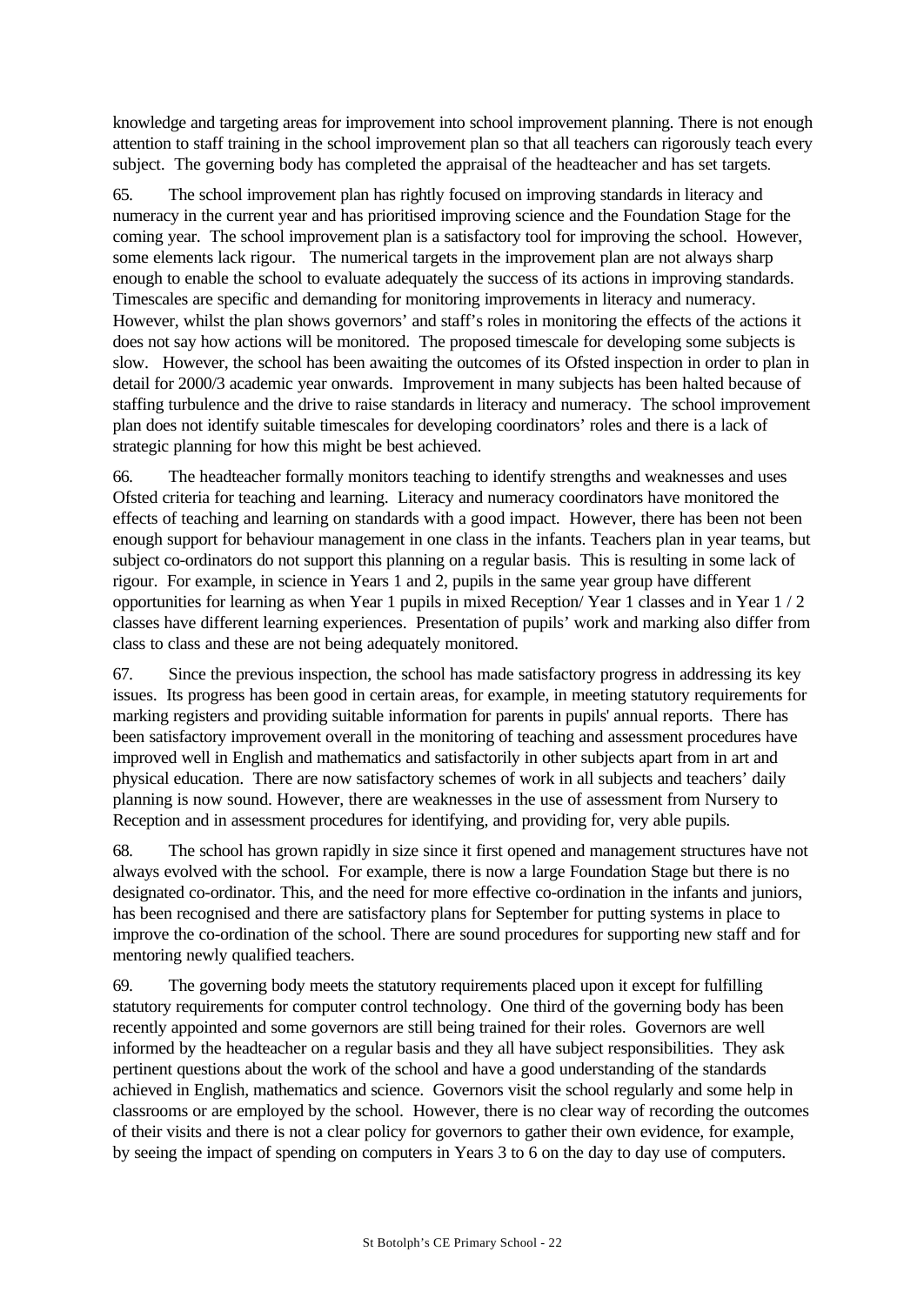Whilst governors are a questioning and able group, and their analytical role is developing, they do still rely heavily on the work of the headteacher to provide direction for the school improvement plan.

70. The school's educational priorities are supported through good financial planning and there is a high level of expertise in financial matters. The governors monitor the use of specific grants to ensure they are spent appropriately on raising standards. However, there is some inefficiency as computers are underused and classroom assistants are sometimes not suitably employed during the introductions to lessons, when they are not provided with alternatives to sitting and listening to these introductions. Care is taken when awarding contracts to ensure best value, for example, in recent improvements to computer resources. The school is beginning to compare its performance and costs with similar schools. There is much to do to improve computer resources and to use them consistently in classrooms. The number of up-to-date computers is low and this is restricting the development of information and communication technology in the school. This has been identified as a school priority.

71. The special educational needs co-ordinator provides good management. She is experienced and has attended a number of valuable and relevant courses. She works hard and keeps the required documentation in good order. The provision of support assistants is good and they give effective support. They are experienced and receive training within school. Accommodation is satisfactory. There is no dedicated room where pupils can be withdrawn to be taught individually or in groups, but most support is within classrooms or in shared areas. The building easily enables disabled access. Resources for special educational needs are satisfactory. Specific information and communication technology software for developing basic skills is satisfactory for pupils with special educational needs.

72. The large increase in numbers and differences in the number of pupils admitted each year cause problems for the school in how to organise year groups to ensure equal opportunities for learning. Both the headteacher and governors spend much time planning for how classes can be best organised. For example, there are 42 pupils in the current Year 5 and 28 pupils in Year 4. These pupils will make up the next Years 5 and 6. In order to keep class sizes to a number and to ensure that there is enough space for pupils in the small classrooms, the Year 5 pupils will be taught in either mixed Year 5 and 6 or mixed Year 4 and 5 classes. This makes curricular planning difficult, especially for ensuring that Year 5 have similar opportunities for learning. Although the governors have tried to limit the number entering each year to ensure more even numbers, this has been unsuccessful due to local admission procedures.

73. Accommodation is generally satisfactory although there are several weaknesses. The school buildings remain attractive and well maintained and all areas are kept bright and clean by the cleaning staff. Since the last inspection, the large increase in the number of pupils has led to some difficulties for the school. Some classrooms are very small for the number of pupils and particularly so for children in Reception where the classroom layouts are unsatisfactory for teaching the Foundation curriculum. The amount of space available in Years 1 to 6, when the whole class is gathered together, is limited, for example, literacy and numeracy whole class sessions in Years 1 and 2 where numbers are high. However, the school does not always make best use of the facilities available, and the shared resource areas between two classes are not always imaginatively and effectively used.

74. There is no computer suite and the library space is small. The Reception class pupils have no dedicated outside play area and the school has already identified this as an urgent priority for development. The lack of suitable climbing and clambering apparatus in the Nursery also limits provision in physical development. Externally, the grounds provide a very pleasant environment. There is a large school playing field; good play equipment and sufficient hard surfaced area for pupils to play on in wet weather.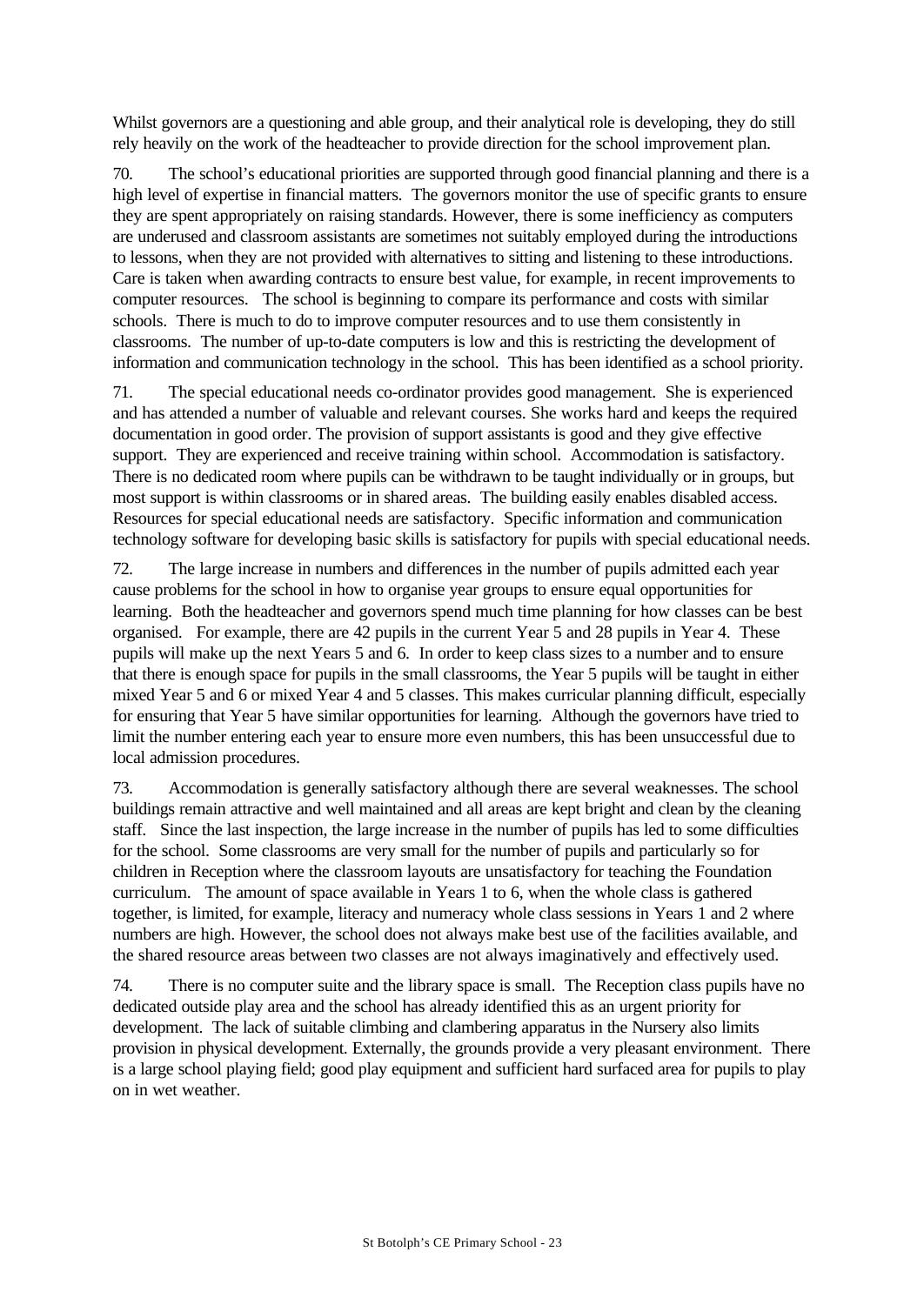## **WHAT SHOULD THE SCHOOL DO TO IMPROVE FURTHER?**

75. In order to improve the pupils' quality of education further, the governors, headteacher, senior managers and staff need to:

**(1) Improve the quality of provision in Reception so that the high standards attained in the**

## **Nursery are sustained in Reception and through the rest of the school by:** (paragraphs 5-7, 23-26,32,37,50,55, 60,68,77-102)

- *planning for and putting a suitable Foundation curriculum in place and ensuring that children make good progress from Nursery to Reception including making sure the curriculum is suitably challenging for the many high attaining children;*
- *ensuring that the Foundation Stage is properly co-ordinated and teachers and assistants have up-to-date subject knowledge;*
- *ensuring that reading is always taught in relevant contexts and that home/ school reading records provide enough information for parents about the structure for teaching reading and the children's targets;*
- *improving accommodation and resources for Reception children to enable the curriculum to be taught;*
- *rigorously monitoring the effects of these actions and making improvements where needed*.

## **(2) Improve the consistency of the quality of teaching which varies from unsatisfactory to**

**good by:** (paragraphs 6-9, 12,21-36,77-103,108,-111, 123-127, 139,146,150,161)

- *more effective monitoring and support and setting short term targets for improving teaching in Years 1 and 2 where there are weaknesses in behaviour management;*
- *ensuring that staff all have good subject knowledge so they can teach subjects in a consistently rigorous way so standards are raised;*
- *ensuring that staff training in subject knowledge receives appropriate attention in school improvement planning and that it is identified through monitoring;*
- *ensuring that teachers see good role models for strong teaching in different subjects;*
- *the headteacher, key staff and governors closely monitoring these actions and taking prompt effective action where improvements are needed.*
- **(3) Improve standards in writing and science by the age of seven and in information and communication technology through the school by:** (paragraphs 1-15,26,30,31,38, 69, 70,74, 77-90, 96,103-111, 118-127, 138,144, 147-153,156,167)
	- *adopting a consistent approach to teaching handwriting in the infants and through the school;*
	- *improving opportunities for Year 1 and 2 pupils to learn at higher levels in investigative science as well as knowledge and ensuring that all pupils in the same year group have equal opportunities for learning;*
	- *ensuring that statutory requirements for control and monitoring aspects of information and communication technology are covered in the juniors and that computers are rigorously used in other subjects;*
	- *improving the proportion of up-to-date computers;*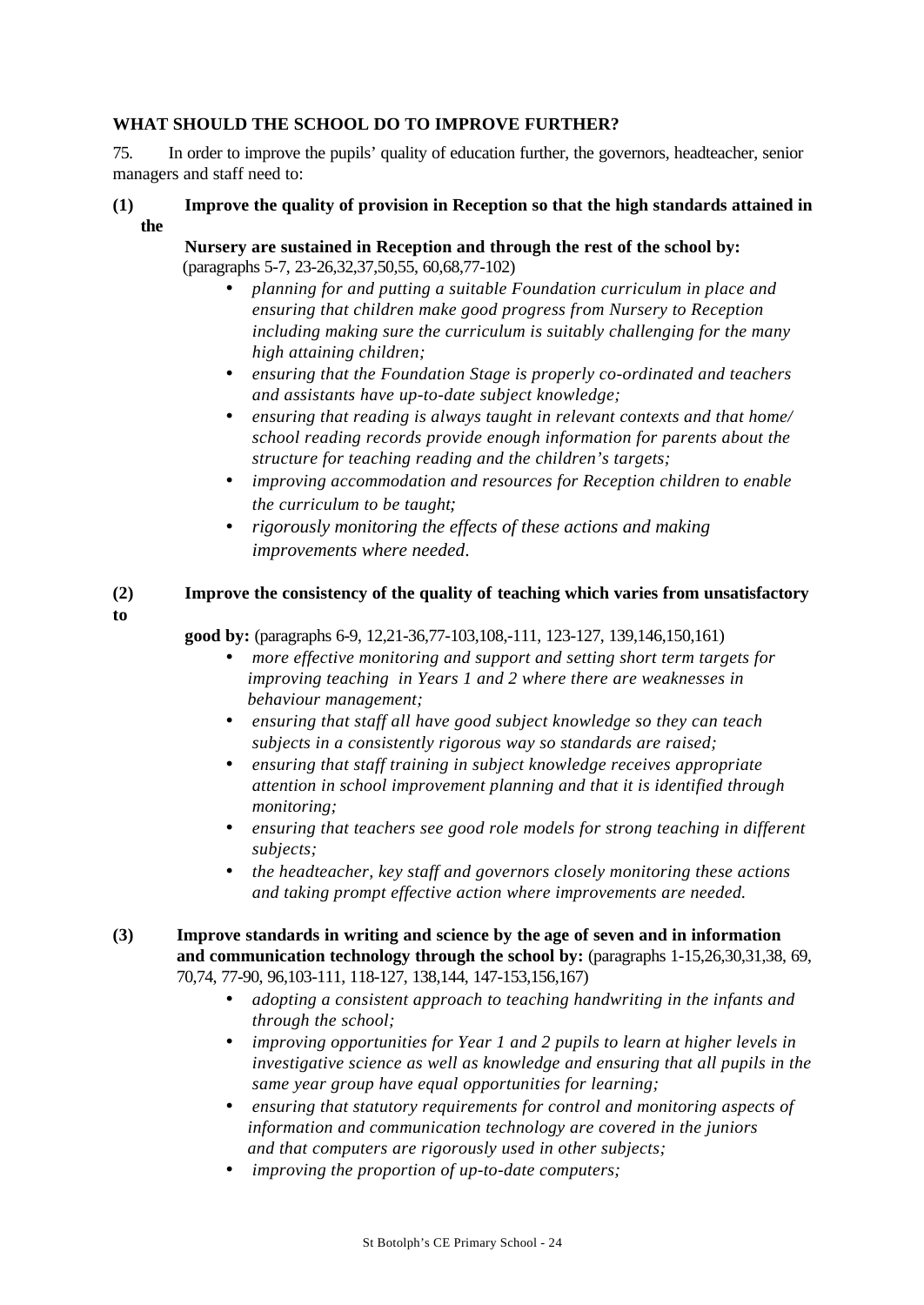• *ensuring that targets for improving standards are given sharp numerical focus in the school improvement plan and that the way that monitoring will be done is shown in detail.*

## **(4) Improve the role of curriculum co-ordinators in monitoring and improving their subjects by:** ( paragraphs 64-66,108, 127,132,135, 139-140,144,148,153,157,161,167)

- *having a strategic plan for developing the role of all curriculum coordinators so that they can be more effective in providing support for colleagues and raising standards in their subjects;*
- *ensuring that there is a good pace for the continuous improvement of subjects and that all receive due attention in the school improvement plan;*
- *providing co-ordinators with training for their monitoring roles and giving them opportunities to monitor planning, lessons and standards;*
- *the headteacher, governors and key staff evaluating the pace of improvement, the impact of these actions on improving standards and making improvements where needed.*

## **(5) The consistency of provision for the more capable pupils by:**

( paragraphs 14,34,40, 109,112,118,120,125,135,138,145, 150)

• *providing consistent opportunities for higher attaining pupils to learn at higher*

 *levels in the context of mixed age classes;*

- *improving identification procedures for very able pupils;*
- *identifying and providing for them from an early age, especially in English, mathematics, science and information and communication technology and*

*where*

### *identified in the report;*

• *ensuring that provision for more able pupils receives due emphasis in the school*

 *improvement plan and that this area is better co-ordinated;*

• *the headteacher, governors and subject coordinators monitoring the consistency of these pupils' progress through the school and improving provision where needed.*

## **OTHER ISSUES WHICH SHOULD BE CONSIDERED BY THE SCHOOL**

(paragraphs 12,36,38,46, 123, 144,147,162-167)

Improving opportunities for pupils to write for different purposes across the curriculum, especially in religious education, geography and history.

Ensuring that the presentation of work is of a consistently high enough quality in all classes.

Improving the quality of marking so that it clearly tells pupils how they can improve.

Improving opportunities for pupils to develop an understanding of the nature of multi cultural society in Britain today.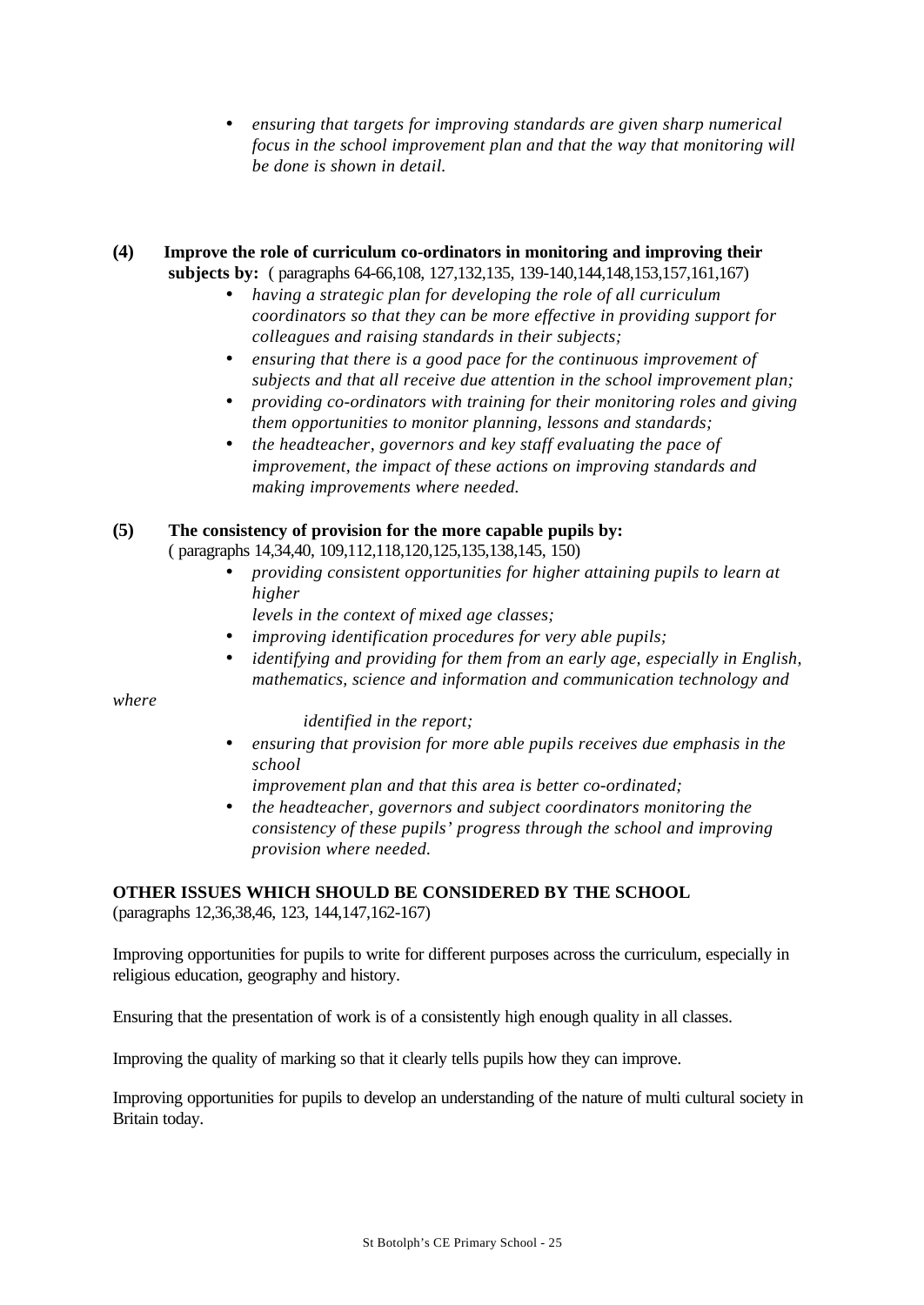## **PART C: SCHOOL DATA AND INDICATORS**

## *Summary of the sources of evidence for the inspection*

Number of lessons observed

Number of discussions with staff, governors, other adults and pupils

| 57 |  |
|----|--|
| 30 |  |

#### *Summary of teaching observed during the inspection*

|            | Excellent | Very good | Good | Satisfactory | Unsatisfactory | Poor | Very Poor |
|------------|-----------|-----------|------|--------------|----------------|------|-----------|
| Number     |           | 10        | 21   | 22           |                |      |           |
| Percentage |           |           | 37   | 39           |                |      |           |

*The table gives the number and percentage of lessons observed in each of the seven categories used to make judgements about teaching. Care should be taken when interpreting these percentages as each lesson represents almost two percentage points.*

#### *Information about the school's pupils*

| Pupils on the school's roll                                           | <b>Nursery</b> | $YR - Y6$ |
|-----------------------------------------------------------------------|----------------|-----------|
| Number of pupils on the school's roll (FTE for part-time pupils)      | 19             | 244       |
| Number of full-time pupils known to be eligible for free school meals |                |           |

*FTE means full-time equivalent.*

| Special educational needs                                           | Nursery | $YR - Y6$ |
|---------------------------------------------------------------------|---------|-----------|
| Number of pupils with statements of special educational needs       |         |           |
| Number of pupils on the school's special educational needs register |         |           |

| English as an additional language                       | No of pupils |
|---------------------------------------------------------|--------------|
| Number of pupils with English as an additional language |              |
|                                                         |              |

| Pupil mobility in the last school year                                       | No of pupils |
|------------------------------------------------------------------------------|--------------|
| Pupils who joined the school other than at the usual time of first admission |              |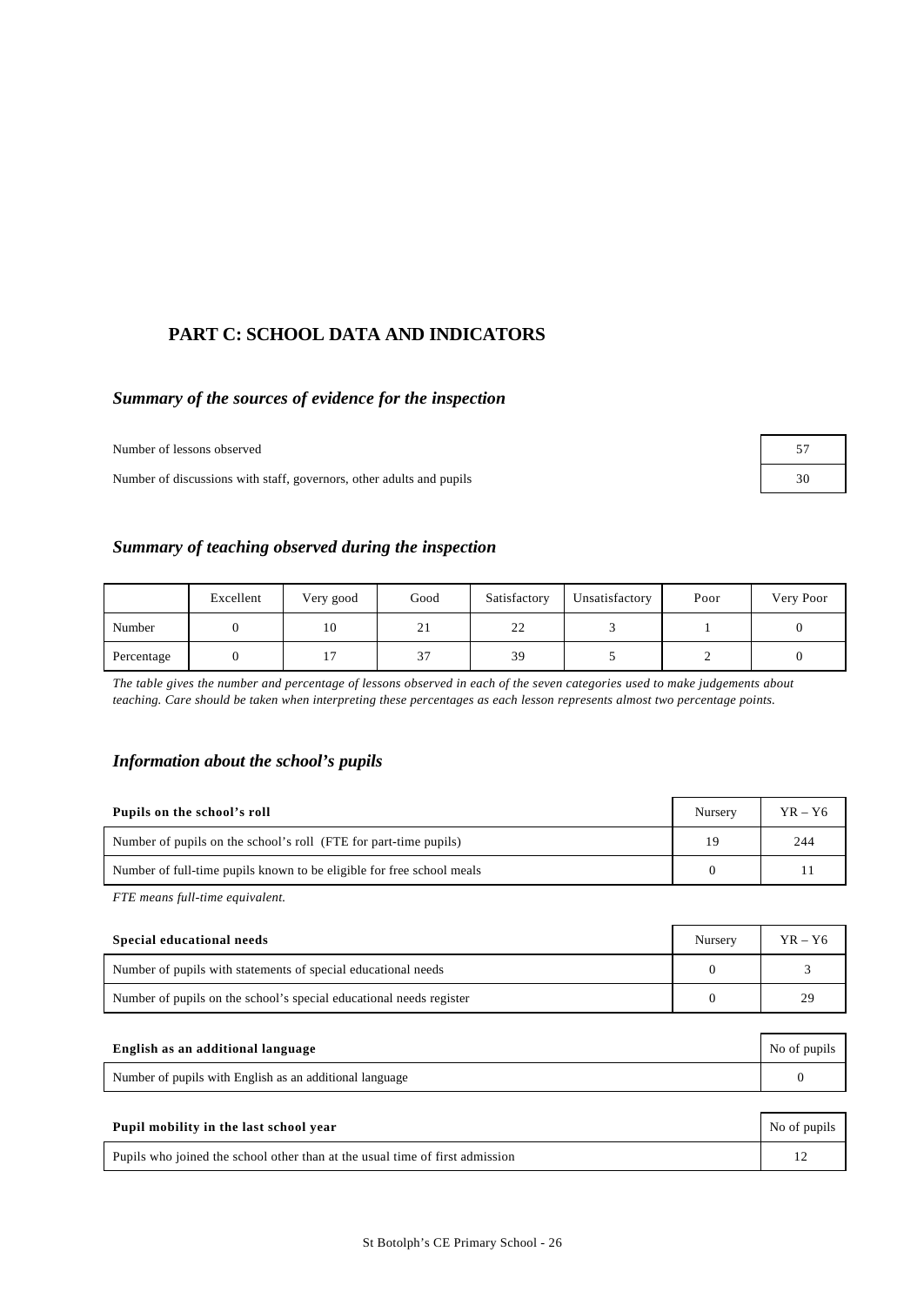| Pupils<br>the usual<br>who<br>the school other than at t<br>time<br>leaving<br>-let<br>ΩT |  |
|-------------------------------------------------------------------------------------------|--|
|                                                                                           |  |

### *Attendance*

| <b>Authorised absence</b> |               |  | Unauthorised absence      |     |
|---------------------------|---------------|--|---------------------------|-----|
|                           | $\frac{0}{6}$ |  |                           | %   |
| School data               | 4.4           |  | School data               | 0.0 |
| National comparative data | 5.6           |  | National comparative data | 0.5 |

*Both tables give the percentage of half days (sessions) missed through absence for the latest complete reporting year.*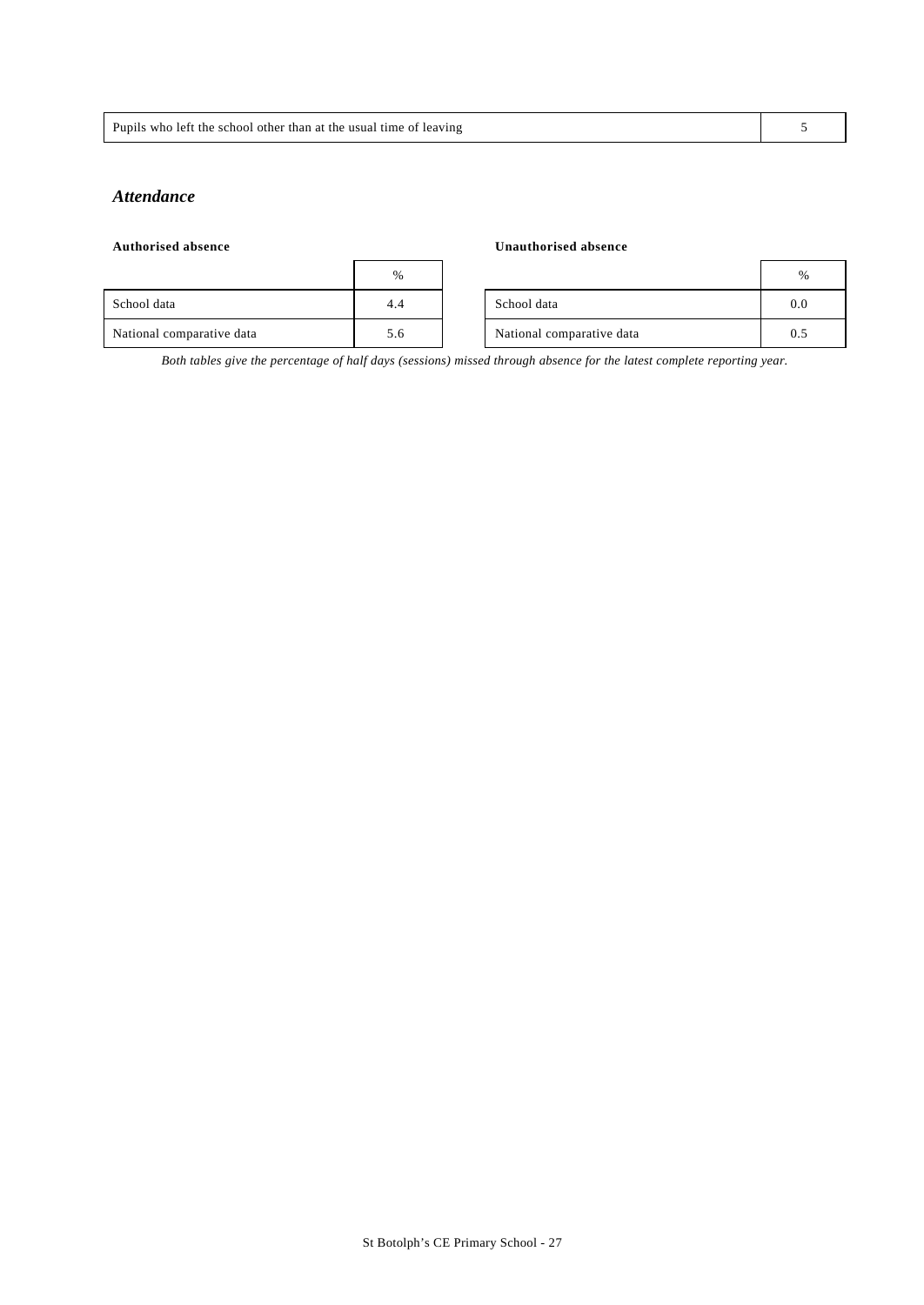|                                                                                        | Year | <b>Boys</b> | <b>Girls</b> | Total |
|----------------------------------------------------------------------------------------|------|-------------|--------------|-------|
| Number of registered pupils in final year of Key Stage 1 for the latest reporting year | 2001 |             |              |       |

Т

# *Attainment at the end of Key Stage 1 (Year 2)*

 $\mathbf{r}$ 

| <b>National Curriculum Test/Task Results</b> |             | Reading | Writing | <b>Mathematics</b> |
|----------------------------------------------|-------------|---------|---------|--------------------|
|                                              | <b>Boys</b> | N/a     | N/a     | N/a                |
| Numbers of pupils at NC level 2<br>and above | Girls       | N/a     | N/a     | N/a                |
|                                              | Total       | 20      | 20      | 22                 |
| Percentage of pupils                         | School      | 91(96)  | 91 (96) | 100(100)           |
| at NC level 2 or above                       | National    | 84 (83) | 86(84)  | 91(90)             |

| <b>Teachers' Assessments</b>                   |             | English | <b>Mathematics</b> | Science  |
|------------------------------------------------|-------------|---------|--------------------|----------|
| Numbers of pupils at NC level 2<br>and above   | <b>Boys</b> | 11      | 13                 | 13       |
|                                                | Girls       | N/a     | N/a                | N/a      |
|                                                | Total       | 20      | 20                 | 22       |
| Percentage of pupils<br>at NC level 2 or above | School      | 91(96)  | 100(96)            | 100(100) |
|                                                | National    | 85 (84) | 89 (88)            | 89 (88)  |

*Percentages in brackets refer to the year before the latest reporting year.*

 $N/a$  = standards are not reported when the number in year group is ten or fewer or the number of boys or girls is fewer than 10.

## *Attainment at the end of Key Stage 2 (Year 6)*

|                                                                                        | Year        | <b>Boys</b> | Girls      | Total              |                |  |
|----------------------------------------------------------------------------------------|-------------|-------------|------------|--------------------|----------------|--|
| Number of registered pupils in final year of Key Stage 2 for the latest reporting year | 2001        | 10          | 9          | 19                 |                |  |
|                                                                                        |             |             |            |                    |                |  |
| English<br><b>National Curriculum Test/Task Results</b>                                |             |             |            | <b>Mathematics</b> | <b>Science</b> |  |
| Numbers of pupils at NC level 4<br>and above                                           | <b>Boys</b> | N/a         | N/a<br>N/a |                    |                |  |
|                                                                                        | Girls       | N/a         | N/a        |                    | N/a            |  |
|                                                                                        | Total       | 14          | 16         |                    | 18             |  |
| Percentage of pupils                                                                   | School      | 74 (78)     |            | 84(78)             | 95(81)         |  |
| at NC level 4 or above                                                                 | National    | 75 (75)     |            | 71 (72)            | 87(85)         |  |

| <b>Teachers' Assessments</b>                 |          | English | <b>Mathematics</b> | Science |
|----------------------------------------------|----------|---------|--------------------|---------|
|                                              | Boys     | N/a     | N/a                | N/a     |
| Numbers of pupils at NC level 4<br>and above | Girls    | N/a     | N/a                | N'a     |
|                                              | Total    | 12      | 12                 | 14      |
| Percentage of pupils                         | School   | 63(70)  | 63 (79)            | 74(69)  |
| at NC level 4 or above                       | National | 72 (70) | 74 (72)            | 82(79)  |

*Percentages in brackets refer to the year before the latest reporting year.*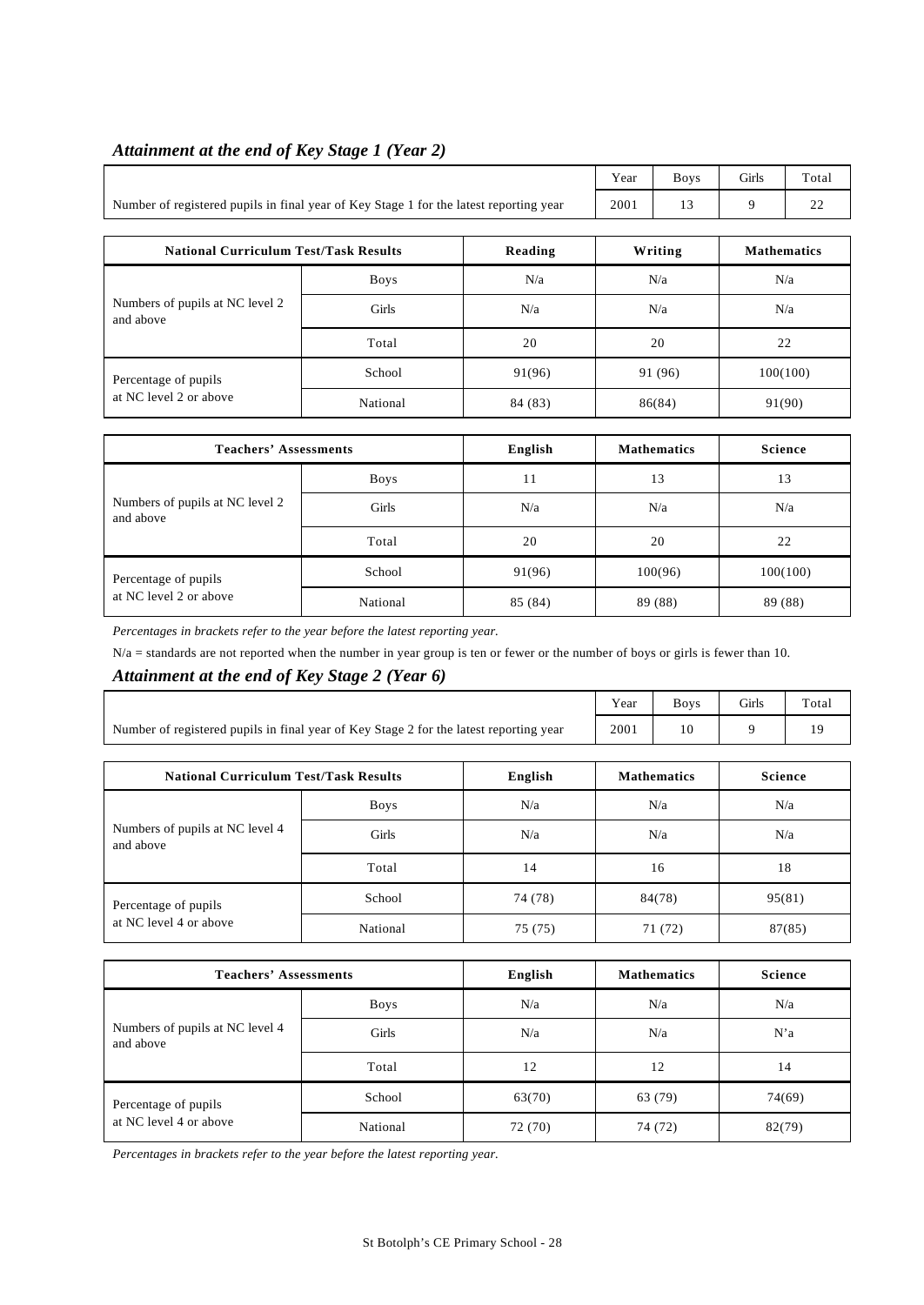|                                 | No of pupils |                              | Fixed period | Perma          |
|---------------------------------|--------------|------------------------------|--------------|----------------|
| Black – Caribbean heritage      | $\Omega$     | Black – Caribbean heritage   | $\Omega$     | $\Omega$       |
| Black - African heritage        | $\Omega$     | Black - African heritage     | $\Omega$     | $\Omega$       |
| $Black - other$                 | 2            | $Black - other$              | $\Omega$     | $\overline{0}$ |
| Indian                          | $\Omega$     | Indian                       | $\Omega$     | $\overline{0}$ |
| Pakistani                       | $\Omega$     | Pakistani                    | $\Omega$     | $\overline{0}$ |
| Bangladeshi                     | $\Omega$     | Bangladeshi                  | $\Omega$     | $\Omega$       |
| Chinese                         | $\Omega$     | Chinese                      | $\Omega$     | $\Omega$       |
| White                           | 203          | White                        | $\Omega$     | $\Omega$       |
| Any other minority ethnic group | 4            | Other minority ethnic groups | $\Omega$     | $\mathbf{0}$   |

*This table refers to pupils of compulsory school age only. This table gives the number of exclusions of pupils of*

#### **Qualified teachers and classes: YR – Y1**

| Total number of qualified teachers (FTE) | 9.1  | Financial year | 200 |
|------------------------------------------|------|----------------|-----|
| Number of pupils per qualified teacher   | 26.8 |                |     |
| Average class size                       | 27.1 |                |     |

#### **Education support staff: YR - Y1**

| Total number of education support staff |    |
|-----------------------------------------|----|
| Total aggregate hours worked per week   | 88 |

## **Qualified teachers and support staff: nursery**

| Total number of qualified teachers (FTE) |    |
|------------------------------------------|----|
| Number of pupils per qualified teacher   | 19 |
| Total number of education support staff  |    |
| Total aggregate hours worked per week    | 26 |
| Number of pupils per FTE adult           | 95 |

*FTE means full-time equivalent.*

## *Recruitment of teachers*

| <b>Recruitment of teachers</b>                                       |          |
|----------------------------------------------------------------------|----------|
| Number of teachers who left the school during the last two years     |          |
| Number of teachers appointed to the school during the last two years | 8        |
|                                                                      |          |
| Total number of vacant teaching posts (FTE)                          | $\Omega$ |
|                                                                      |          |

| Total number of vacant teaching posts (FTE)                                                                    |  |
|----------------------------------------------------------------------------------------------------------------|--|
| Number of vacancies filled by teachers on temporary contract of a term or more (FTE)                           |  |
| Number of unfilled vacancies or vacancies filled by teachers on temporary contract of less than one term (FTE) |  |

## *Ethnic background of pupils Exclusions in the last school year*

| No of pupils   |                              | Fixed period | Permanent    |
|----------------|------------------------------|--------------|--------------|
|                | Black – Caribbean heritage   | 0            | $\mathbf{0}$ |
| 0              | Black – African heritage     | 0            |              |
| $\mathfrak{D}$ | $Black - other$              | 0            |              |
| $\Omega$       | Indian                       | 0            | O            |
| $\Omega$       | Pakistani                    | O            |              |
| $\Omega$       | Bangladeshi                  | 0            |              |
| $\Omega$       | Chinese                      | $\Omega$     | ∩            |
| 203            | White                        | $\Omega$     |              |
| 4              | Other minority ethnic groups |              |              |

*compulsory school age, which may be different from the number of pupils excluded.*

## *Teachers and classes Financial information*

| <br>Total<br>FTE.<br>l number of qualified teachers (<br>, (F | , | $\sim$<br>inancial year | 2001/2 |
|---------------------------------------------------------------|---|-------------------------|--------|

| Average class size                            | 27.1 |  |                                            | t       |
|-----------------------------------------------|------|--|--------------------------------------------|---------|
| Education support staff: YR - Y1              |      |  | Total income                               | 505,738 |
| Total number of education support staff       |      |  | Total expenditure                          | 495.164 |
| Total aggregate hours worked per week<br>88   |      |  | Expenditure per pupil                      | 2072    |
| Qualified teachers and support staff: nursery |      |  | Balance brought forward from previous year | 14,395  |
| Total number of qualified teachers (FTE)      |      |  | Balance carried forward to next year       | 24,969  |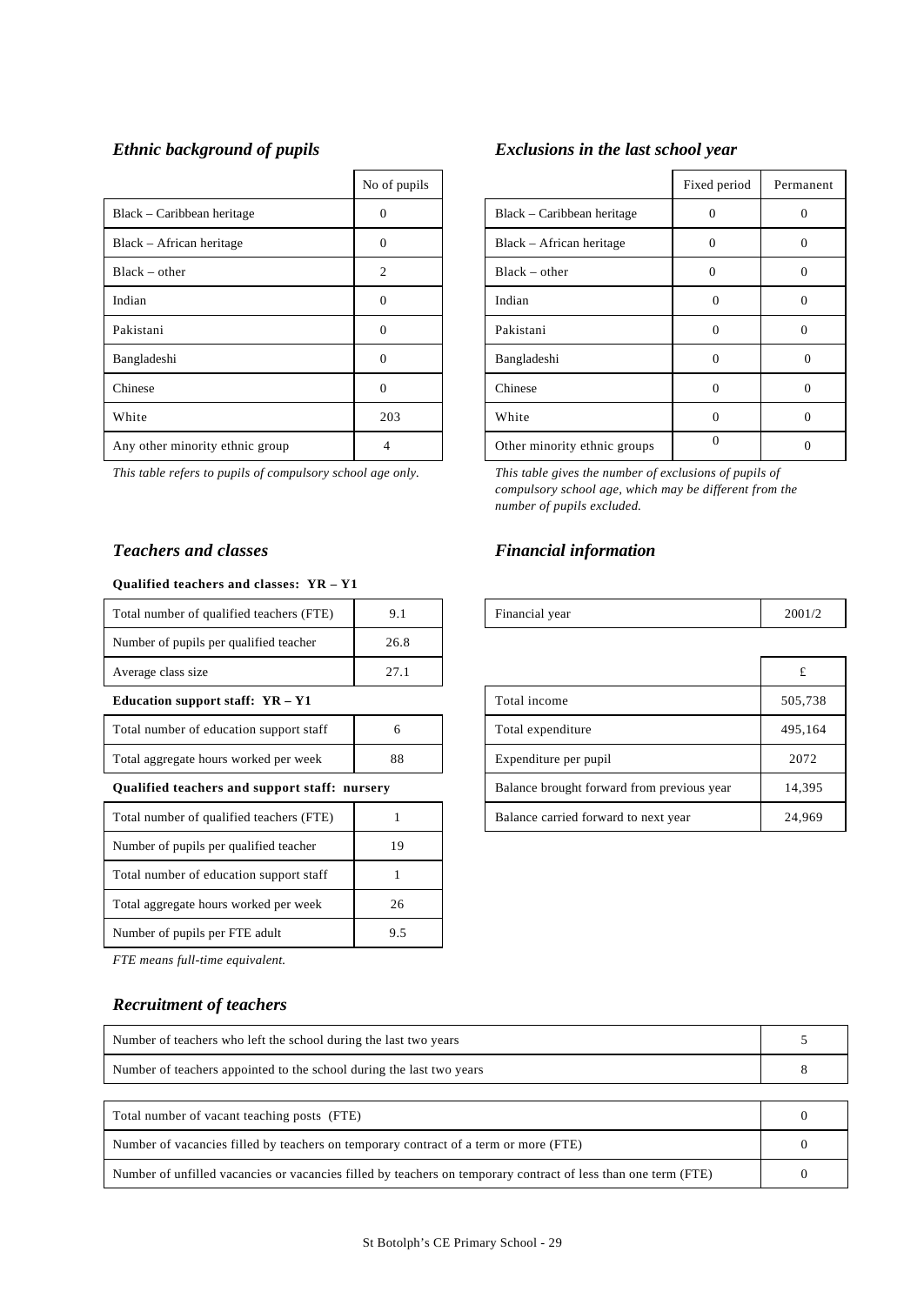*FTE means full-time equivalent.*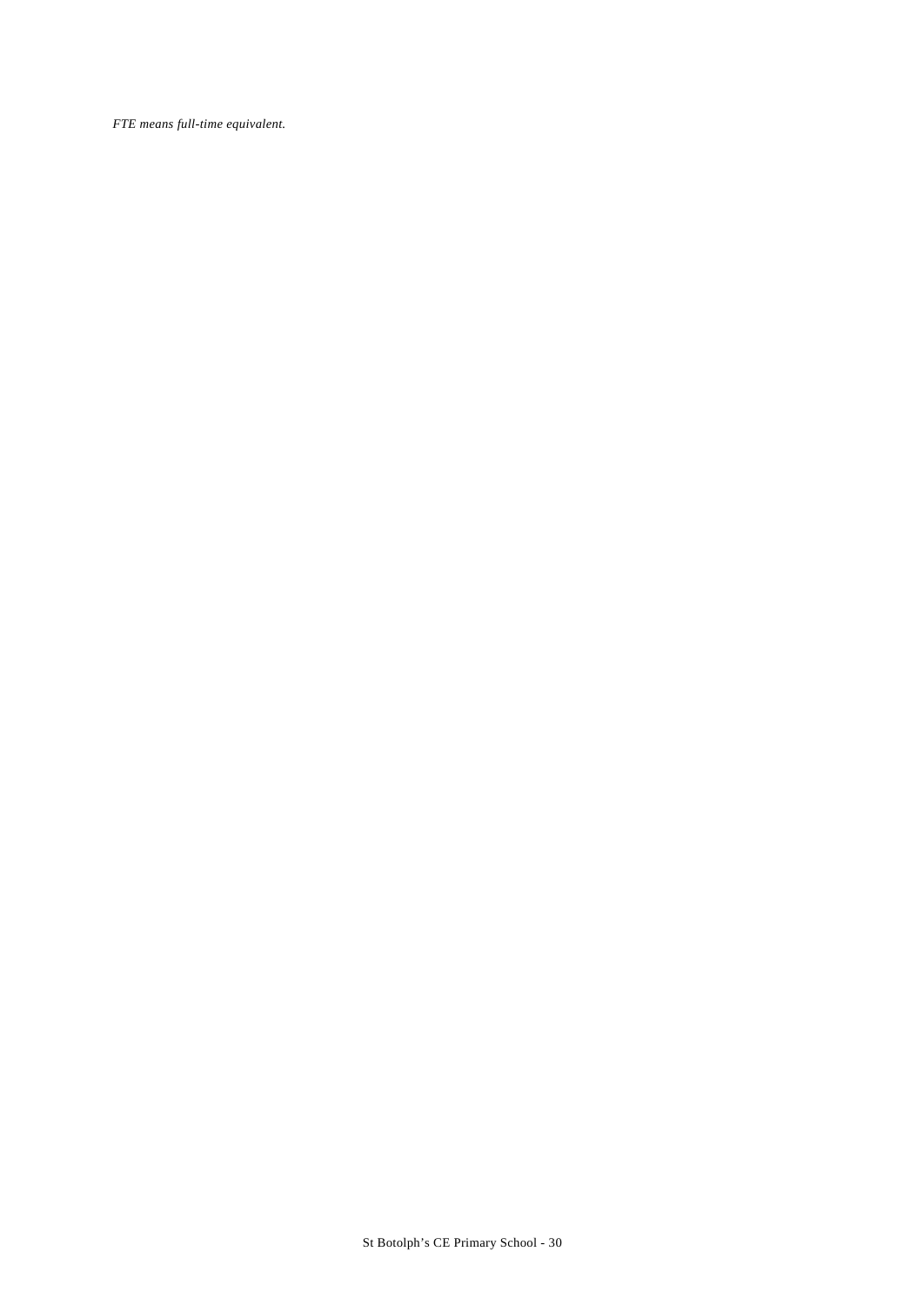**Questionnaire return rate**

| Number of questionnaires sent out | 263 |
|-----------------------------------|-----|
| Number of questionnaires returned |     |

#### **Percentage of responses in each category**

|                                                                                       | Strongly<br>agree | Tend to<br>agree | Tend to<br>disagree | Strongly<br>disagree | Don't<br>know    |
|---------------------------------------------------------------------------------------|-------------------|------------------|---------------------|----------------------|------------------|
| My child likes school.                                                                | 54                | 44               | $\theta$            | $\theta$             | $\overline{2}$   |
| My child is making good progress in school.                                           | 45                | 50               | 2                   | $\theta$             | 3                |
| Behaviour in the school is good.                                                      | 25                | 71               | $\mathfrak{2}$      | $\theta$             | $\sqrt{2}$       |
| My child gets the right amount of work to do at home.                                 | 24                | 66               | 10                  | $\mathbf{0}$         | $\boldsymbol{0}$ |
| The teaching is good.                                                                 | 50                | 45               | $\overline{4}$      | $\overline{0}$       | 1                |
| I am kept well informed about how my child is getting<br>on.                          | 40                | 49               | 10                  | $\theta$             | 1                |
| I would feel comfortable about approaching the school<br>with questions or a problem. | 70                | 23               | 6                   | 1                    | $\theta$         |
| The school expects my child to work hard and achieve<br>his or her best.              | 55                | 44               | $\mathbf{1}$        | $\mathbf{0}$         | $\theta$         |
| The school works closely with parents.                                                | 35                | 57               | 5                   | $\overline{3}$       | $\theta$         |
| The school is well led and managed.                                                   | 57                | 37               | 5                   | $\Omega$             | $\mathbf{1}$     |
| The school is helping my child become mature and<br>responsible.                      | 46                | 51               | $\mathfrak{2}$      | $\Omega$             | $\mathbf{1}$     |
| The school provides an interesting range of activities<br>outside lessons.            | 37                | 48               | 10                  | $\mathbf{1}$         | $\overline{4}$   |

#### **Other issues raised by parents**

Children are happy at St Botolph's and are well cared for.

The quality of teaching has recently improved.

The school is oversubscribed and many come from out of the area which limits places for local children.

Several parents thought that Reception children spent too long reading word boxes before being given reading books.

Several parents thought that children, on entry to Reception, should have full day sessions earlier as they have already attended the Nursery.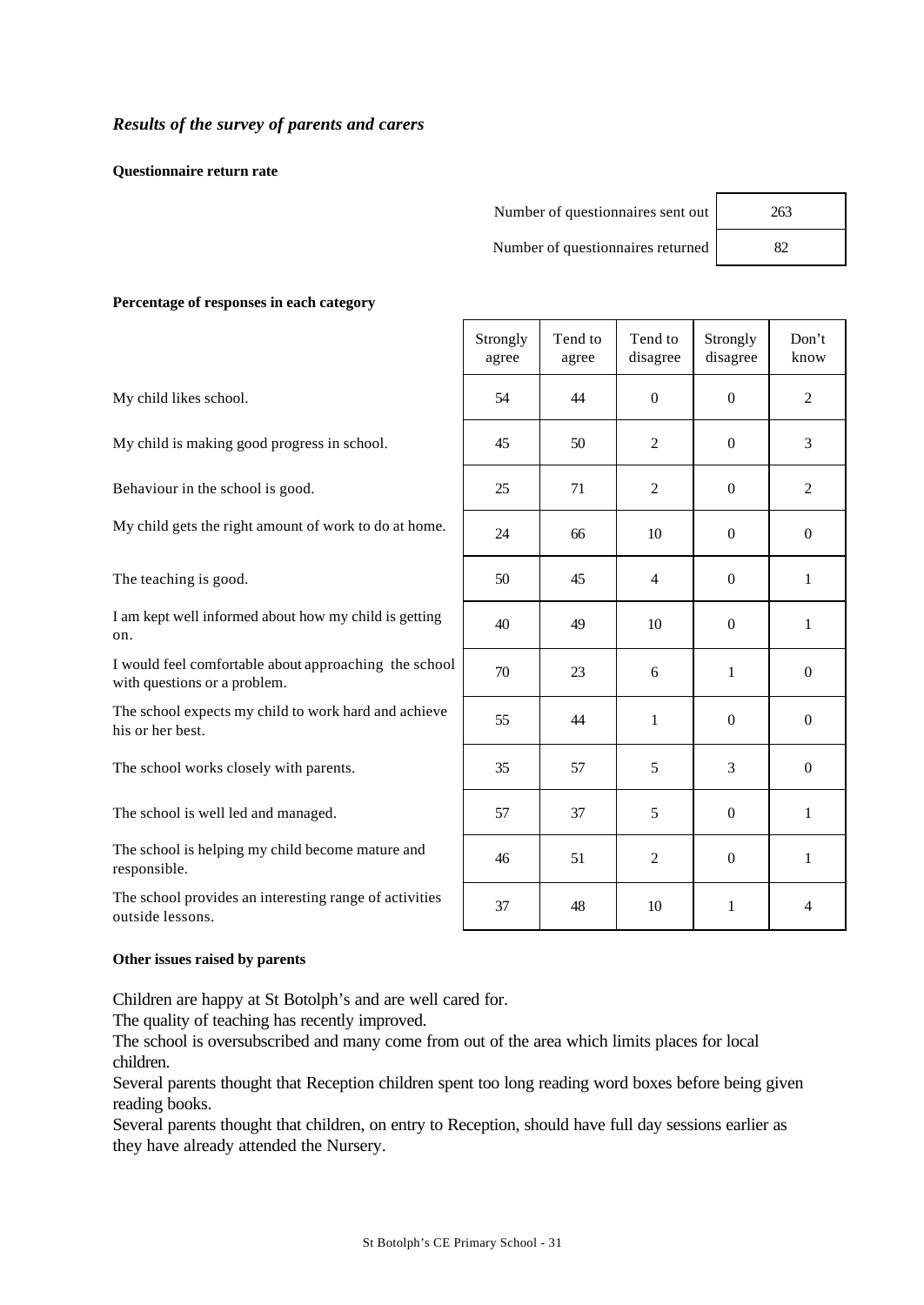# **PART D: THE STANDARDS AND QUALITY OF TEACHING IN AREAS OF THE CURRICULUM, SUBJECTS AND COURSES**

# **AREAS OF LEARNING FOR CHILDREN IN THE FOUNDATION STAGE**

77. At the time of previous inspection, Reception children entered school on a termly basis in the year in which they which they were five. By the time they were five, they had made satisfactory progress through satisfactory teaching and learning. Since then, the school has been very successful in putting a challenging and exciting Nursery learning environment in place but has not developed its provision for Reception adequately. The school is aware of this and has plans for implementing a new curriculum for Reception children from September 2002 so that children's learning builds more successfully from that in the Nursery and meets national recommendations for this age.

78. Children are admitted to the Nursery on a part-time basis in the term in which they are four at the beginning of the autumn, spring or summer terms. They move from Nursery to full time education in Reception in the term in which they become five. This means that there are three points of entry into Nursery and Reception each year and that the children have a different number of terms in the Foundation Stage. Nevertheless, the majority have three terms in the Nursery but one, two or three terms in Reception depending on the term of their birthday. Nearly all of the children in Reception have attended the Nursery although the Nursery also serves another school and a small proportion leave the Nursery to enter this school. Most children have been to the local playgroup before entering the Nursery and have good speaking, listening and social skills on entry to the Nursery, although this ranges from well above to below average. The Nursery is open for eight half day sessions and the children attend for five out of the eight sessions. Children in Reception are taught in two mixed age classes containing Reception and younger Year 1 pupils. The school has plans to alter this arrangement from September 2002 when Reception children will enter a class containing only Reception children.

79. The overall quality of teaching and learning is satisfactory but erratic. This results in children's overall satisfactory achievement by the time they leave Reception after very good teaching and learning in the Nursery but unsatisfactory teaching and learning in Reception. Lesson observations, examination of children's previous work and teachers' planning show teaching and learning are unsatisfactory for Reception because of:

- unsatisfactory planning for implementing the curriculum for children of this age;
- unsatisfactory use of assessment for planning lessons which challenge children and successfully build upon their high attainment on entry to Reception;
- internal and outside accommodation for Reception is poorly adapted to the learning needs of young children.

80. The school has recognised most of these problems. The two Reception and Year 1 classrooms are not suitable for teaching Reception children as they are too small to contain enough opportunities for the children to learn through practical activities and to learn through play. Although there is an adjoining shared area for practical work, this is too small for the needs of both classes and cannot be seen directly from the classroom. However, there are missed opportunities for using this area at present, for example, when a classroom assistant supports children's work. The Indian restaurant roleplay area was infrequently used for Reception children and was only used for directed work for Reception or Year 1 pupils, mainly during literacy sessions. Sand, water and construction play are rarely available and are not an integral part of the curriculum. The layout of classrooms is unsatisfactory as the activity area and, sometimes, classroom surfaces are cluttered and displays are not well presented. Classes have very limited space but this space is not fully utilised.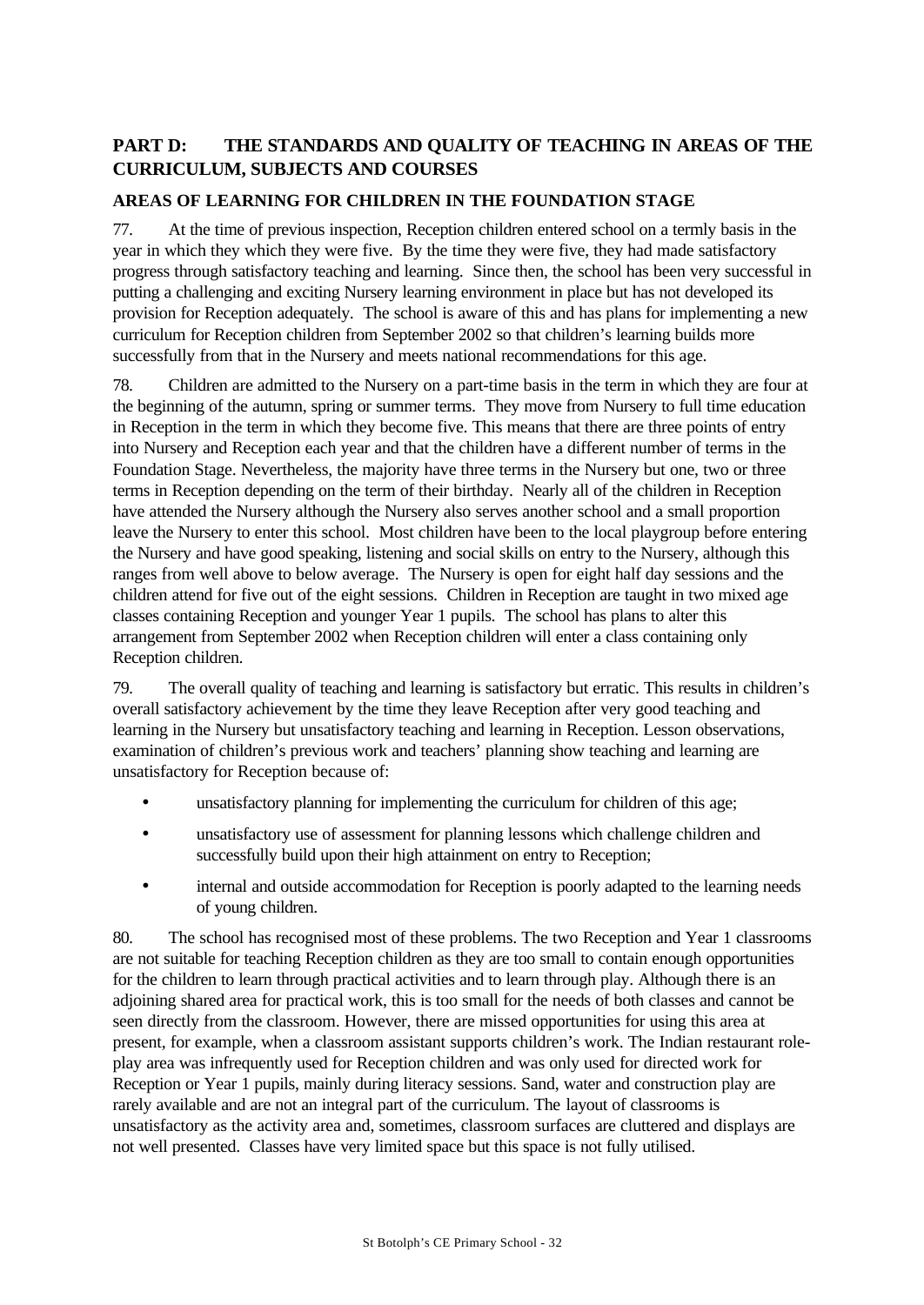81. Children enter the Nursery with attainment that is above average overall, and, when they leave the Nursery, their attainment is well above average in the key areas of speaking, listening, reading, mathematics and personal, social and emotional development. This is confirmed by the children's baseline assessment of their attainment made at the beginning of the academic year in which they become five. Inspection shows that the consistently high quality of teaching and learning in the Nursery accelerates the children's learning and they make very good progress. Children enter Reception very well prepared for full time school. Children with special educational needs, higher attaining pupils and those with English as an additional language make very good progress in the Nursery and unsatisfactory progress in Reception. After unsatisfactory progress in Reception, standards drop and, by the end of Reception, children achieve above average standards in their personal, social and emotional development, communication language and literacy, mathematical development and knowledge and understanding of the world. Children's creative development and physical development are average.

## **Personal, social and emotional development**

82. By the end of Reception, children achieve above average standards. Their achievement is satisfactory. It is very good in Nursery and unsatisfactory in Reception. By the end of Reception, children understand and follow classroom routines and they are polite and considerate to other children as well as adults. Children are generally well behaved and have remarkable powers of concentration when interested and challenged. Their listening skills are very well developed. For example, in a whole class introductory numeracy session in a mixed Reception and Year 1 class, Reception children listened intently and answered some demanding questions, involving higher numbers, that were aimed mainly at Year 1 pupils. However, when group work involved counting ten objects, a skill most had already mastered in the Nursery, some lost concentration and misbehaved.

83. Children enter Reception with very well developed independent learning skills as a result of very good provision in this area of learning. Children can make choices, solve problems and are very inquisitive. The children have a joy in learning in the Nursery and take responsibility for some of their own learning extremely well. They adapt equally well to learning in a whole class or in smaller groups through focused teaching by an adult or through learning through purposeful play. They work and play happily alongside other children and share resources. However, they are rarely given opportunities for developing these skills and different styles of learning in Reception and much of their time is spent sitting and listening. Children's behaviour and interest in all that goes on around them are excellent in the Nursery.

84. The quality of teaching and learning is satisfactory overall. It is very good in Nursery and unsatisfactory in Reception. The children learn daily routines very well in the Nursery: they take some responsibility for their own learning, become responsible for their own personal hygiene and put on their coats or their aprons before water or paint play. The teacher and the Nursery Nurse successfully promote this area of learning in all work and play activities and provide structure in a very secure, happy and challenging learning environment. As a result, the children quickly settle in. The planning is very thorough and is based on careful assessment of children's skills. The warm and encouraging relationships with adults enable the children to feel secure and to grow in confidence. The Nursery teacher and Nursery Nurse are very good role models and always treat each other and the children with courtesy and respect. There is an excellent balance between providing time for the children to learn through play, choosing, discovery and instruction. The strategies used by the Nursery teacher to enable the children to take responsibility for some of their own learning are very successful.

85. In Reception, children are given a warm welcome and teachers and assistants provide friendly and happy learning climates. However, teaching styles are mainly instruction in whole class and small group settings and children are given limited opportunities to learn through challenging purposeful play, investigative work and problem solving. Children spend too long sitting and listening to lessons which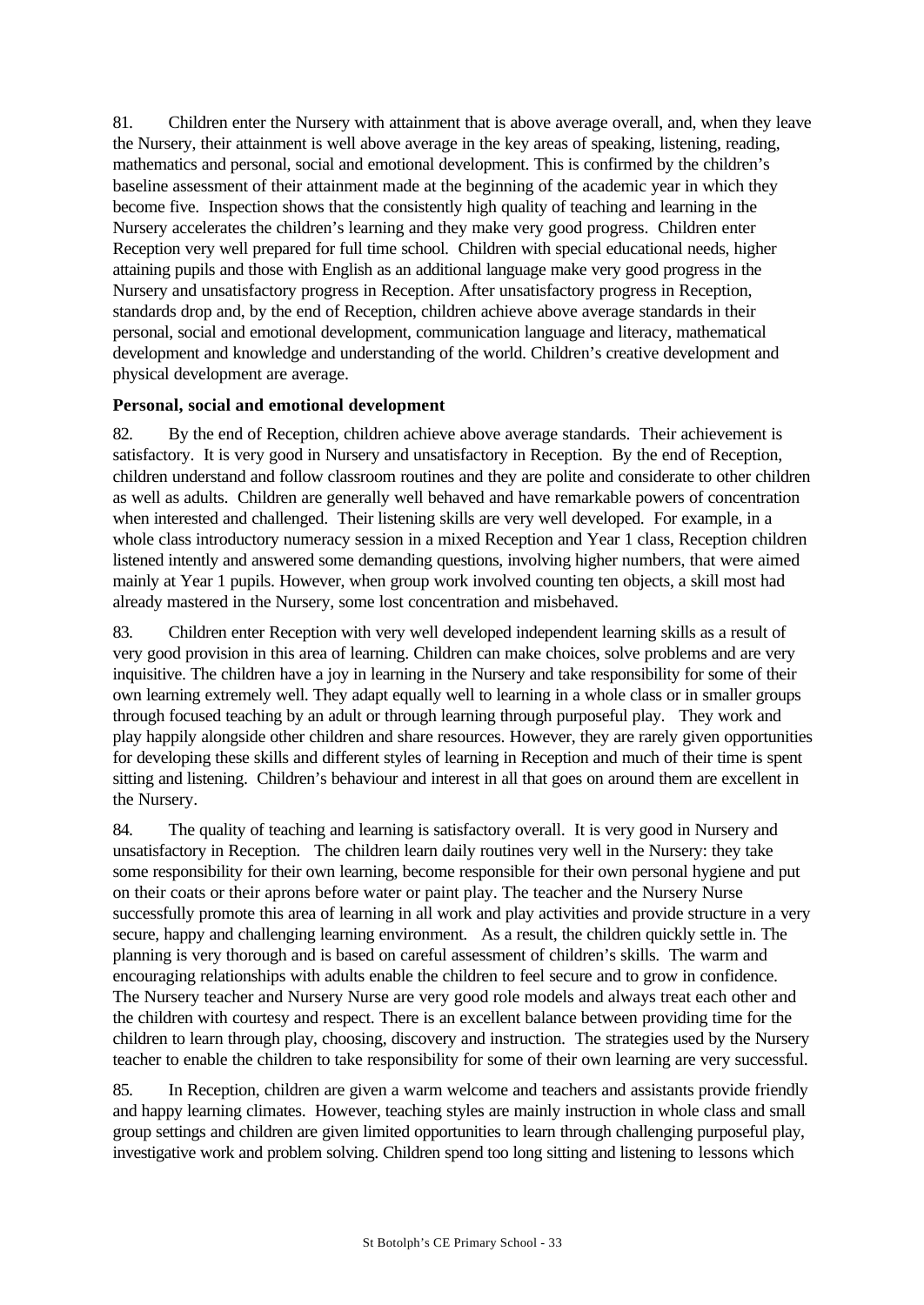are mundane and are not presented in an exciting way. The Nursery teacher and the Nursery Nurse manage the children very well. The management of children's behaviour is satisfactory in Reception.

## **Communication, language and literacy**

86. By the end of Reception, children achieve above average standards in communication language and literacy and their achievement is satisfactory. Their progress is very good in the Nursery and children reach well above average standards by the time they enter Reception. However, progress in Reception is unsatisfactory and standards decline. By the end of Reception, most speak clearly in complex sentences, with an above average vocabulary. However, they do not always talk freely about their own experiences, the things that interest them or what they have imagined and their subject vocabulary has not been developed adequately from when they were in the Nursery. By Reception, children listen very attentively and enjoy stories but rarely make up their own stories, songs or rhymes. They recognise and say the initial and end of word sounds, have a good understanding of how to combine sounds and usually recognise and read familiar words and sentences in different texts.

87. However, by the end of Reception, only a few older children read individual reading books although many are capable of reading simple texts with a degree of fluency and pleasure. This is because children are being held back by the school's system for teaching reading where children have to read far too many " Word Boxes", which cover the major phonics structures that children are likely to encounter in their reading books, before they are given a reading book. This restricts the children's enjoyment of reading, their reading for meaning and their ability to develop a wide range of methods for reading, including picture and context clues. Children's writing is average and children are not doing as well as indicated by their attainment at the end of Nursery. Children usually write and sound out simple regular words and most are beginning to write simple sentences. Higher attaining children write for a satisfactory range of purposes. Most hold a pencil correctly and form letters accurately, however, even higher attaining children's writing sometimes shows lack of pencil control.

88. By the time children leave the Nursery, many are achieving the Early Learning Goals. They are often articulate and love using and experimenting with new words, for example, centipede, water beetle, antennae and using sounds in an amusing way. Children know that print carries meaning and point to the words in books as they are read. When reading, singing and acting out stories such as " There was an old lady who swallowed a fly" they make very relevant observations about the characters in pictures, predict endings and make up rhyming patterns. Children recognise and write their names and read simple words and some have progressed to simple sentences. They have an excellent understanding of sounds, and can often identify first and end of word sounds as well as middle sounds in words. The quality of writing is above average. Children write their names, hold their pencil correctly and often form letters correctly. Some children are beginning to write simple sentences with phonetically plausible spellings. They develop a very good understanding of sounds through systematic and relevant daily teaching of "Letter Pockets".

89. The quality of teaching and learning is satisfactory overall. It is very good in the Nursery and unsatisfactory in Reception. Planning is very thorough in the Nursery and there are excellent opportunities for children to develop speaking and listening skills, very good opportunities for the children to develop their early reading and good opportunities for developing writing through systematic and exciting practical situations in small and large groups. Adults provide very good experiences for the children to learn from each other, through imitation or creative role-play. Effective interaction with adults, high and realistic expectations of what the children can achieve, thorough assessment of children's skills and the use of assessment to plan well matched work all ensure that children make rapid progress.

90. In Reception, the use of nursery assessments to plan demanding work for the development of early reading and writing is unsatisfactory. All children on entry to Reception, regardless of previous attainment, spend much time learning initial letter sounds even though they have already mastered these in the Nursery. Examination of children's work also shows that they are given far too many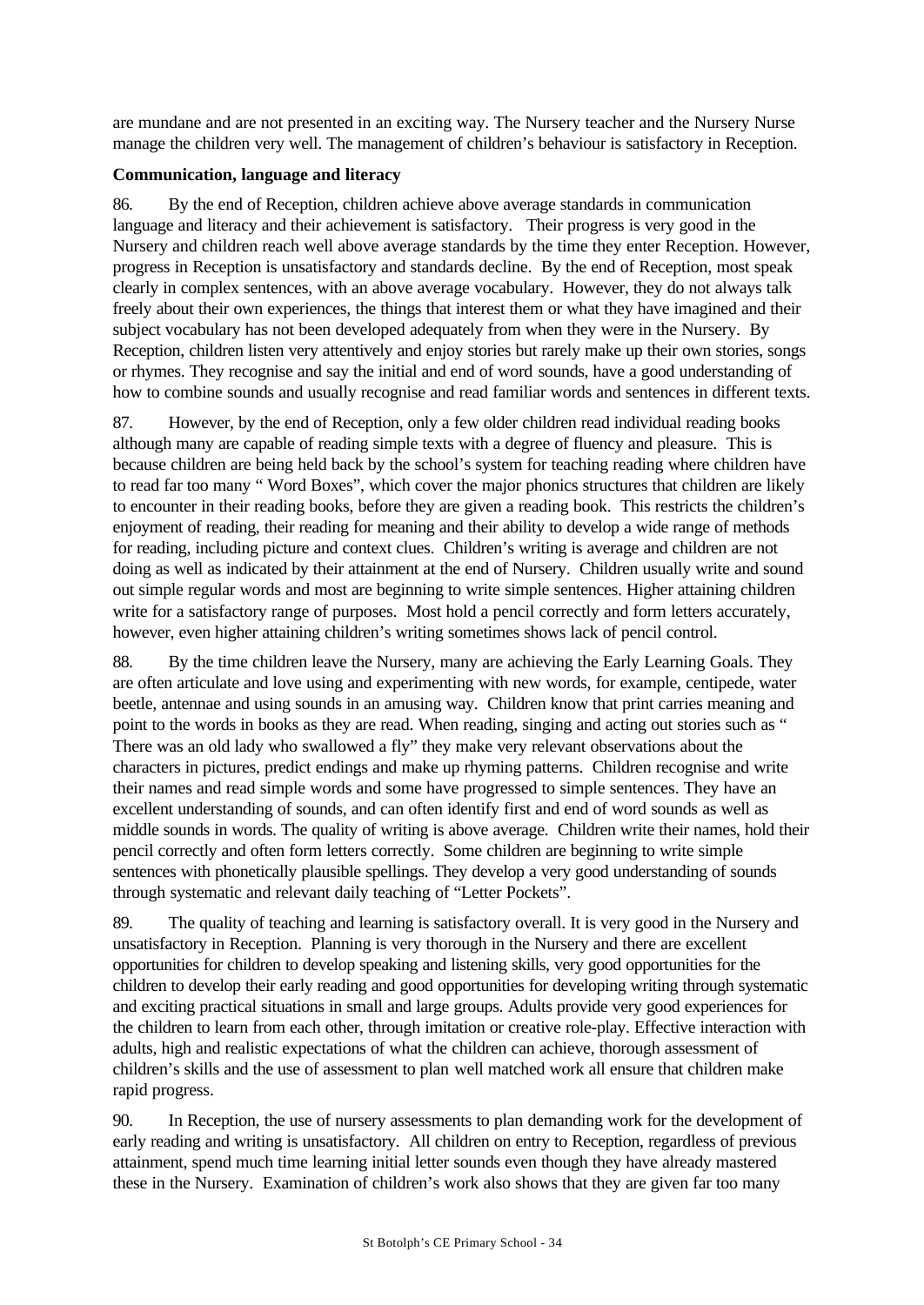colouring activities. Higher attaining children are making poor progress in reading because, once given reading books, these are often too easy. There is not enough formal instruction and practice in letter formation or good quality informal opportunities for writing. Writing tables are inadequate and there are unsatisfactory opportunities for the children to engage in informal writing through writing lists, letters and party invitations, for example. The Reception teachers implement a full daily literacy session from September so that Year 1 pupils' needs can be met. Although some Reception children are capable of sustaining concentration for very long periods of time, there are not enough practical and play opportunities for developing language skills. Where provided, activities are often brief and mundane. Children's home/school reading records do not provide information for parents on how reading will be taught, the structure for teaching reading, how much progress the children are making and their targets for success.

## **Mathematical development**

91. By the end of Reception, most children achieve above average standards. Their achievement is satisfactory through very good progress in the Nursery and unsatisfactory progress in Reception. On entry to Reception, many are already achieving the Early Learning Goals. By the time they leave the Nursery, children recognise numbers to at least ten and count them accurately. Children's understanding of numbers is demonstrated during mathematical games with Jack and the Beanstalk. For example, when the teacher asks " How many ladybirds are on the beanstalk today?" children can accurately count numbers to ten. Children often know how to add one or take one away and, by counting on their fingers often provide answers to "if we want seven ladybirds on Jack's beanstalk and we have five now, how many will we need?" Children are aware of numbers beyond ten and adults use every opportunity for engaging the children's interest in number work. Children, as a result, spontaneously count spots on their model ladybirds, for example, three on each side makes six. Mathematical language is developing very well and children successfully use words such as 'bigger than' and 'smaller than' and estimate whether objects will fit into certain spaces. A secret of the Nursery's success is the way that children are encouraged to use actions as well as words when counting.

92. By the end of Reception, children can accurately count to ten and are aware of numbers to 20. Many can add and take one or two away from small numbers up to ten and some can count in twos and in tens. However, children mark time in Reception when working in groups because teachers group the children into the term of their birthdays regardless of their attainment. For example, they are given counting activities to ten which they have already mastered. Higher attaining children often make poor progress during group work when working at the same rate as the average in the class, for example, when weighing and measuring or recognising simple squares and rectangle shapes. Children do not have enough practical opportunities for learning through play and, they become bored and restive after sitting for a very long time during the formal class introduction and the group work, and their eagerness to learn diminishes.

93. The quality of teaching and learning is satisfactory overall. In the Nursery, where every opportunity is used for making mathematics fun and enabling children to see the relevance of mathematics in everyday life, teaching and learning are very good. Work is very well planned and children are encouraged to develop their mathematical understanding through purposeful play and singing rhymes as well as more formal whole class and group sessions. Full and imaginative use is made of resources. The classroom is bright and attractive with mathematical displays to entice the children to learn and every opportunity is taken to enable the children to count and develop their mental skills through practical work in all areas of learning. Assessment is very good and is well used to plan experiences to develop the wide range of abilities and skills.

94. In Reception teaching and learning are unsatisfactory. This results from lack of use of assessment for planning well-matched work, inadequate implementation of the Numeracy Strategy at Reception level, when a substantial proportion are already further ahead than this. Furthermore,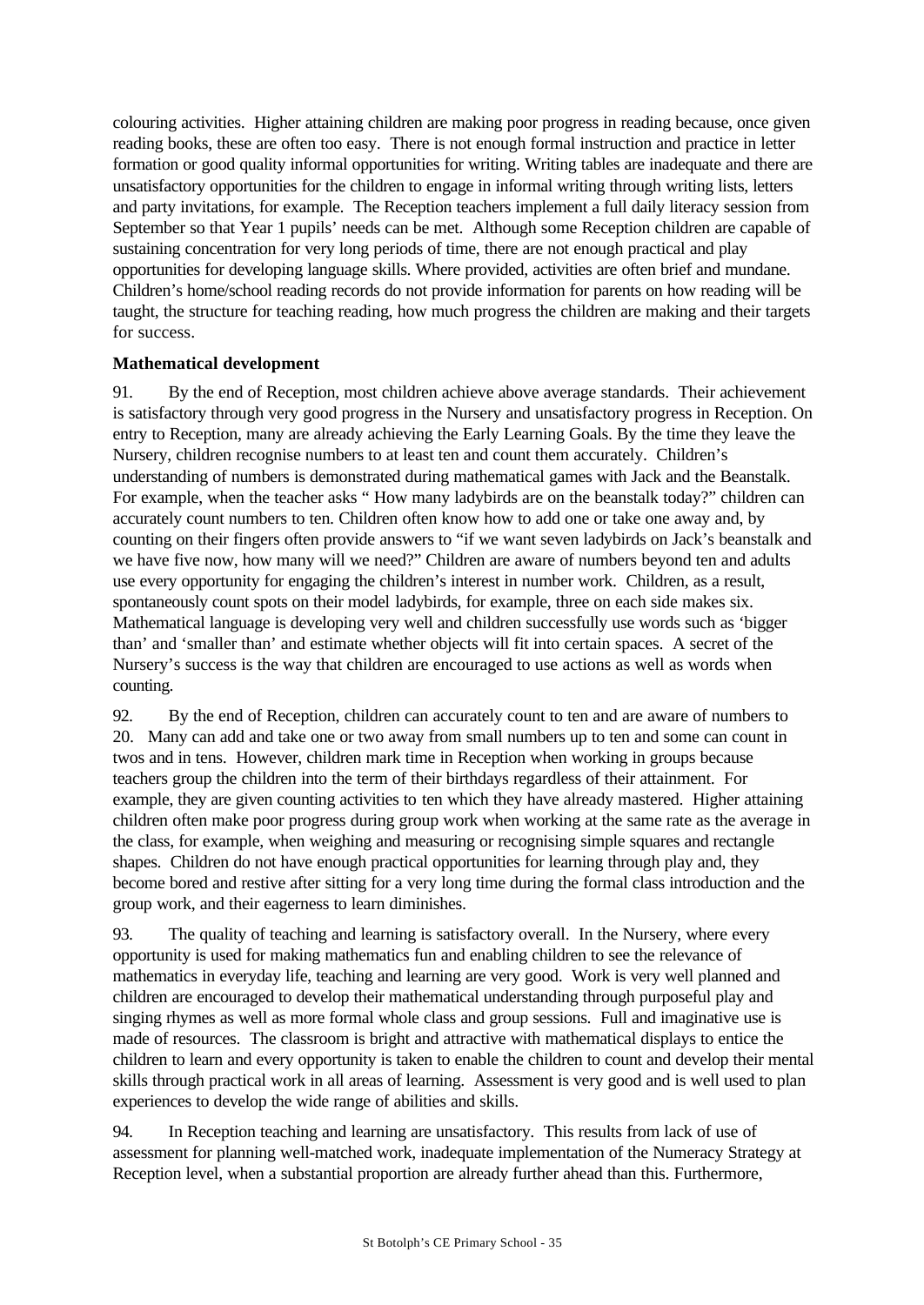activities are mundane and are not presented in an exciting way and there is a lack of opportunities for the children to learn mathematics through play.

### **Knowledge and understanding of the world**

95. The children reach above average standards in Reception after making very good progress in the Nursery and unsatisfactory progress in Reception. By the time they leave the Nursery, children are very inquisitive and have very good powers of observation. Children have an excellent knowledge of living things from plants to small animals. Children identify different mini beasts in the garden using simple classification cards provided by the teacher. They recognise a very good range of insects, including ladybirds and dragonflies and know that whilst spiders are arachnids, and have eight legs, insects have six. They also know that some mini beasts live in water and can describe how their different body parts help them swim. They marvel when they see an insect walking on water! The children know how to handle minibeasts carefully and understand the importance of returning them to their special habitats. They have a very good understanding of different plants and know the best conditions for growing plants, such as lettuce, which they have grown from seed in their outdoor gardens. Their understanding of physical science also develops very well and they sort materials into those which are magnetic or not magnetic and have a good understanding of moving parts through using a suitable range of construction kits. They know about changes in the daily weather and have a very good understanding of how people change over time, for example, themselves from when they were babies. Their computer skills are average; they design simple pictures using graphics and practise number routines using computers.

96. In Reception, children's knowledge of the world around them is good and their enquiry skills are average. However, this is a considerable decline since the Nursery because children have limited opportunities through learning through practical enquiry and often make slow progress through too much colouring and learning through worksheets. In physical processes, too often they colour worksheets instead of doing practical work. Children identify basic plants in the local environment like a lavender hedge or a climbing rose, but do not develop their questioning skills, for example, by considering why a plant can climb, or why daisies grow in some places but not others. Children also cover the same work in magnetism as in the Nursery, for example, they simply find out which materials are attracted to a magnet, but do not begin to classify materials into types. Children develop their understanding of other cultures satisfactorily in Reception through the Indian restaurant role play area, which is shared between the two Reception and Year 1 classes and is sometimes used for directed role play in literacy sessions for Reception and Year 1. Children's ability to use the computer is average although underused for the development of early writing skills and to familiarise them with the keyboard, such as, during literacy sessions.

97. The quality of teaching and learning is satisfactory. Teaching and learning are very good overall in the Nursery and unsatisfactory in Reception. In the Nursery, there is excellent teaching and learning in science, satisfactory teaching in information and communication technology and very good teaching in geographical and historical aspects. There is very good planning for the children to learn knowledge through practical enquiry. Very effective questioning and intervention during focused and self initiated activities focus children's attention and probe their understanding. By asking questions such as, 'What is the difference between these insects?' and 'Can you see the difference in these ladybirds" adults promote very good observational skills. Children show wonder and curiosity because of the thoughtful, high quality experiences provided. For example, two great points of interest for the children were the two display containers holding giant and ordinary size snails for the children to make comparisons. In Reception, there is not enough practical work and the teaching of investigative science and problem solving is particularly weak. Teachers' expectations are not high enough and planning is unsatisfactory. The teaching of religious education is sound. Opportunities for children to use the computer are generally satisfactory but computers are not used well enough to promote early word processing skills.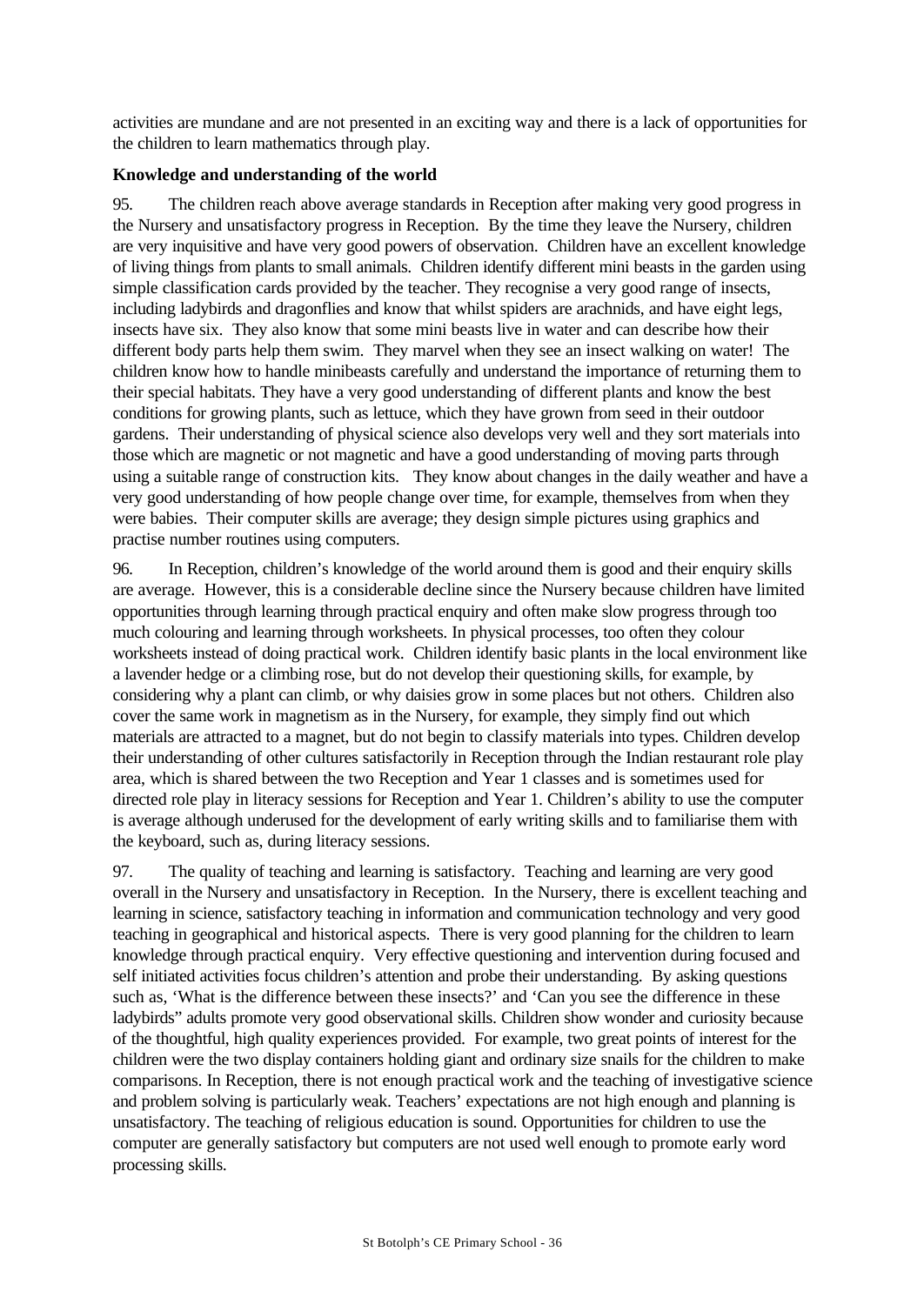## **Physical development**

98. The children are on course, by the end of Reception, to achieve average standards after making satisfactory progress. Children make good progress in the Nursery and unsatisfactory progress in Reception. Children have satisfactory physical control, mobility and awareness of space. In the Nursery, children develop their ability to move with confidence and safety through using their satisfactory stock of large wheeled toys in their safe outside area, and running, jumping and moving in their outside area and also in the school hall. Both Reception and Nursery children use the school's adventure playground once each week and also have lessons in the hall. However, the lack of their own apparatus for developing their clambering and climbing skills on a regular basis is inhibiting children's progress in this area of learning in both Nursery and Reception. In Nursery, a very good variety of activities, including cutting, gluing, threading, rolling dough and manipulating construction kits, help the children to develop good hand control skills. Children in the Nursery use small equipment and tools to thread, decorate and draw and these activities gradually lead into the teaching of writing which involves a substantial degree of hand and finger control. By the time they leave the Nursery, they are above average in these areas. In Reception, children make unsatisfactory progress. They rarely develop their manipulative skills through using construction kits and the kits used are not progressively more difficult than the Nursery kits. They do not cut, shape and join a wide enough range of materials although they handle brushes and use scissors correctly.

99. Teaching and learning are satisfactory overall. Good teaching and learning in the Nursery is due to excellent planning based on careful assessment of children's individual needs. The Nursery designated outdoor area is secure and is successfully used as an integral part of the Foundation curriculum. However, it does not contain large apparatus for children to develop their climbing and clambering skills which restricts the children's otherwise very good learning. Teaching and learning are unsatisfactory in Reception. Reception children do not have immediate access to the outdoor area, but the school compensates for this by taking the Reception children to the Nursery two afternoons each week. However, Reception children do not develop their physical skills adequately during this time as children mainly use other outdoor and indoor activities, for example, construction kits which often do not present enough challenge to Reception. In Reception, children are not given enough opportunities for developing their hand control skills and, when opportunities are provided, adults sometimes do too much for them, for example, when the children design and make fishes.

### **Creative development**

100. The children attain average standards after making unsatisfactory progress. Their progress in the Nursery is very good whilst it is poor in Reception. Children attain the Early Learning Goals in the Nursery, and some exceed them. However, standards decline in Reception because of the very limited opportunities for children to develop their imagination and creativity. By Reception, children paint or make pictures from tissue paper in the style of famous artists, for example, Matisse or Turner showing good levels of detail. However, because there are few opportunities for the children to explore and create for themselves and they use a narrow range of media, their attainment is only average. There are few opportunities for the children to show ideas and to develop their imagination adequately, through art, design and technology, role-play, or using construction apparatus. In music, children identify a range of instruments, recognise short and long sounds and count out beats but there is little evidence of them experimenting with sounds and creating their own musical patterns.

101. In the Nursery, children attain high standards and create their own stories when carrying out the actions and using soft toys and objects to play out their interpretations of stories such as " There was an old lady who swallowed a fly". They use small and large equipment indoors and outdoors to turn role-play areas into dens, garden centres, ships, caves or other places of their choice. They use large pieces of materials and easily assembled items of furniture, including an old clothes horse, for making their pretend places. They design and make mini beasts from plasticine and add small objects such as buttons, beads, lollipop sticks and match sticks, and cut and shape cellophane or card for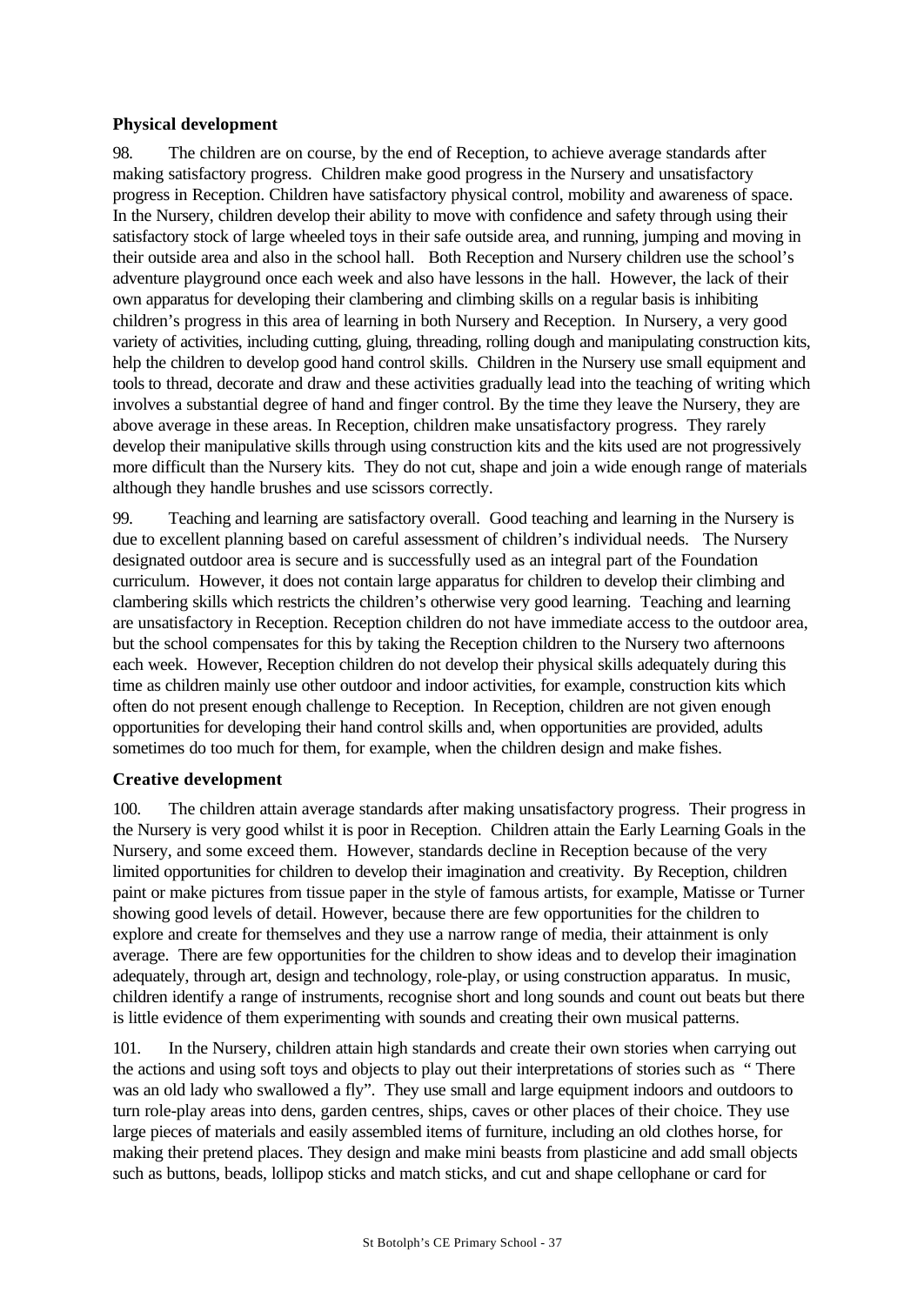creating wings or other effects. Their ability to show their ideas through colouring, painting and creating collage patterns is very good. Children's drawing skills are often very advanced and this was seen when the children made observational drawings of a skeleton in charcoal or chalk. Children know a range of songs although singing and music making was not observed during the inspection.

102. The quality of teaching is very good in the Nursery but poor in Reception. It is unsatisfactory overall. In the Nursery, activities capture the children's interest and are excellently planned, resourced and organised. Children are provided with a very good balance between learning and practising skills and imagining and creating. Children are sensitively encouraged to make their own contributions and adults enable the children to develop skills to express their ideas. Children thoroughly enjoy creative activities through the many high quality opportunities provided. In Reception, there are very limited opportunities for role and imaginative play. Children are given satisfactory opportunities to develop their artistic skills when they select colours and fabrics from a small range when designing and making pictures of summer flowers in felt.

## **ENGLISH**

103. Standards of attainment in speaking, listening, and reading are well above average throughout the school and have improved since the last inspection. In writing, whilst standards for seven-yearolds remain average, they have improved for 11-year-olds, and are now above average. For the pupils in Years 3 to 6 particularly, the additional emphasis the school has placed on writing, following its analysis of their latest test results, has been of benefit.

104. By the time they are seven, pupils have a wide vocabulary and are keen to talk about their experiences. Similarly by the age of 11, pupils are very good listeners and confident speakers. They are able to express themselves well, explain their ideas clearly and justify their points of view. They respond well to the teachers' questions, particularly where these enable pupils to give extended answers. Teachers demonstrate a secure knowledge and understanding of how to develop pupils' speaking and listening, and plan for them to use and develop these skills. For example, an English lesson on persuasive writing helped pupils in Year 4 to understand the difference between fact and opinion. A strong feature of the lesson was the good quality of the questions asked by the teacher to draw out pupils' understanding, which they were then able to demonstrate using examples from the text. In many lessons, not just English, pupils are given time for brief, paired discussions. This is an effective approach by teachers in allowing pupils to listen to others' views and test out their own opinions with a partner before offering an answer. It is only occasionally where teachers do not control class discussions sufficiently well that pupils fail to listen to others' contributions that this is less effective.

105. Standards in reading are well above average by Year 2 and Year 6, particularly the number of pupils reading at the higher levels by the age of 11. This is developed through a good system, which allows pupils to progress at a better rate, and is well supported by parents hearing pupils read at home. Reading diaries are used well and encourage a dialogue between parents and teachers about reading. Pupils in Year 2 are developing their reading skills well, know the difference between fiction and nonfiction books and can use contents or index pages to find information quickly and accurately. They know about the structure of books and confidently explain terms such as glossary; "the glossary tells you the meaning of important words". Pupils use a range of approaches when reading, such as using their knowledge of letter sounds to help them build up unfamiliar words. Reading skills continue to be developed through Years 3 to 6 and they make good progress. They have a good knowledge of library skills and use the school library more for independent research: an improvement since the last inspection.

106. Standards in writing are broadly average at seven, but with the greater emphasis on writing, pupils in Years 3 to 6 have improved, and standards are above average by 11. Pupils in Year 2 understand the features of narrative writing. Stories have a definite beginning, middle and end and show an awareness of the expected audience. Most pupils are writing simple sentences using full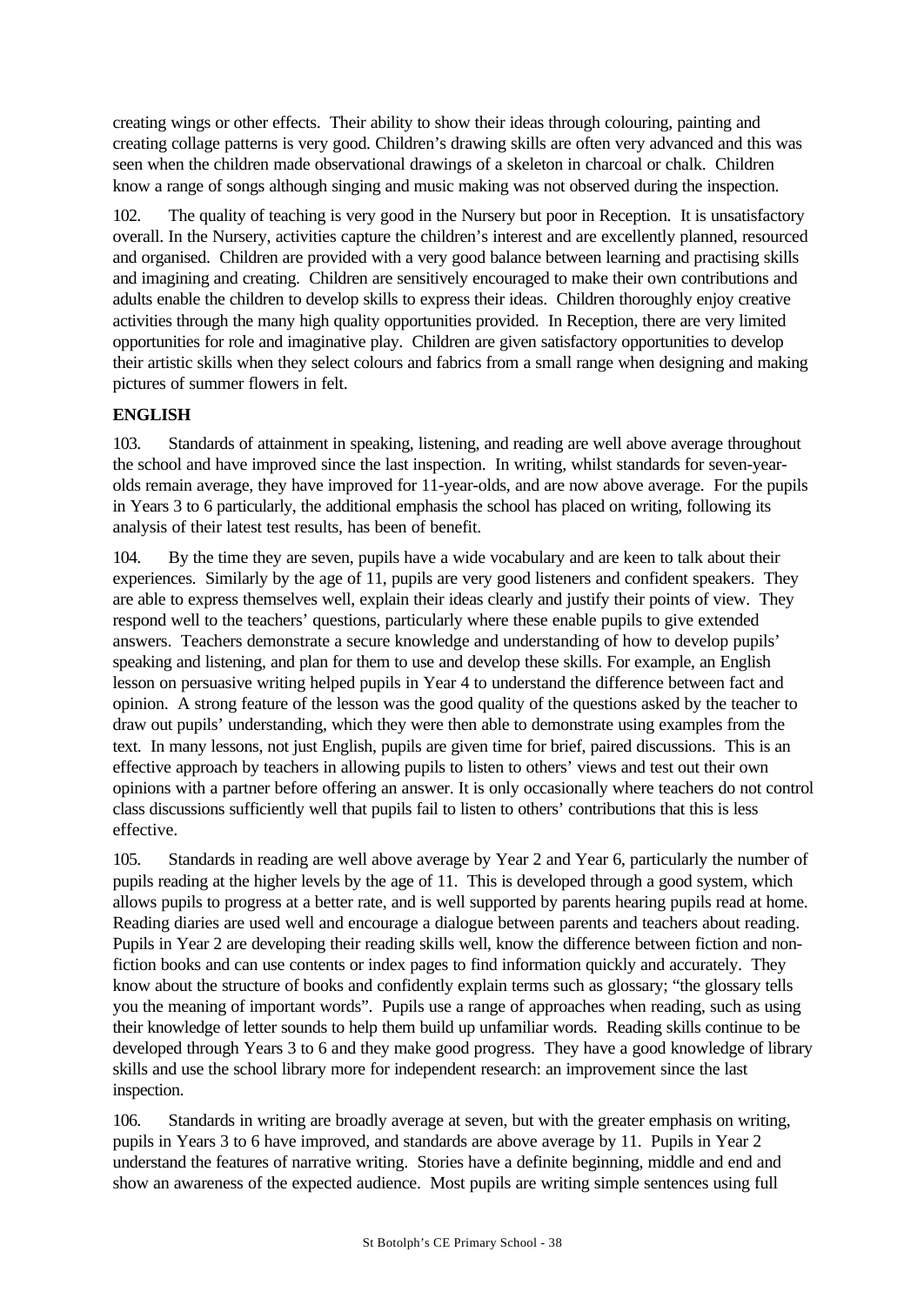stops and capital letters accurately. The higher attaining pupils use more complex sentences and more interesting vocabulary. Pupils spell most common words correctly and make good attempts at spelling unfamiliar words. As they progress through the school, pupils punctuate their work accurately and apply regular spelling rules.

107. Pupils in Years 3 to 6 have further opportunities to explore a range of styles through shared writing and apply these skills to their own work. For example in a Year 3/4 lesson on recognising the difference between fact and opinion, pupils developed their understanding by acting as advertising copywriters to produce their own advertising phrases for a breakfast cereal bar. By the end of Year 6, pupils have had the opportunity to write for many different purposes and they show that they understand grammatical structures. In a good, shared writing lesson in Year 5/6, pupils worked on similes and metaphors, understood the difference between the two, and demonstrated how they could develop these from interesting adjectives.

108. Most pupils have developed a broad vocabulary, which they use in a range of writing, including letters, poetry, play-scripts, instructions and stories. A general weakness in all classes is the quality of handwriting and presentation. Not all pupils have developed a flowing joined script by the time they are 11, and heavy scoring out found in pupils' books throughout the school spoils work. Teachers are not sufficiently critical when it comes to the presentation of work and are not setting high enough standards. The school has not decided on a common approach to handwriting and presentation and has made little progress since the last inspection when this was identified as a weakness. The good literacy skills that pupils show are not sufficiently used or developed in other subjects. Not enough use is made of writing either to reinforce good habits or encourage greater depth, and in subjects such as religious education, there are too few opportunities for pupils to write at length and express opinions. Information and communication technology is not used often enough to help pupils with drafting and redrafting their work to improve the final version.

109. Pupils achieve well in reading through the school. By the age of eleven, they have achieved satisfactorily in writing after satisfactory progress in Years 1 and 2, and the good progress now being made in the juniors. Pupils with special educational needs are well supported and make satisfactory progress in Years 1 and 2 in writing and good progress in reading. This improves and they make good progress in both reading and writing between Year 3 and 6. The pupils are included in all lessons and are well motivated to succeed, for example, through appropriate targets being set and the support they receive from teaching assistants. However, potentially very high attaining pupils are not identified at an early stage and provided with enrichment activities.

110. Although the quality of teaching is satisfactory overall, teaching in Years 3 to 6 is good, and shows why standards are rising. Teachers throughout the school have a secure knowledge of the national literacy strategy and plan the work according to its framework and guidance. By planning together in year groups, they ensure that all pupils have equal access to a balanced curriculum. Most teachers share the learning objectives for the lesson at the start, so that the pupils know what the lesson is about and what they are expected to do, and often return to these at the end to assess the gains pupils have made in their understanding. In the most successful examples, reference is made to them during the lesson, but this is not a regular feature of all teaching. Where teaching is less successful, this is because pupils' behaviour is not well managed during whole class discussions or independent work. As a result, pupils do not benefit from hearing others' opinions and, during group work, the high noise levels prevent pupils concentrating sufficiently and completing their tasks. This was seen in a number of lessons in Years 1 and 2.

111. English is soundly managed by an enthusiastic co-ordinator. Much of the monitoring comes through helping teachers with planning and scrutinising pupils' work. The role is developing and analysis of test results has provided a clear direction for the subject. Writing was identified as a weakness and the action taken to address this has been successful, particularly for pupils in Years 3 to 6. Resources are satisfactory overall, but the range of fiction books is not extensive enough,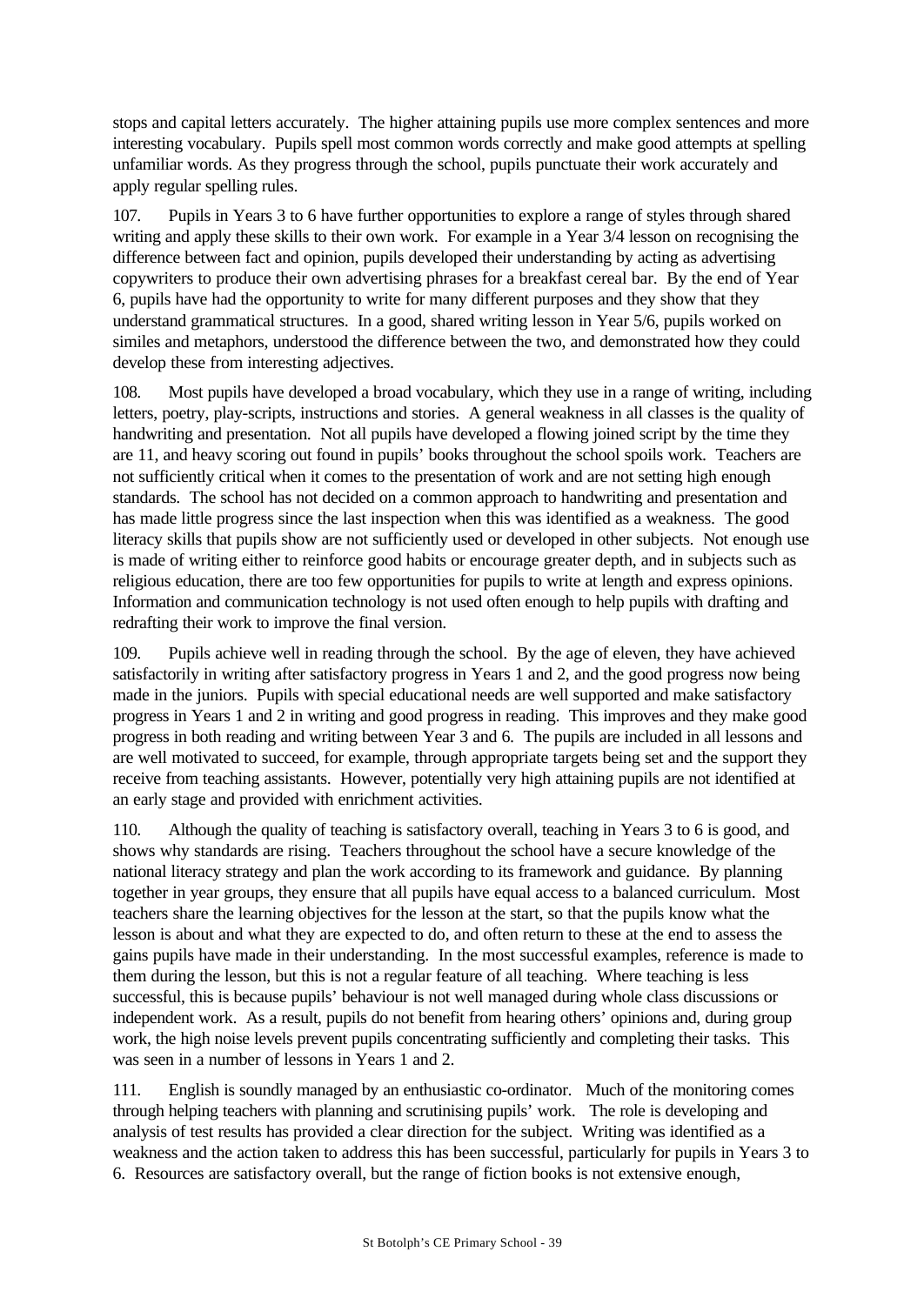particularly examples from other cultures. The library is small for the size of the school, although it carries a suitable range of non-fiction books, which pupils do use for personal research. However, the greater emphasis being placed on writing is not being reflected throughout the school. Few classrooms or other public areas had good displays of pupils' writing in English or other subjects to show examples of good quality, set high standards or encourage pupils to celebrate their work.

## **MATHEMATICS**

112. Pupils in Years 2 and 6 attain well above average standards in numeracy and all other areas of the mathematics curriculum. This finding shows a significant improvement compared with that of the previous inspection when standards were judged to be average although, in national tests, they were below the national average at both key stages. It indicates that the high standards in the 2001 national tests are being maintained. Past results show that boys do less well than girls in the national tests although this was not apparent during the inspection nor was anything of great significance found by the school, following further analysis of their data. Pupils, including those with special educational needs make good progress across the school. However, potentially very high attaining pupils are not identified at an early stage and provided with consistently demanding work although some opportunities are provided in Years 3 to 6.

113. The quality of teaching and learning is consistently good and leads to good progress by all pupils. This shows an improvement on the previous inspection when it was satisfactory in Years 1 - 2 and good in Years 3 - 6. Teachers are secure with the National Numeracy Strategy and they apply it well. Across the school, teachers show good management of the whole class and groups, and work is well matched to pupils' needs. Pupils feel secure and are confident to explain their mathematical reasoning and are keen to answer mental questions. Teachers explain what pupils are going to learn. They provide good mental warm-up and pupils are keen to answer. When pupils are engaged in the activities, they concentrate and work well.

114. In a Year 1 lesson observed, pupils counted forwards and backwards to 20 and solved problems with numbers up to ten. The Year 1/2 teachers ensured that all pupils were attentive and made good progress in counting forwards and backwards in different stages from different starting points. The teachers set a challenging problem solving activity and pupils were really engrossed in finding the solution to the frog game and looking for patterns and relationships. Previous work shows almost all work at least at average levels with extension work for higher attaining pupils. Their work covers place value and shows understanding of halves and quarters. Pupils show good skills of doubling and halving, extend their knowledge of 2 dimensional and 3 dimensional shapes and tell the time using both digital and analogue clocks. They collect a variety of data and represent this in chart and graph forms for investigations, such as how pupils travel to school and the number of each colour of Smarties in a tube.

115. In Years 3-6, setting arrangements are proving successful and work is well matched to pupils' needs. All teachers have good relationships with the pupils and ensure a good working environment, where pupils are attentive, well behaved and keen to learn. In a very good Year 5/6 lesson, the teacher challenged the highest attainers by forming and solving equations. Pupils really had to concentrate and enjoyed the challenge: "It really makes you think". They realised that this was secondary school work and they were still talking about it as they left the room. In the middle set, pupils were well taught to explore reflective symmetry and use appropriate mathematical language. In the third set pupils worked with data collected from a study of the World Cup and represented it well on various bar/line graphs.

116. A scrutiny of work shows that pupils in Year 6 make good progress and work at levels relevant to their age or abilities. They use efficient written methods for computation, such as short multiplication and division and pupils reaching above average standards are able to do long multiplication and division. Pupils work at a good level with fractions and percentages and they use this knowledge to work out everyday problems. They show a good level of understanding of regular shapes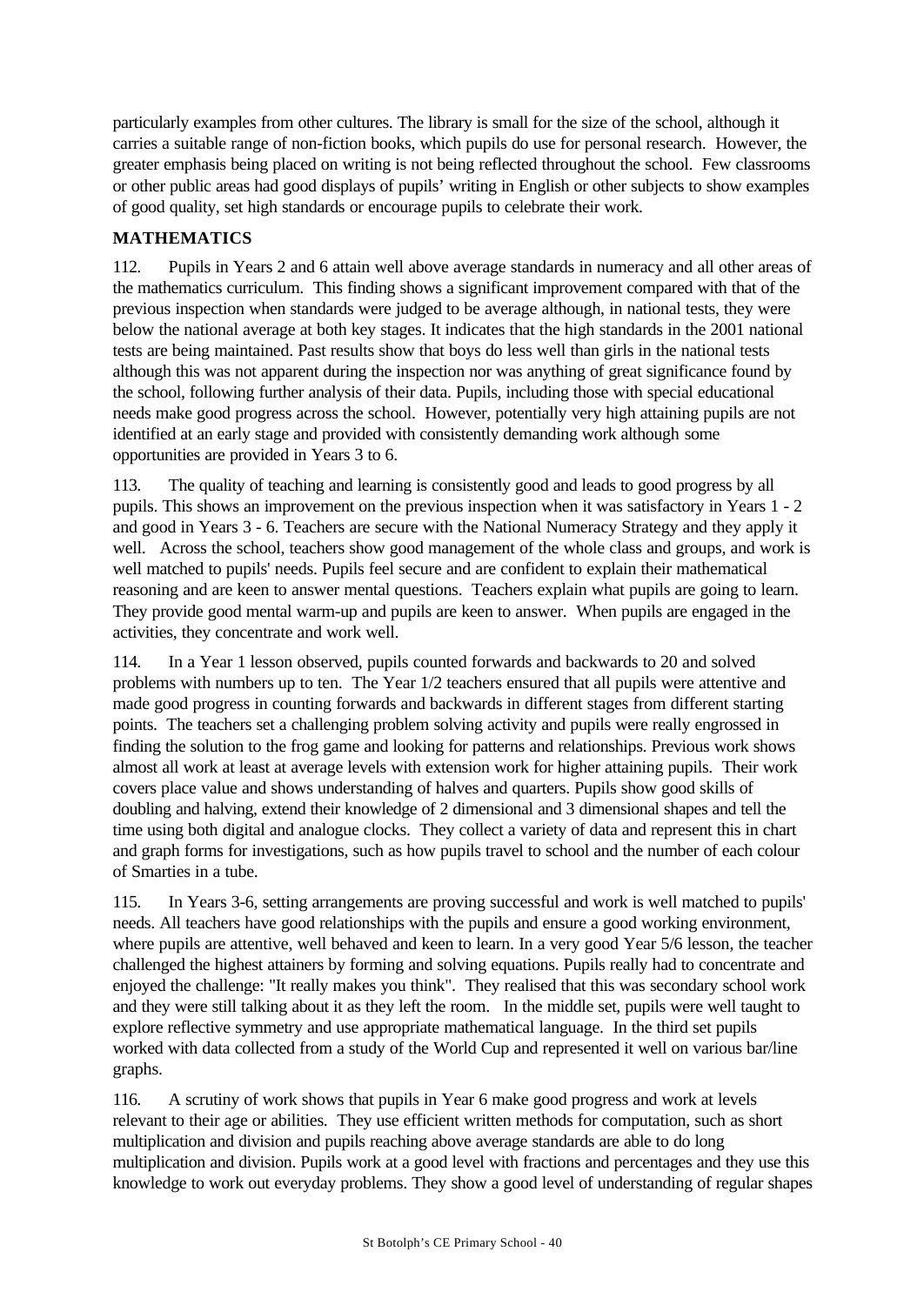and their properties and find the areas of parallelograms. They use and apply their knowledge of decimals and measure accurately for length, capacity and temperature. In other lessons observed, pupils in the Year 3/4 top set showed good skills in mental work and explained their workings clearly. The teacher asked searching questions and developed well their understanding of multiples and factors, and solving problems involving remainders. Her enthusiasm for the subject led to high motivation of the pupils, who worked hard to do well. In the other Year 3/4 set, pupils made good progress in developing their understanding of multiplication and division, and their relationship to each other.

117. Mathematics is used satisfactorily across the curriculum apart from in science in Years 1 and 2. In science in Years 3 to 6, pupils use accurately a range of measurements, collect data from their investigations and display them in a range of graphs. Measuring skills are used in design and technology. There are time lines in history and sound use of mathematical skills in map work in geography. Computers are appropriately used to support both the development of mathematical skills and to extend pupils' knowledge and skills in information and communication technology. This was particularly evident in data handling and the use of spreadsheets for the oldest pupils. The co-ordinator manages and monitors the subject well. She monitors and evaluates planning, teaching and learning. Assessment of work and analysis of other assessment data are now well used to identify areas for development. The provision of training has been good and has led to the increased confidence of teachers. Marking is still inconsistent. It is mainly ticks and praise but is rarely evaluative. However, in the top set in Year ¾, it is effective in telling pupils what they need to do to improve. The Numeracy Strategy now ensures that pupils' learning and experiences are systematically built upon which was a weakness at the time of the previous inspection.

## **SCIENCE**

118. The findings of the inspection are that standards are average in Year 2. All pupils attain average standards but few attain the higher Level 3. Although Year 2 pupils achieve aspects of Level 3, achievement at higher levels is inconsistent across the full requirements for the National Curriculum. Pupils make unsatisfactory progress in Years 1 and 2 and do not achieve well enough compared with their high attainment in English and mathematics and on entry to the school. Standards are similar to the previous inspection when there was little attainment at higher levels. Since the previous inspection, the school has made unsatisfactory progress in improving standards in Years 1 and 2.

119. The findings of the inspection are that standards are above average in Year 6 and are higher than those reached at the time of the last inspection. Since the previous inspection, the school has made good progress in improving science by Year 6. Standards are also higher than the ones attained by pupils in their end of Year 6 national tests in 2001 when standards were only average because fewer attained the higher Level 5 than pupils in similar schools. Standards are higher this year because the many potentially higher attaining pupils are being given suitable opportunities to learn at higher levels.

120. Pupils' achievement is satisfactory by the end of Year 6 after they have made good progress in the juniors. Pupils with special educational needs make satisfactory progress in Years 1 and 2 and good progress between Years 3 to 6. The progress of the very able pupils is unsatisfactory through the school. They are not identified early enough or given rigorous enough opportunities for problem solving and developing subject knowledge and skills. This inspection finds no significant difference between the standards and progress of boys and girls between the Years 1 and 6.

121. In Year 2, pupils respond to suggestions of how to find things out and are developing an awareness of how to make fair tests. However, pupils' experimental skills lack rigour as pupils do not use mathematics well enough for recording results. Examination of pupils' previous work showed that there were few examples of pupils using standard units for measuring, recording and evaluating results. This limits pupils' experimental accuracy as they do not quantify results and developing their thinking skills by searching for patterns. Pupils respond to suggestions but do not put forward their ideas adequately about how to answer scientific questions. Pupils' scientific knowledge, although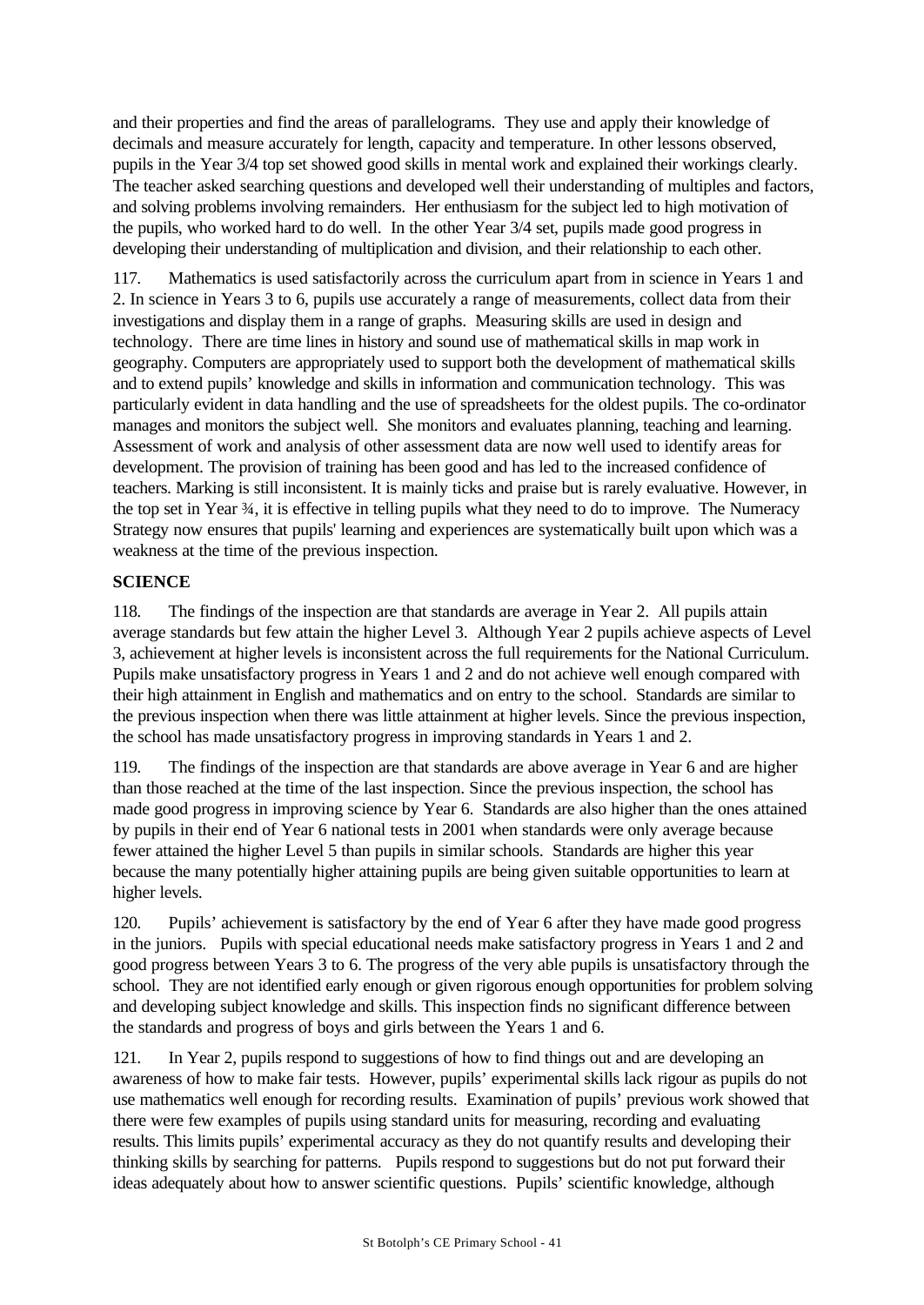average overall, has some strengths when pupils have opportunities for learning at higher levels. For example, when pupils investigate life cycles of living things, they learn in depth. Through visiting the Suffolk show ground, they have observed chicks hatching from eggs and they have also studied the life cycle of butterflies and frogs. However, they do not identify how well animals are suited to their environments as this higher level work is not covered adequately. Similarly, when learning about physical processes and materials and their properties, there are not enough opportunities for pupils to learn at Level 3 or above. For example, in physical processes, whilst there are sound opportunities for higher level work in electricity, work on forces is basic. In Years 1 and 2, not enough is done to ensure that pupils suggest ideas and take responsibility for their own actions when making their own tests

122. In Year 6, many have good investigative skills and plan experiments thoroughly. Pupils suggest suitable tests, predict very well and have good knowledge of how to control variables. They conduct experiments without the need for direct supervision and use mathematics well for collecting and analysing results and making conclusions. Pupils explain results fluently using good technical language and mathematical analysis. Pupils evaluate and improve their work appropriately and this develops well from Years 3 to 6. Pupils' scientific knowledge is good and very good in forces. Pupils also have particularly good knowledge of nutrition and apply this very well when solving problems in design and technology. However, pupils' understanding of the range of ways of collecting evidence, for example, through fieldwork sampling methods and of the work of famous scientists, including their creativity and the different experimental approaches they use, is not as advanced.

123. Throughout the school, pupils successfully apply science to design and technology, for example, when designing and making boats in Year 2 or in Year 6 when applying nutrition facts to designing a healthy packed lunch. Pupils apply mathematics to science well between the Years 3 to 6 but this is unsatisfactory between Years 1 and 2 as this is neither frequent nor rigorous enough. Throughout, pupils do not apply information and communication technology well enough. Older pupils use computers satisfactorily for handling data in order to record and analyse their experimental results. However, they do not use control technology to monitor light or temperature or to control electrical switches, for example, for operating a burglar alarm. Pupils in Years 1and 2 do not develop their technical vocabulary at a fast enough rate or their writing adequately through science. Younger pupils in these years spend too long on colouring tasks. In Years 3 and 6, pupils develop their technical vocabulary well. Their application of reading and writing is satisfactory overall. It is good in Years 5 and 6 and satisfactory in Years 3 to 4. In the two Years 1 and 2 classes and in the two Years 3 and 4, there are considerable differences in the quality, quantity and presentation of written work between the same year groups. Expectations in one Year 1 and 2 class and in one Year 3 and 4 class for the presentation and amount of written work are not high enough.

124. The quality of teaching and learning is satisfactory overall. Teaching and learning are good in Years 3 to 6 but unsatisfactory in Years 1 and 2. The overall satisfactory quality of teaching is similar to the previous inspection and, as then, is stronger in Years 3 to 6 because teachers' subject knowledge is good. In Years 3 to 6, lesson planning is good and teachers often plan in depth work over a period of time on each science topic. Teachers are particularly successful in the way they systematically build up pupils' investigative skills and, through practical work, acquire knowledge. In a very good lesson in Years 5 and 6 when pupils planned an experiment to test the effect of exercise on pulse rate, the teacher ensured that pupils understood exactly the criteria for success before they proceeded to problem solving. In this lesson, a key lesson purpose was for pupils to select ways of collecting, measuring, recording, presenting and analysing their own mathematical data as they learned more about the blood circulatory system from first hand experiences.

125. Examination of pupils' previous work in Years 1 and 2, and lesson observations in a Reception and Year 1 class and in a mixed Years 1and 2 class show that pupils in Year 1 are not given the same opportunities for learning science and cover work in different depths. In Reception and Year 1, pupils often learn at the same level as Reception. Their overall achievement is unsatisfactory and often poor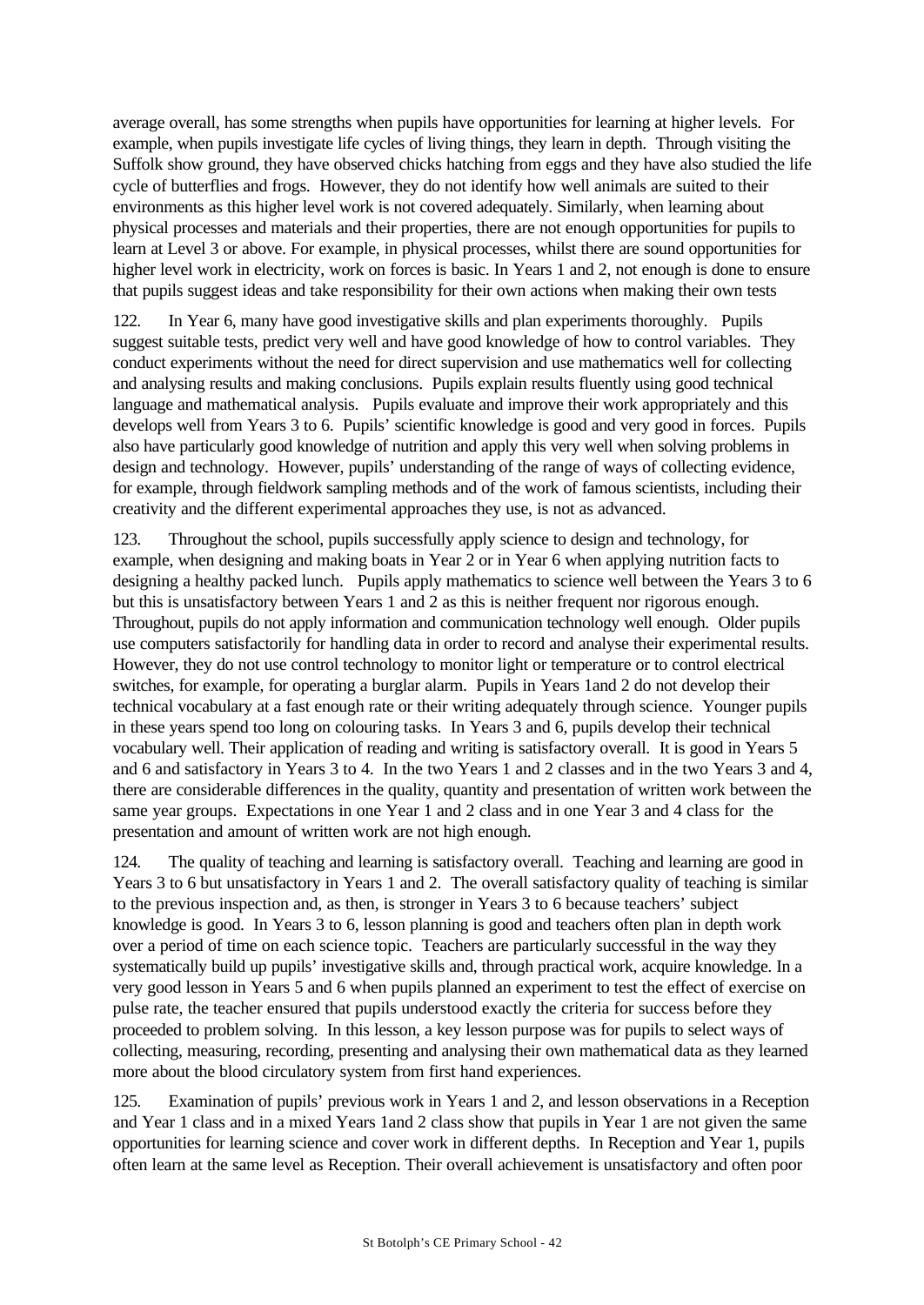for potentially higher attaining pupils. For example, when pupils observe different plants in the school grounds, the level of work does not proceed beyond Level 1 in scientific knowledge and is restricted to identifying easily recognisable plants which pupils already know. The development of investigative skills in Year 1 in mixed Reception and Year 1 classes is poor and examination of pupils' previous work shows that pupils spend far too long on colouring activities and filling in work sheets.

126. In the Years 1 and 2 classes, individual lessons are often in more depth and, occasionally, offer a satisfactory level of challenge. One such lesson was observed during the inspection when pupils identified the different parts of plants and their purpose in pollination and in the production of seeds. The teacher used suitable practical experiences for the pupils and evoked a sense of wonder in nature. However, during this lesson, the impact of this learning was lost when, during the second part, the pupils mainly concentrated on roots, for example, those of carrots, and there were few examples for them to consolidate their previous knowledge of pollination. Projects also often flit from science topic to science topic. For example, over a period of several weeks, pupils learned about the different creatures that live in the pond, bulbs and batteries and then about the role of the sun in helping plants to grow. Similarly, pupils' investigative skills do not develop progressively.

127. The coordinator has held the post for one year. Her co-ordination role is not adequately developed. Although the co-ordinator informally supports planning, there is no time allowed for the coordinator to work with other year groups. In Years 1 and 2, where teachers' subject knowledge has weaknesses, teachers are not given enough support in planning work. Since the previous inspection, the school has put a satisfactory scheme of work in place. However, this is more successful for Years 3 to 6 than for Years 1 and 2. In Years 1 and 2, teachers have now begun to use aspects of the government recommended guidelines but not enough thought has been given to how these fit with the previous scheme of work. Whilst planning for progression in learning for two year groups in one class is generally effective in Years 3 to 6, this is unsatisfactory in Years 1 and 2. The co-ordinator has not monitored lessons or examined pupils' books in depth and compared them with National Curriculum levels. The systems for ensuring that pupils have similar opportunities for learning are not effective in Years 1 and 2. More able pupils are not identified and there is little planning for challenging work, although this improves in Years 5 and 6. Assessment is satisfactory overall although lesson planning does not always take account of the needs of higher attaining pupils. There has not been any recent practical training for improving teachers' subject knowledge, although several, more recently trained teachers have up-to-date subject knowledge.

## **ART AND DESIGN**

128. Although it was not possible to observe many lessons, there was a wide range of evidence from displays, photographic records, teachers' planning and discussions with pupils. All of these indicate that pupils make satisfactory progress, including those with special educational needs, and that standards are broadly average at the ages of seven and 11, with some individual pupils showing good technique. Standards are similar to the previous inspection and improvement has been satisfactory.

129. Pupils enjoy art, have good attitudes to their work, concentrate well and try hard. In a Year 1/2 lesson, the pupils used a range of techniques well to mould and shape clay into clearly recognisable hedgehogs. This interest was also seen in a Year 3 lesson where pupils applied themselves well to creating collage pictures based on paintings of fruit completed earlier. Pupils experimented by cutting out a number of different images from magazine and catalogue pictures until they had achieved a satisfactory composition. They were well supported by a teaching assistant who offered good guidance and encouragement. This enabled many pupils to produce a better quality piece of work than they might otherwise have done.

130. Whilst little teaching was observed, the evidence indicates that teaching is satisfactory across the school. Pupils are provided with a range of challenges, which are effectively developed by teachers and support staff. They are experiencing a wide range of art activities and, following the subject guidance, these are successfully built on as pupils move through the school, for example, simple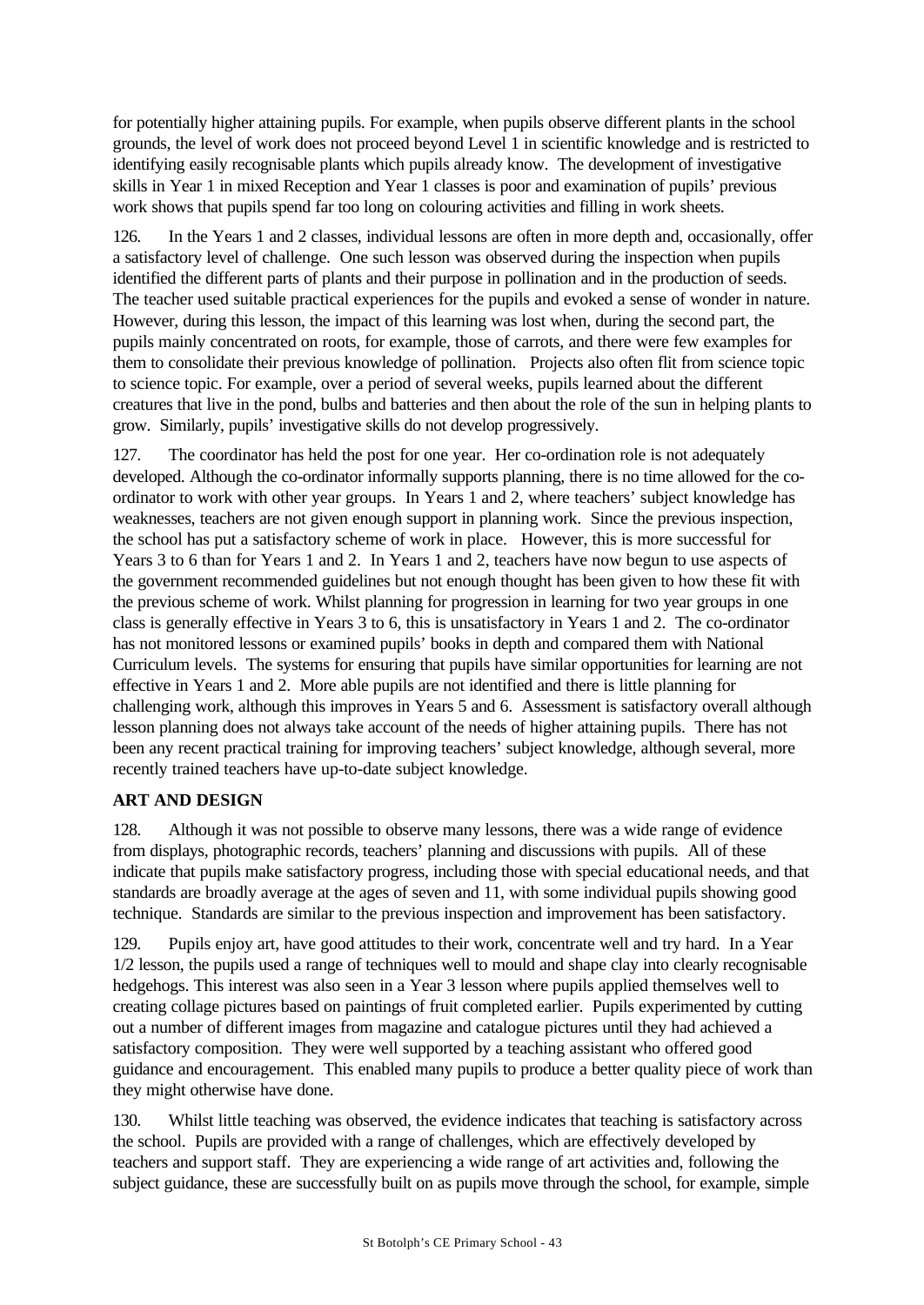printing using string in Year 1, to repeating symmetrical patterns in Years 3/4. The work on display, and other records, show that a wide range of materials and approaches are being used, from good pastel and paint pictures of hills and valleys in Years 1 and 2 and water colour paintings in the style of Turner, to 'decoupe' pictures in the style of Matisse and prints in the style of Andy Warhol. A popular after-school art club is enhancing the work in classes.

131. Three-dimensional art in the form of collage, clay and papier-mâché is used effectively both in art and other subjects, for example, producing scenery for a forthcoming production of 'Joseph'. This is also a good example of pupils collaborating on larger projects. However, the artwork seen, or that used as examples, is mainly Western European, and work from other cultures is under-represented other than a few examples such as Aboriginal art. The use of information and communication technology within art is unsatisfactory.

132. Pupils have personal sketchbooks, but these are not used well and there are few examples that show pupils practising different techniques or styles. Neither do they act as a record to show the progression or development of pupils' skills. The subject co-ordinator is knowledgeable and has begun to gather evidence from the range of displays to show the breadth of art and variety of techniques, but this is not sufficient to enable effective monitoring.

## **DESIGN AND TECHNOLOGY**

133. Because of the timetable, it was not possible to observe any lessons in Years 1 and 2 although three lessons were observed in Years 3 to 6. Evidence was also taken from displays, photographic records, teachers' planning and discussions with pupils. This evidence shows that pupils make satisfactory progress and that standards are average at the ages of seven and 11. Since the last inspection, the school has made satisfactory progress in improving standards and standards are similar to those attained then.

134. Throughout the school, pupils apply science well to design and technology and, in Years 5 and 6, this is very good in food technology. Applications of art are generally satisfactory. Throughout, pupils use mathematics soundly in their design and technology work. A strength of the work throughout is the way that pupils use their designing and making skills across a sound range of materials, including textiles, food and construction materials. From Years 1 to 6, pupils' craft skills are stronger than their designing and evaluating skills.

135. By the age of seven, pupils' overall designing and making skills are average. When pupils design and make boats, they apply their knowledge of science well, especially when they test different materials for their suitability for boats. Their design ideas, and the way they represent their ideas by drawing, are satisfactory. Pupils' craft skills are good. They select materials carefully for their suitability for purpose often cutting, shaping and joining materials skilfully. However, pupils do not learn about a wide enough range of products before designing and making. This prevents them applying this knowledge when designing and making. Pupils' ability to evaluate and improve their work is average. There are few opportunities for the pupils to work at higher levels in evaluating their work. For example, pupils do not consistently evaluate their work as they proceed through the designing and making process and take responsibility for improving their work.

136. By the age of eleven, pupils' overall designing and making skills are average. Pupils have a good understanding of the wide range of different products and very good understanding of food products including nutrients and healthy foodstuffs. However, their understanding of users' preferences is more limited. When designing and making a healthy lunchbox, pupils investigate food values and nutrients very well although they do not investigate users' preferences in depth. This limits pupils' designing skills. During the early stages of designing, pupils do not produce a clear list of what they want their designs to achieve which limits their ability to evaluate their work as they proceed through the design process. Pupils' craft skills are satisfactory. Examination of Year 6 pupils' work shows that pupils cut, shape and join wood strip accurately but, for example when designing and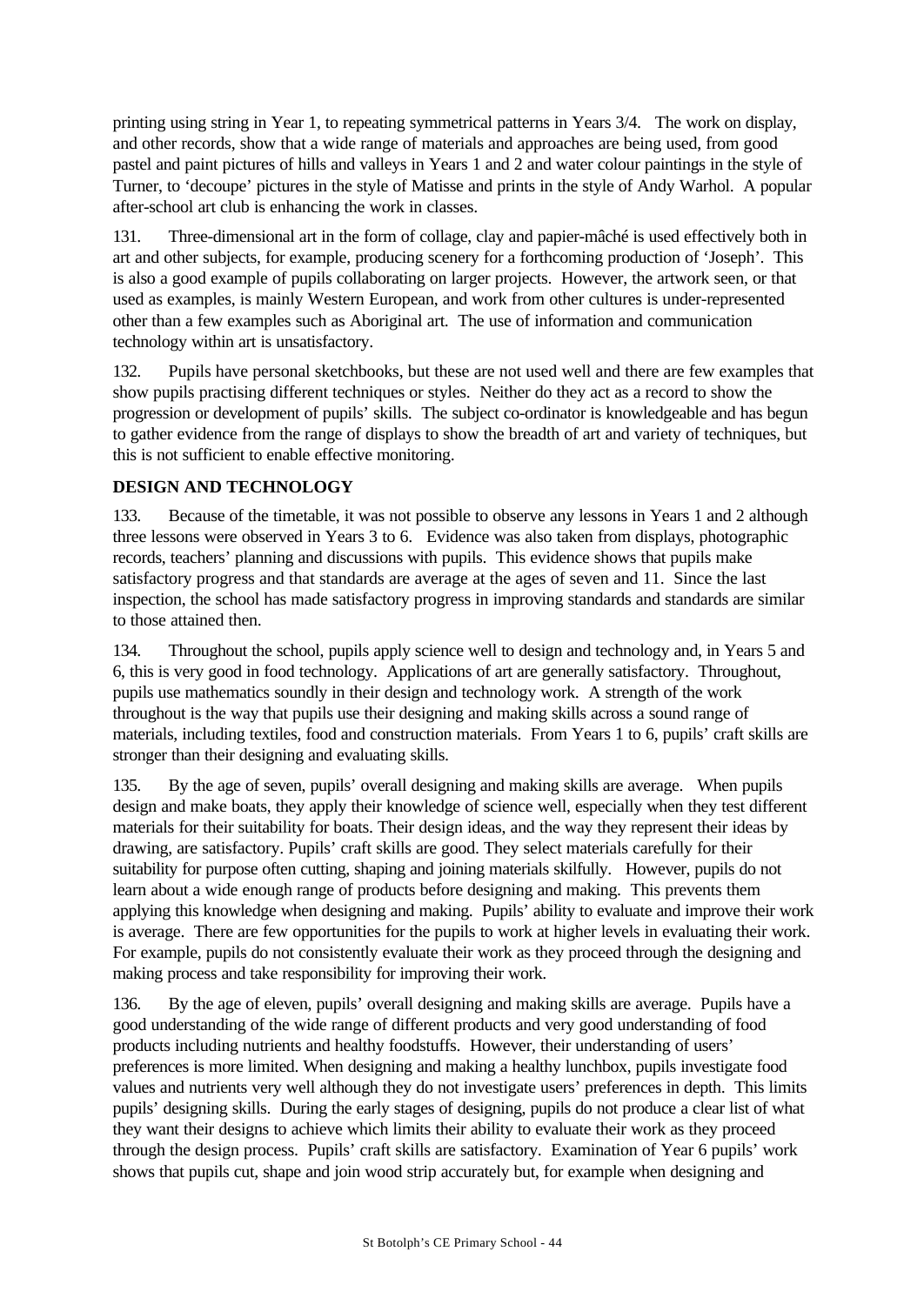making dragons, they do not select from a wide enough range of construction materials and joining techniques although they apply finishing techniques to this work well.

137. Pupils' overall achievement is satisfactory. Year 1 pupils design and make a satisfactory range of products, including jigsaws. However, design skills are often weaker than craft skills. In Year 3, pupils design and make moving vehicles, using precise cutting and joining techniques. In Year 4, pupils use the same construction technique in a more complex way for joining wood to design and make Jack in the boxes. However, pupils' design ideas are limited because they select from a narrow range of materials and the quality of finish is sometimes drab. Art is not always used well enough for finishing work. Year 4 pupils used information and communication technology graphics software well when designing and making treasure boxes. Pupils designed covering for their boxes using the computer and used their designs to cover their treasure boxes.

138. Pupils with special educational needs make satisfactory progress. Very able pupils underachieve as they are not identified and potentially higher attaining pupils do not have consistent opportunities to learn at higher levels through the different aspects of the design process. There are not enough opportunities for pupils to use computers to develop their subject skills and knowledge in design and technology, for example, in computer control technology.

139. The quality of teaching is satisfactory. Overall, teachers have satisfactory subject knowledge and plan their work carefully using the school's longer term planning systems. Teachers have clear lesson objectives and work progresses systematically over a period of time. They are particularly successful in teaching knowledge, planning and craft aspects of design and technology. This was seen in a very good lesson in Years 5 and 6 when pupils planned and made a card lunch box for their healthy lunches. The teacher successfully instructed, questioned and provided suitable opportunities for the pupils to plan ahead and to solve problems when working in small teams. A key success of this lesson was that the teacher provided time deadlines. Teachers generally teach craft skills, including a range of joining techniques, well. This school has soundly addressed this weakness from the previous inspection. However, progression in designing and evaluating skills is less consistent. This results from the scheme of work, which although satisfactory overall, does not always show clear progression in designing skills. Assessment systems are satisfactory but are limited by the variation in the teaching of the designing process and teachers' understanding of what is expected at higher levels.

140. The scheme of work is a combination of the school's own devised guidelines and the government recommended ones. It is satisfactory overall but does not always ensure that the pupils have sufficient product investigations before they proceed to designing and making. Co-ordination of the subject is satisfactory. The co-ordinator, new to the school last September, has observed lessons and is currently reviewing planning arrangements. Improving design and technology is currently a focus in the process of school improvement planning. Resources are satisfactory.

## **GEOGRAPHY**

141. During the inspection, it was only possible to see three lessons of geography, all in the juniors. Judgements are based on these and evidence of previous work, discussions with teachers and pupils and on the school's planning and records. On this evidence, standards are average by Years 2 and 6 and pupils, including higher attainers and those with special educational needs, make satisfactory progress. This is the same judgement as that made when the school was inspected in 1997. However, very able pupils do not have opportunities for extended research.

142. The evidence indicates that the quality of teaching and learning is satisfactory as it was at the previous inspection. The analysis of work shows that pupils in Years 1 and 2 have been taught appropriate early map work skills. The teaching successfully uses the pupils' own local knowledge and they have drawn satisfactory maps in their study of the village and the school grounds. Discussion with Year 2 pupils shows that they have knowledge of localities beyond their own and can talk at length about some of the places they, and Bertie and Beatrice Bear, have visited. They can talk about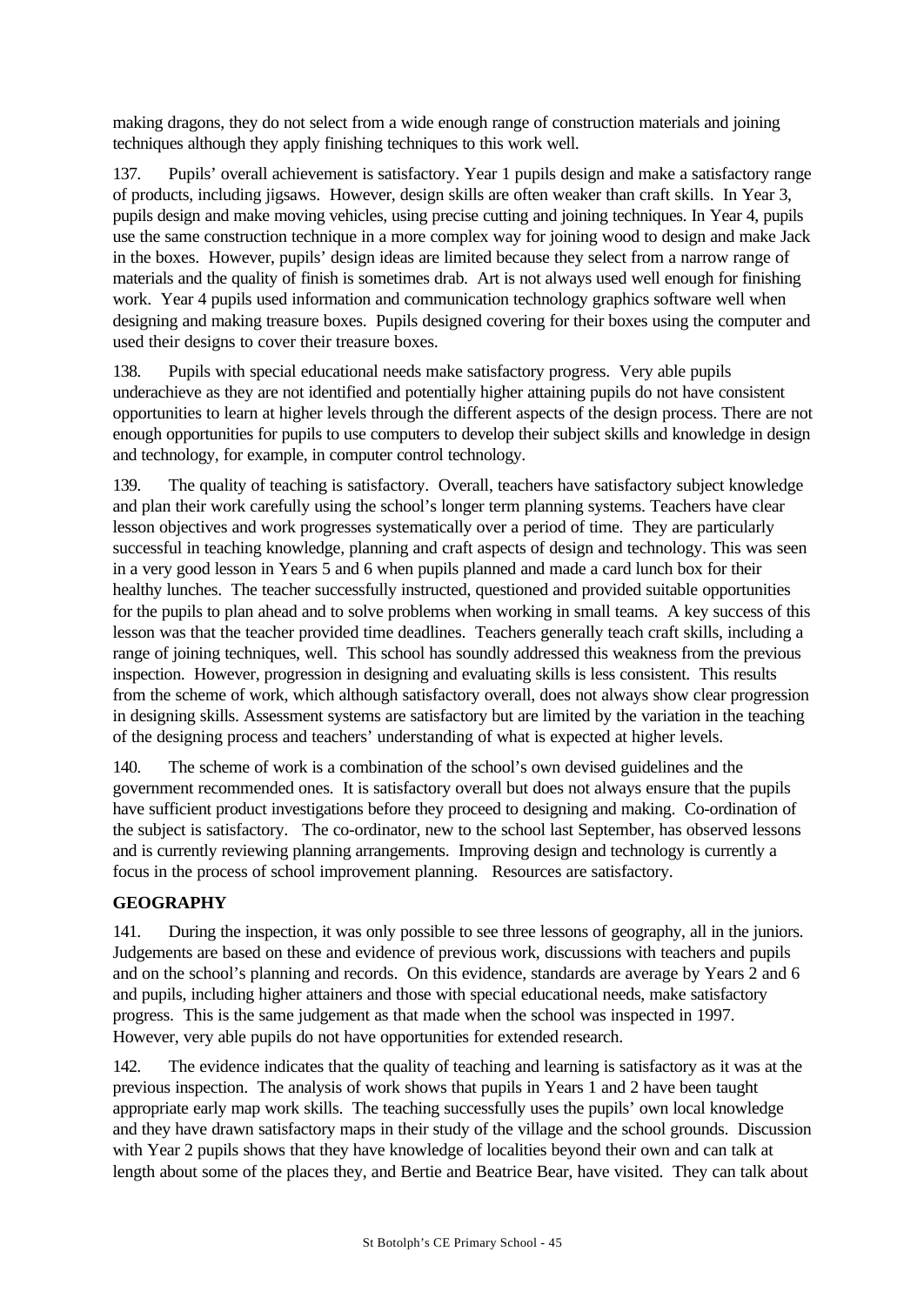what is attractive in Botesdale and how it is different from nearby towns. They like Botesdale because it is quiet and peaceful, has little pollution and you can go for bike rides. They compare the features of the country and towns using appropriate geographical terms. They have sound basic knowledge about India and show awareness of a locality beyond their own in their study of Chembakoli. In their study of litter and recycling, they have learned how the environment is influenced by people.

143. Teaching in Years 3/4 ensures that pupils build on their knowledge and skills. They have produced maps of the local area and plans of the school and the classroom. Pupils use appropriate symbols and a key. They have collected rubbish over a three day period and have shown their findings in graphical form. Pupils have tested different areas of the school for noise and have placed their findings on a large scale plan. They have worked out routes by road, for example, from Botesdale to Southwold, and, following a trip to Felixstowe, they have identified the docks and container port. Work in Years 5/6 indicates sound quality teaching and learning over time, although there is limited previous written work. As part of a local study, pupils have described the main physical and human features of the area and how people can improve or damage the environment. They use the Internet for research and have sound skills in interpreting a range of maps. Using a Ministry of Transport Consultation Document "The Role for Trunk Roads in England", pupils make informed points in discussion and recognise the merits of arguments both for and against. In a very good Y5/6 lesson, the teacher skilfully taught key features of coastal erosion. Pupils used naturally such technical vocabulary as shingle, arch, stack and headland when discussing the arguments for and against defending the coastline. The teacher's enthusiasm motivated pupils as she introduced the effects of longshore drift and the use of groynes and revetments. In a good Y3/4 lesson, pupils were engaged in a fieldwork investigation. They identified the required features in the school grounds and made good use of the digital camera to record them.

144. Management of the subject is satisfactory and the co-ordinator has recently introduced new guidelines. She monitors planning but has little opportunity to monitor teaching or pupils' work and has a limited view of work in the juniors. The curriculum is appropriately enhanced by visits into the local environment and Year 6 have the opportunity for a residential visit. The subject makes a good contribution to pupils' spiritual, moral, social and cultural development as they become aware of environmental issues and look at other countries and cultures. It contributes well to mathematical development as pupils measure accurately and work with scale. Limited written recording does not extend pupils' ability to write at length, particularly for older pupils, but there are good opportunities for discussion. The use of information and communication technology is unsatisfactory although pupils use the digital camera and use the Internet sometimes for research.

# **HISTORY**

145. It was only possible to observe two lessons during the inspection. Evidence from these lessons, scrutiny of previous work and teachers' planning shows that standards are average by the end of Years 2 and 6 and are similar to the previous inspection. Pupils, including higher attainers and those with special educational needs, make satisfactory progress through the school. However, very able pupils do not have opportunities for extended research.

146. In the lessons seen and from a scrutiny of work, the overall quality of teaching and learning is satisfactory. However, in a Year1/2 lesson, the teacher's difficulty in managing some silly behaviour meant that pupils did not learn as much as they should have done about the seaside in Victorian times. Previous work on castles shows that pupils are aware of the differences between past and present. Work on the seaside past and present shows a developing sense of chronology. Pupils are encouraged to think why people in the past acted as they did and to use information sources to answer questions about the past.

147. In Years 3 and 4 teachers have planned a two year programme of work. They use a time line to show when the invaders and settlers arrived and maps to show their origins. In the good lesson seen, the teacher skilfully set the scene of a Viking town. She set up a scenario where pupils closed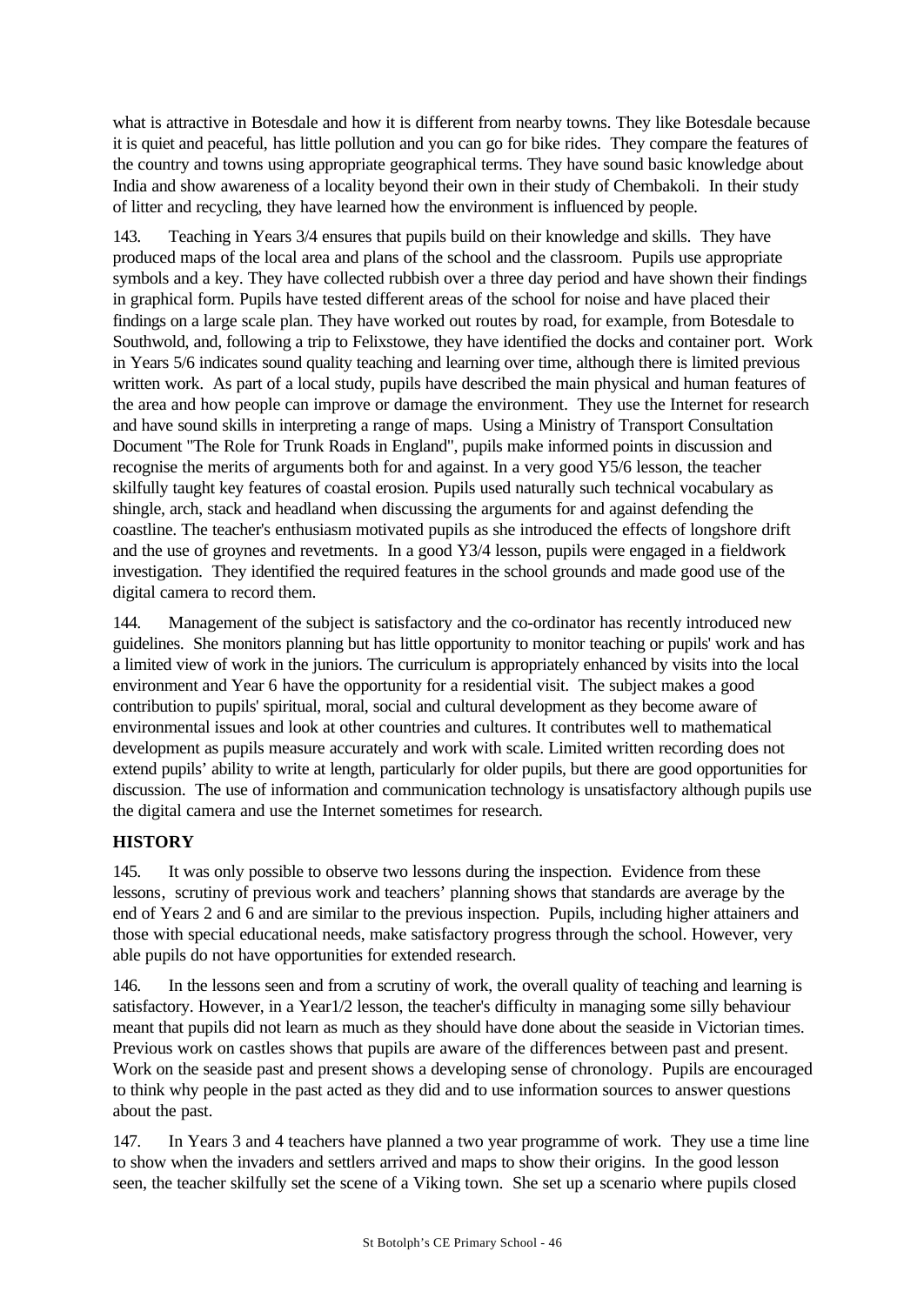their eyes and were able to describe the sights, sounds and smells in Jorvik. They had gained much knowledge from a video and in their "letter home" they showed a good understanding of life at the time. In Years 5/6, work shows that pupils have sound knowledge of Britain since 1930. Sound teaching about events and people of the period gives pupils a breadth of knowledge and encourages an understanding of home life and work in the period. They develop a chronology of World War II and gain insights of everyday life at the time. Pupils select information from books and artefacts. The school logbook from 1864 provides valuable information for local studies. The work in their books is too limited and gives few opportunities to develop extended writing. This restricts development of writing. Pupils make limited use of information and communication technology to research their projects or to present their work.

148. Management of the subject is satisfactory. The co-ordinator monitors planning but has little opportunity to monitor teaching or pupils' work and has a limited view of work in Key Stage 2. National guidelines have been adapted as a scheme of work to fit into the school's curricular plan. Numeracy skills are evident in time lines. The subject makes a sound contribution to pupils' spiritual, moral, social and cultural development through their understanding of the legacy of the past to modern society, and through the encouragement of group and pair work. The curriculum is enriched by visits to museums and places of local interest, which effectively help to bring history to life for pupils.

## **INFORMATION AND COMMUNICATION TECHNOLOGY**

149. Standards are average in Year 2 but are overall below average in Year 6. Standards in handling and communicating information are sound but pupils have had insufficient opportunities to use computers and develop appropriate knowledge and skills in all aspects of the programme of study so that the subject does not fulfil National Curriculum requirements by Year 6. At the previous inspection, standards were judged to be in line with the national expectation at both key stages, but the aspects found weak at this inspection were not specifically judged. The ratio of computers to pupils is well below the national average, although at the previous inspection, the school had a good range of software and hardware. Discrete class lessons are now taught but it is difficult for teachers to teach using only a small monitor and relying on a bank of three or four computers which are shared between two classes. Equipment for controlling and monitoring is on order and these aspects are planned for development next year.

150. Although only a few lessons were observed indications, from these and other evidence are that the quality of teaching and learning in the aspects covered is satisfactory across the school. This was also the finding of the previous inspection. Teachers across the school are becoming more confident users of computers but have not had sufficient training to teach the full range of the curriculum. However, pupils' achievement through the school is unsatisfactory, including that of pupils with special educational needs and the highest attaining pupils. Pupils have insufficient opportunities to apply information and communication technology to their other subjects and do not spend enough time learning computer skills. The lack of up-to-date computers and control technology equipment is a major cause of this underachievement. However, teachers do not make enough use of the equipment that is available as, during the week of the inspection, the use of computers was irregular.

151. In a sound Year 1 lesson, pupils showed appropriate mouse skills for their age and the teaching assistant carefully taught a group to enter data and produce a pictogram on the computer. In a Year 1/2 lesson seen, Year 2 pupils showed sound skills in controlling a programmable toy. The teachers and assistants intervened appropriately and allowed pupils to solve any problems arising. Pupils can use the keyboard to produce text and graphics software to design pictures and they handle and display simple data. By the end of Year 6, pupils can handle text and data at an average standard. They use a variety of fonts, colours and sizes and can combine these with graphics. They cut and paste their work and draft and redraft to screen. They access CD-ROM information and the Internet for research in other subjects and do this confidently. Standards of attainment are low in controlling,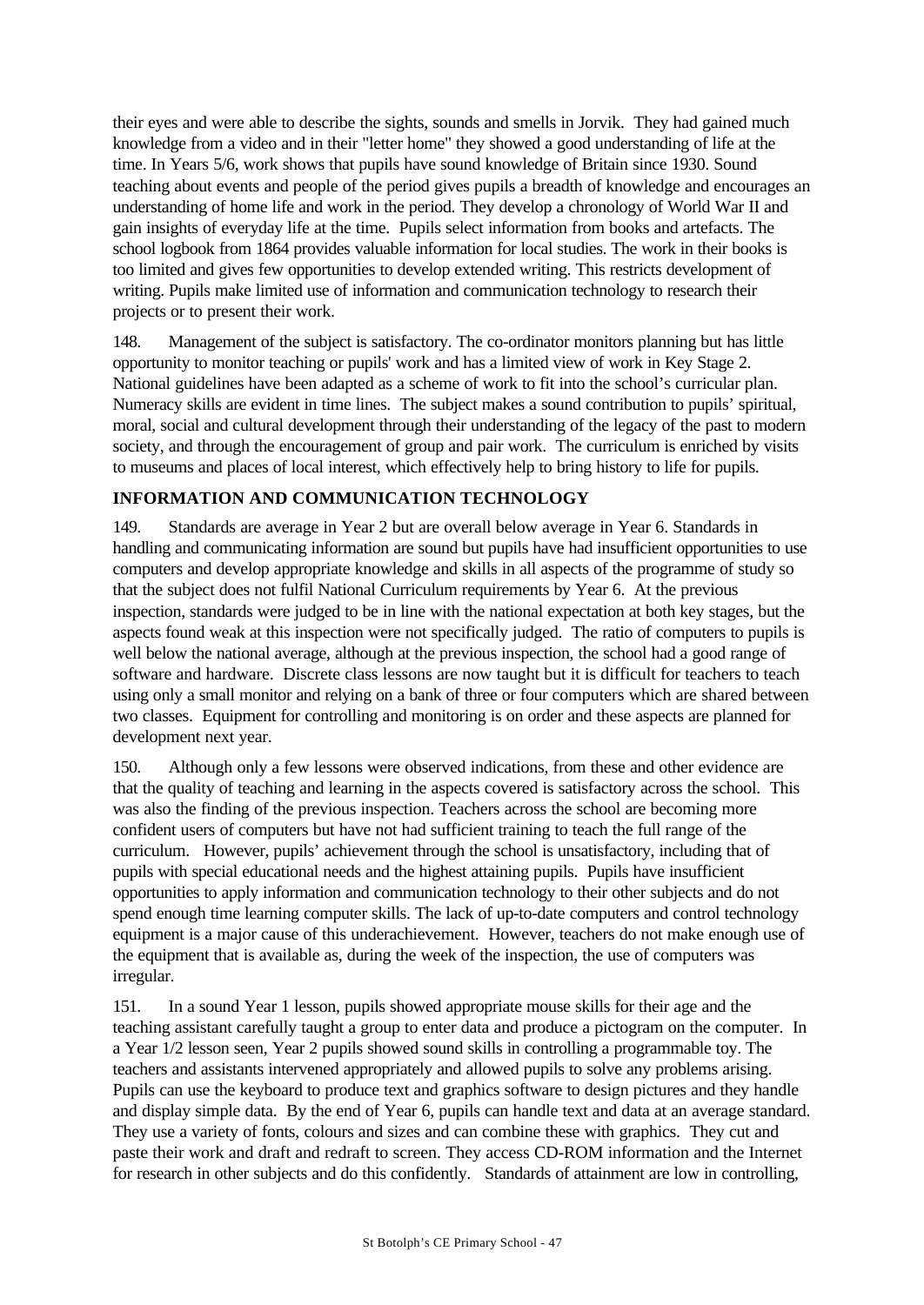monitoring and modelling as the school lacks some basic resources such as equipment for control and for sensing. Pupils have few opportunities to control events in a predetermined way, sense physical data, and explore patterns and relationships with the aid of computer simulations or models. Pupils make limited use of computers in other subjects. They use word processing across the curriculum to a limited extent to present their work and to handle and display data in mathematics. The school provides a scanner and a digital camera to support work across the curriculum.

152. In the Year 5/6 lessons seen, teaching and learning were good. In both classes, the teachers skilfully extended pupils' knowledge of using a spreadsheet at an appropriate level for their age. In one class, pupils developed and refined ideas by organising and reorganising tables and, in the other, they collected data, which they represented in a range of graphs. In Year 3/4 pupils have used simple LOGO commands to control movement on the screen at an appropriate level, but this control work is not developed further up the school

153. The co-ordinator has a clear view of what is needed to improve the subject and has identified the weaknesses. However, she does not have enough time to support teachers and monitor standards and provision in each class. The number of computers is low and this also restricts pupils' development. Skills are taught to the class but it can be some time before pupils have the opportunity to use and practise them. Time allocated for information and communication technology to each pupil is low. The subject enhances pupils' personal and social development as they work well in pairs, sharing tasks and making decisions sensibly.

## **MUSIC**

154. Only two lessons were seen during the period of the inspection and one short singing practice for Reception and Years 1 and 2 pupils. However, there was written and tape-recorded evidence of pupils' work in Years 3 to 6. As a result, there was insufficient evidence to make an overall judgement about standards and the quality of teaching or learning in Years 1 and 2 but, on the basis of this evidence, standards are average by the end of Year 6 and pupils' achievement is satisfactory. Pupils with special educational needs make satisfactory progress. There was insufficient evidence to make a judgement about the progress of gifted and talented pupils. Since the previous inspection, the school has made satisfactory progress in improving music. There are good opportunities for pupils in Year 6 to join in extracurricular activities. These offer recorder, violin, choir and orchestra tuition. Every pupil has tuition in recorder.

155. In the lesson seen in Year 1, teaching was satisfactory and pupils made sound gains in their skills and knowledge. Year 1 pupils identified instruments and successfully played long and short sounds with satisfactory rhythm. Pupils recognised that symbols can be used to show long and short sounds. They are able to correctly identify whether sounds are, for example, played are loudly, softly or slowly. Year 1 and 2 pupils' singing in assembly is rhythmic and energetic but not always expressive. The current practice of providing some singing lessons for all Reception, Years 1 and 2 together does not cater for the needs of the youngest and the oldest pupils well enough.

156. In Years 3 to 6, the evidence suggests that teaching is at least satisfactory and that composing aspects are good in Years 3 to 6. Teachers' subject knowledge is good in these years. In the lesson observed, Year 6 pupils sang rounds in several parts, for their school production of "Joseph and his Technicolor Dreamcoat" with clear diction, good expression, repetition, answering and good pitch. The choir, a nucleus of good singers, provided strong support for pupils. Pupils' performance skills are good and they present performances confidently with a good awareness of the audience. Year 6 pupils have knowledge of musical terms such as 'pitch' and 'tempo' and sound knowledge of famous composers. They have also had opportunities to compose their own work, including ones about Joseph. In Years 3 and 4, pupils have created their own compositions, mainly using voices and body parts to evoke sounds of the Rainforest. Pupils' ideas are very creative and they evaluate their compositions and recombine sounds to improve them. The pupils show positive attitudes to music and, by Years 5 and 6, their performance is of good quality in accuracy of pitch and timing, and singing in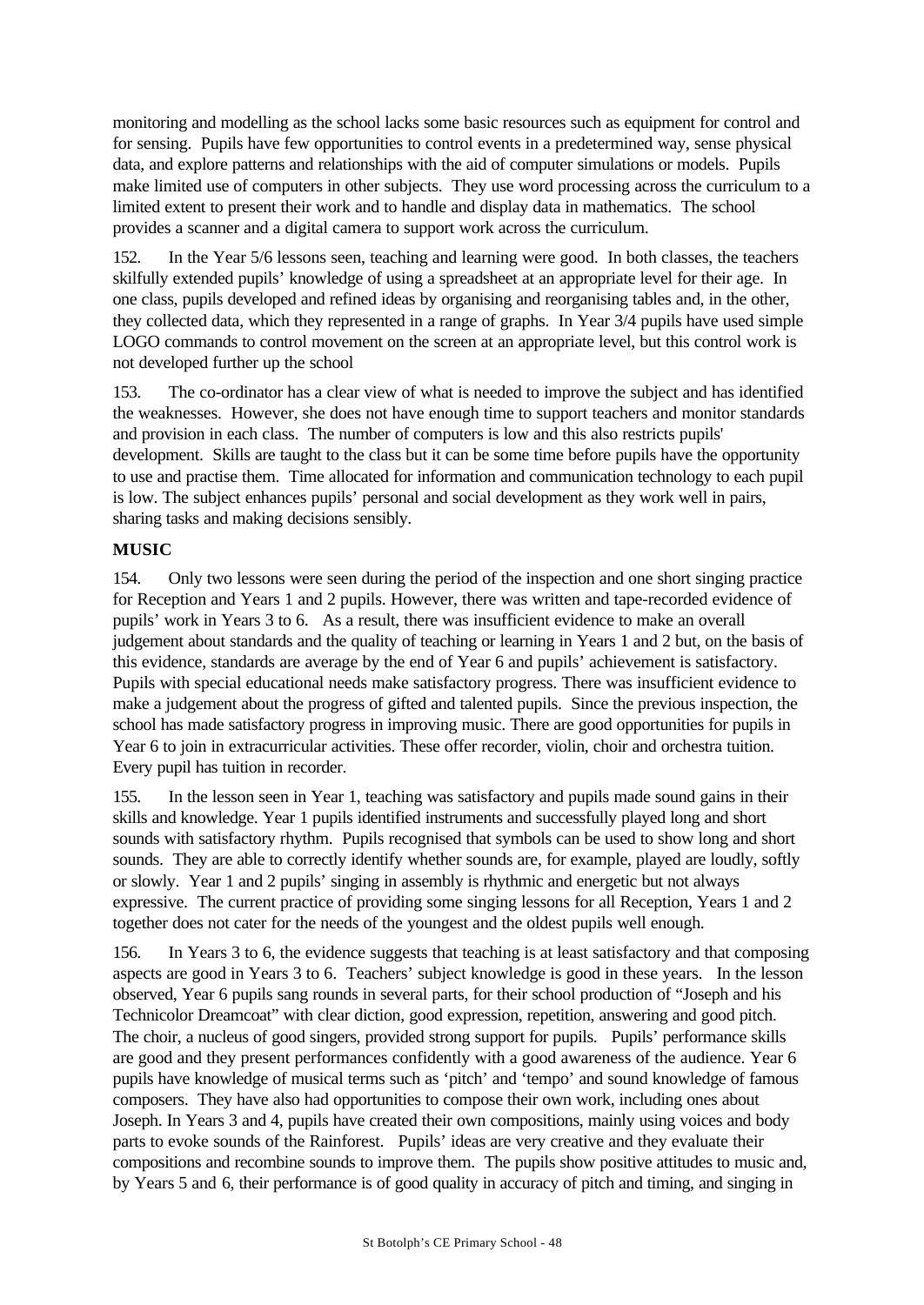two parts. Pupils have a satisfactory awareness of the music from other cultures, for example, African music. Throughout the school pupils have insufficient opportunities to use information and communication technology in music.

157. The subject co-ordinator is knowledgeable and has been in post since last September. Since then, she has energetically been improving provision in music. She plays several instruments and provides extracurricular tuition in recorder, choir, violin and orchestra. Several other teachers also teach recorder. Since September the co-ordinator has implemented a new scheme of work which follows the government recommended guidelines and maps fully into all the requirements for National Curriculum. The scheme provides a good structure and support for teachers. However, the coordinator has not had the opportunity to work alongside colleagues in their classroom and provide support and to monitor their lessons. Assessment is satisfactory and is built into the scheme of work. Resources for the subject are satisfactory, and the school has ordered some new instruments to enable the pupils to use a wider range of instruments from other cultures.

## **PHYSICAL EDUCATION**

158. Standards are average by Years 2 and 6 and are similar to those seen at the time of the previous inspection. The pupils generally make satisfactory progress throughout the school and the majority attain appropriate levels at the age of seven and 11, with some individual examples of good skills, for example, in football. Extra-curricular provision is good and covers a range of activities, including cricket, rugby, short-tennis and basketball. This leads to pupils being involved in many competitive matches, and plays an effective part in raising standards for the oldest pupils. The school is successful in competitions and are currently local champions in a number of sports.

159. During the inspection, lessons were observed in cricket, athletics and dance, but evidence was also gained from a study of planning and discussions with staff. Problems with the school's swimming pool prevent the normal teaching programme taking place during the summer term for pupils from Nursery to Year 4. However, the older pupils in Years 5 and 6 have regular coaching at a nearby pool. This gives pupils a sound understanding of water safety and almost all can swim the required 25 metres by the age of 11.

160. The quality of teaching is satisfactory and, in most lessons, this encourages pupils to try hard to do their best. Good teaching was observed in a dance lesson in a Year1/2 class, and an athletics lesson in a Year 3/4 class. In the dance lesson, the teacher made very good use of taped music to provide the stimulus and create changes in mood, for example, from fast and jolly, to tired and heavy. A particularly effective feature was the involvement of pupils, including those not taking part in the lesson, in identifying good examples and explaining what the characteristics were. This gave good pointers to all pupils, which led to improved standards. In the Year 3/4 athletics lesson, the organisation actively engaged all pupils and provided plenty of opportunity for them to develop their skills, for example, in jumping, throwing and sprinting. These lessons showed careful planning, good class management and a brisk pace. As a result, pupils worked together well, followed instructions carefully and improved their skills. In the athletics lesson, good links were made with mathematics where pupils measured distance and timed their performance, showing good accuracy.

161. Weaknesses in lessons that were judged to be satisfactory overall, were sometimes as the result of teachers not offering direct coaching to all groups or creating sufficient opportunities for pupils to evaluate their own other pupils' efforts. The co-ordinator monitors the subject informally, but not the teachers' planning. There is no system for assessing and recording the attainment and progress of pupils other than the statements in the subject guidance, which are used when reporting to parents. The subject is well resourced and the co-ordinator and staff support a range of extracurricular activities and residential visits, which provide opportunities for adventurous activities and problem solving.

## **RELIGIOUS EDUCATION**